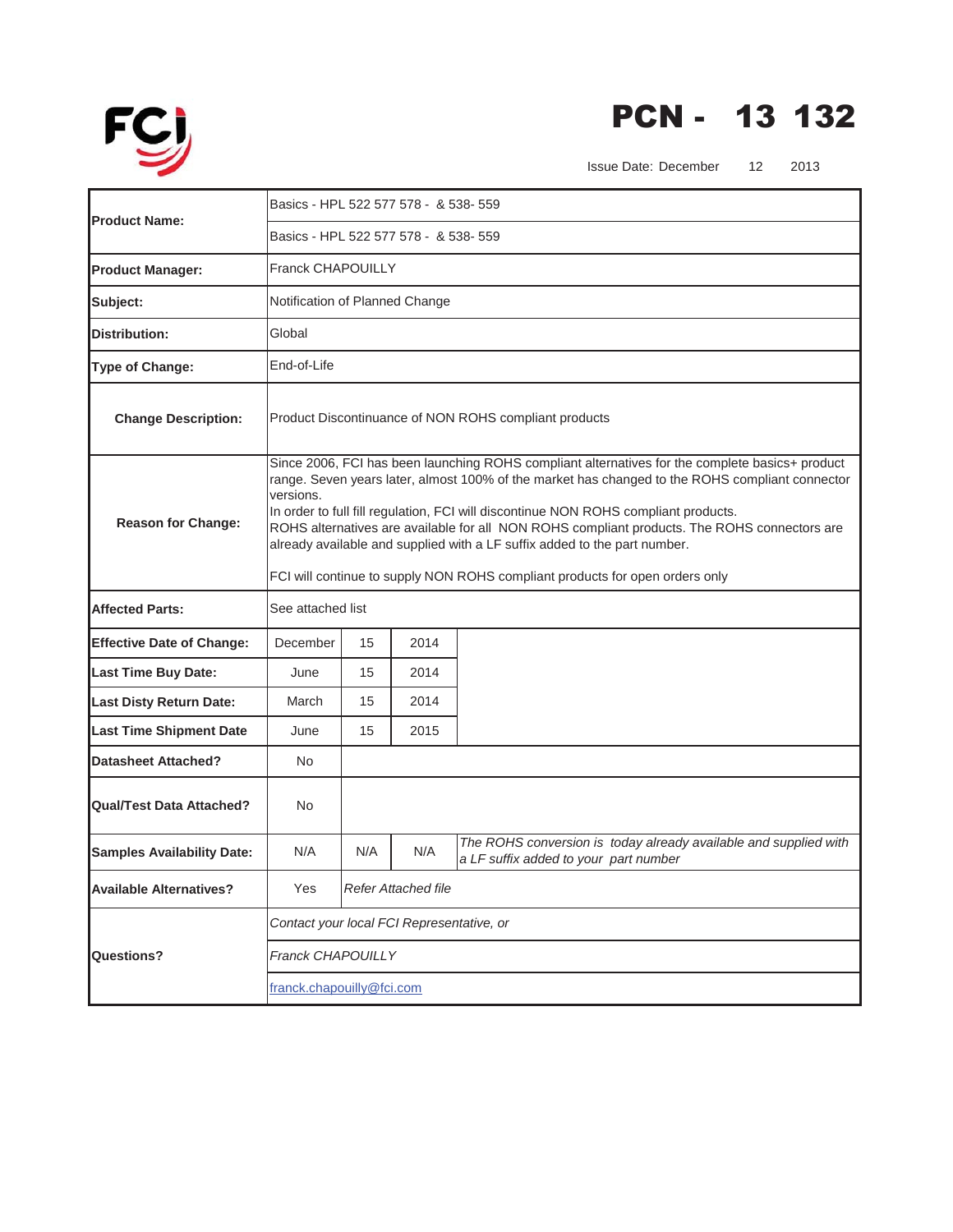| <b>PCN</b> | <b>Item Number</b>         | <b>Change</b>      | <b>Effective Date</b> | <b>Last Time Buy Date</b> |
|------------|----------------------------|--------------------|-----------------------|---------------------------|
| PCN13132   | 54121-102-07-0800          | END-OF-LIFE        | 15-Dec-14             | 15-Jun-14                 |
|            | PCN13132 54121-112-05-2000 | <b>END-OF-LIFE</b> | 15-Dec-14             | 15-Jun-14                 |
|            | PCN13132 54121-808-16-1050 | <b>END-OF-LIFE</b> | 15-Dec-14             | 15-Jun-14                 |
|            | PCN13132 54122-105-60-0800 | END-OF-LIFE        | 15-Dec-14             | 15-Jun-14                 |
| PCN13132   | 54122-107-34-1150          | <b>END-OF-LIFE</b> | 15-Dec-14             | 15-Jun-14                 |
|            | PCN13132 54122-108-72-1300 | <b>END-OF-LIFE</b> | 15-Dec-14             | 15-Jun-14                 |
|            | PCN13132 54201-G08-02P     | <b>END-OF-LIFE</b> | 15-Dec-14             | 15-Jun-14                 |
|            | PCN13132 54201-G08-03A     | END-OF-LIFE        | 15-Dec-14             | 15-Jun-14                 |
|            | PCN13132 54242-807-04-0950 | END-OF-LIFE        | 15-Dec-14             | 15-Jun-14                 |
| PCN13132   | 54242-807-14-0950          | <b>END-OF-LIFE</b> | 15-Dec-14             | 15-Jun-14                 |
|            | PCN13132 54242-807-28-0950 | <b>END-OF-LIFE</b> | 15-Dec-14             | 15-Jun-14                 |
| PCN13132   | 57102-F06-22R              | <b>END-OF-LIFE</b> | 15-Dec-14             | 15-Jun-14                 |
|            | PCN13132 57102-F08-02-01R  | <b>END-OF-LIFE</b> | 15-Dec-14             | 15-Jun-14                 |
|            | PCN13132 57102-F08-03      | <b>END-OF-LIFE</b> | 15-Dec-14             | 15-Jun-14                 |
| PCN13132   | 57102-F08-15               | <b>END-OF-LIFE</b> | 15-Dec-14             | 15-Jun-14                 |
|            | PCN13132 57102-F08-20      | <b>END-OF-LIFE</b> | 15-Dec-14             | 15-Jun-14                 |
| PCN13132   | 57102-F08-25               | <b>END-OF-LIFE</b> | 15-Dec-14             | 15-Jun-14                 |
|            | PCN13132 57102-G06-15      | END-OF-LIFE        | 15-Dec-14             | 15-Jun-14                 |
| PCN13132   | 57102-G08-02               | <b>END-OF-LIFE</b> | 15-Dec-14             | 15-Jun-14                 |
| PCN13132   | 57102-G08-03               | END-OF-LIFE        | 15-Dec-14             | 15-Jun-14                 |
|            | PCN13132 57102-G08-05      | <b>END-OF-LIFE</b> | 15-Dec-14             | 15-Jun-14                 |
| PCN13132   | 57102-G08-06               | END-OF-LIFE        | 15-Dec-14             | 15-Jun-14                 |
|            | PCN13132 57102-G08-08      | END-OF-LIFE        | 15-Dec-14             | 15-Jun-14                 |
| PCN13132   | 57102-G08-10               | END-OF-LIFE        | 15-Dec-14             | 15-Jun-14                 |
|            | PCN13132 57102-G08-15      | <b>END-OF-LIFE</b> | 15-Dec-14             | 15-Jun-14                 |
|            | PCN13132 57102-G08-16      | <b>END-OF-LIFE</b> | 15-Dec-14             | 15-Jun-14                 |
|            | PCN13132 57102-G08-17      | END-OF-LIFE        | 15-Dec-14             | 15-Jun-14                 |
|            | PCN13132 57102-G08-18      | END-OF-LIFE        | 15-Dec-14             | 15-Jun-14                 |
|            | PCN13132 57102-G08-20      | END-OF-LIFE        | 15-Dec-14             | 15-Jun-14                 |
|            | PCN13132 57102-G08-22      | END-OF-LIFE        | 15-Dec-14             | 15-Jun-14                 |
|            | PCN13132 57102-G08-24      | END-OF-LIFE        | 15-Dec-14             | 15-Jun-14                 |
|            | PCN13132 57102-G08-25      | END-OF-LIFE        | 15-Dec-14             | 15-Jun-14                 |
|            | PCN13132 57102-S02-02R     | END-OF-LIFE        | 15-Dec-14             | 15-Jun-14                 |
|            | PCN13132 57102-S02-25      | END-OF-LIFE        | 15-Dec-14             | 15-Jun-14                 |
|            | PCN13132 57102-S04-25      | END-OF-LIFE        | 15-Dec-14             | 15-Jun-14                 |
|            | PCN13132 57102-S06-05      | END-OF-LIFE        | 15-Dec-14             | 15-Jun-14                 |
|            | PCN13132 57102-S06-07      | END-OF-LIFE        | 15-Dec-14             | 15-Jun-14                 |
|            | PCN13132 57102-S06-25      | <b>END-OF-LIFE</b> | 15-Dec-14             | 15-Jun-14                 |
|            | PCN13132 57102-S08-04      | END-OF-LIFE        | 15-Dec-14             | 15-Jun-14                 |
|            | PCN13132 57102-S08-22      | END-OF-LIFE        | 15-Dec-14             | 15-Jun-14                 |
|            | PCN13132 57102-S08-25      | <b>END-OF-LIFE</b> | 15-Dec-14             | 15-Jun-14                 |
|            | PCN13132 57202-F51-13      | END-OF-LIFE        | 15-Dec-14             | 15-Jun-14                 |
|            | PCN13132 57202-F52-03      | END-OF-LIFE        | 15-Dec-14             | 15-Jun-14                 |
|            | PCN13132 57202-F52-03A     | END-OF-LIFE        | 15-Dec-14             | 15-Jun-14                 |
|            | PCN13132 57202-F52-05A     | <b>END-OF-LIFE</b> | 15-Dec-14             | 15-Jun-14                 |
|            | PCN13132 57202-F52-07A     | END-OF-LIFE        | 15-Dec-14             | 15-Jun-14                 |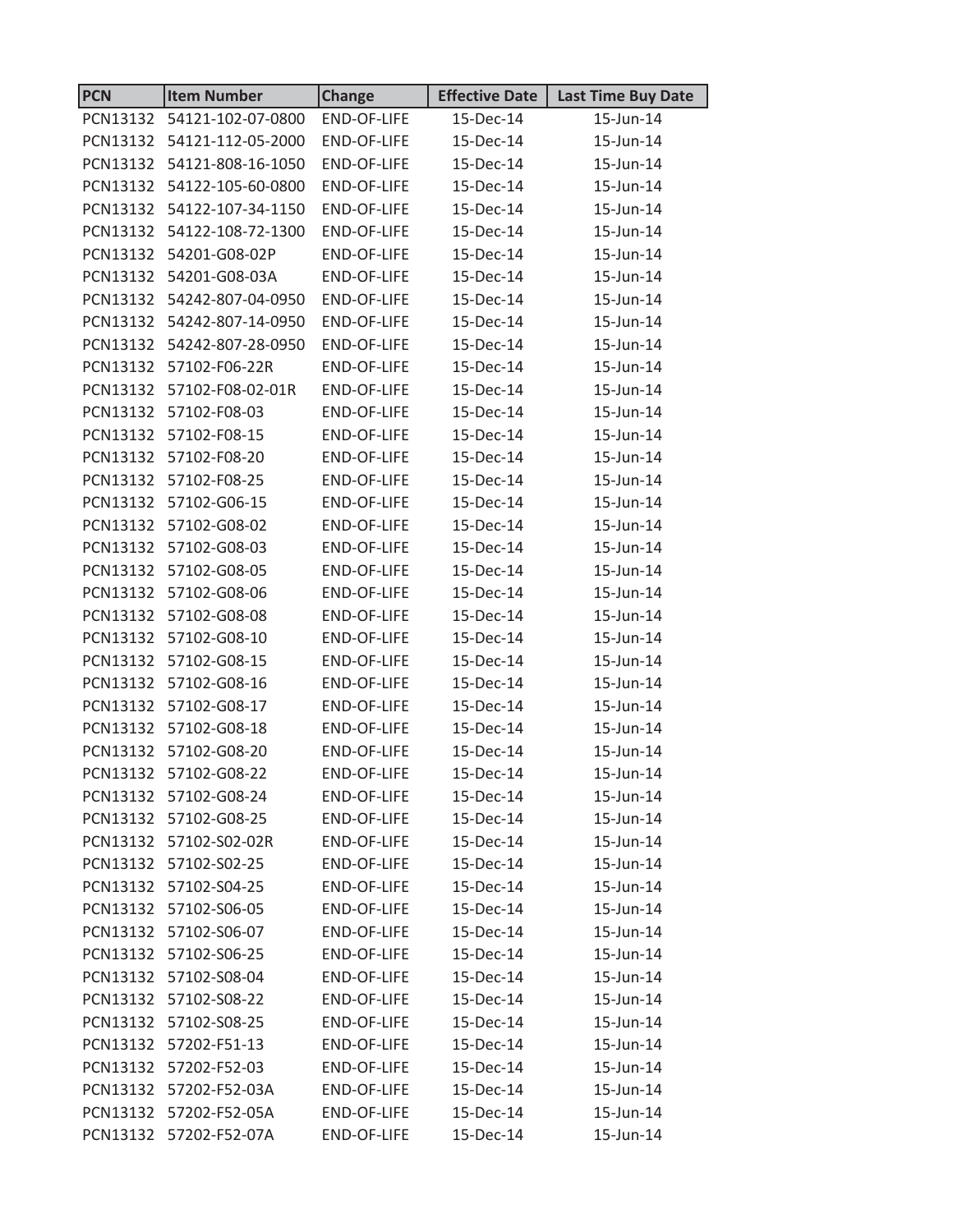| PCN13132 | 57202-G51-05       | <b>END-OF-LIFE</b> | 15-Dec-14 | 15-Jun-14 |
|----------|--------------------|--------------------|-----------|-----------|
| PCN13132 | 57202-G51-09       | <b>END-OF-LIFE</b> | 15-Dec-14 | 15-Jun-14 |
| PCN13132 | 57202-G51-20SP     | <b>END-OF-LIFE</b> | 15-Dec-14 | 15-Jun-14 |
| PCN13132 | 57202-G51-24SP     | <b>END-OF-LIFE</b> | 15-Dec-14 | 15-Jun-14 |
| PCN13132 | 57202-G52-04A      | <b>END-OF-LIFE</b> | 15-Dec-14 | 15-Jun-14 |
| PCN13132 | 57202-G52-05       | <b>END-OF-LIFE</b> | 15-Dec-14 | 15-Jun-14 |
| PCN13132 | 57202-G52-05A      | <b>END-OF-LIFE</b> | 15-Dec-14 | 15-Jun-14 |
| PCN13132 | 57202-G52-18SP     | <b>END-OF-LIFE</b> | 15-Dec-14 | 15-Jun-14 |
| PCN13132 | 57202-G52-20SP     | <b>END-OF-LIFE</b> | 15-Dec-14 | 15-Jun-14 |
| PCN13132 | 57202-G52-24SP     | <b>END-OF-LIFE</b> | 15-Dec-14 | 15-Jun-14 |
| PCN13132 | 57202-S51-05       | <b>END-OF-LIFE</b> | 15-Dec-14 | 15-Jun-14 |
| PCN13132 | 57202-S51-25       | <b>END-OF-LIFE</b> | 15-Dec-14 | 15-Jun-14 |
| PCN13132 | 57202-S52-05       | <b>END-OF-LIFE</b> | 15-Dec-14 | 15-Jun-14 |
| PCN13132 | 57202-S52-10       | <b>END-OF-LIFE</b> | 15-Dec-14 | 15-Jun-14 |
| PCN13132 | 57202-S52-11A      | <b>END-OF-LIFE</b> | 15-Dec-14 | 15-Jun-14 |
| PCN13132 | 57202-S52-16       | <b>END-OF-LIFE</b> | 15-Dec-14 | 15-Jun-14 |
| PCN13132 | 57202-S52-18       | <b>END-OF-LIFE</b> | 15-Dec-14 | 15-Jun-14 |
| PCN13132 | 57202-S52-25       | <b>END-OF-LIFE</b> | 15-Dec-14 | 15-Jun-14 |
| PCN13132 | 6170052C185515     | <b>END-OF-LIFE</b> | 15-Dec-14 | 15-Jun-14 |
| PCN13132 | 6170082C185515     | <b>END-OF-LIFE</b> | 15-Dec-14 | 15-Jun-14 |
| PCN13132 | 6170102C185515     | <b>END-OF-LIFE</b> | 15-Dec-14 | 15-Jun-14 |
| PCN13132 | 6170112C185515     | <b>END-OF-LIFE</b> | 15-Dec-14 | 15-Jun-14 |
| PCN13132 | 6170122C185515     | <b>END-OF-LIFE</b> | 15-Dec-14 | 15-Jun-14 |
| PCN13132 | 6170132C185515     | <b>END-OF-LIFE</b> | 15-Dec-14 | 15-Jun-14 |
| PCN13132 | 6170152C185515     | <b>END-OF-LIFE</b> | 15-Dec-14 | 15-Jun-14 |
| PCN13132 | 6170172C185515     | <b>END-OF-LIFE</b> | 15-Dec-14 | 15-Jun-14 |
| PCN13132 | 6170202C185515     | <b>END-OF-LIFE</b> | 15-Dec-14 | 15-Jun-14 |
| PCN13132 | 6170212C185515     | <b>END-OF-LIFE</b> | 15-Dec-14 | 15-Jun-14 |
| PCN13132 | 6170232C185515     | <b>END-OF-LIFE</b> | 15-Dec-14 | 15-Jun-14 |
| PCN13132 | 6170262C185515     | <b>END-OF-LIFE</b> | 15-Dec-14 | 15-Jun-14 |
| PCN13132 | 63440-001          | <b>END-OF-LIFE</b> | 15-Dec-14 | 15-Jun-14 |
| PCN13132 | 65235-033          | END-OF-LIFE        | 15-Dec-14 | 15-Jun-14 |
| PCN13132 | 65235-037          | END-OF-LIFE        | 15-Dec-14 | 15-Jun-14 |
| PCN13132 | 65235-038          | END-OF-LIFE        | 15-Dec-14 | 15-Jun-14 |
| PCN13132 | 65235-039          | <b>END-OF-LIFE</b> | 15-Dec-14 | 15-Jun-14 |
| PCN13132 | 65235-041          | END-OF-LIFE        | 15-Dec-14 | 15-Jun-14 |
|          | PCN13132 65235-043 | END-OF-LIFE        | 15-Dec-14 | 15-Jun-14 |
| PCN13132 | 65235-045          | END-OF-LIFE        | 15-Dec-14 | 15-Jun-14 |
|          | PCN13132 65235-046 | END-OF-LIFE        | 15-Dec-14 | 15-Jun-14 |
| PCN13132 | 65235-047          | END-OF-LIFE        | 15-Dec-14 | 15-Jun-14 |
| PCN13132 | 65235-048          | END-OF-LIFE        | 15-Dec-14 | 15-Jun-14 |
| PCN13132 | 65235-049          | <b>END-OF-LIFE</b> | 15-Dec-14 | 15-Jun-14 |
| PCN13132 | 65235-430          | END-OF-LIFE        | 15-Dec-14 | 15-Jun-14 |
|          | PCN13132 65235-434 | <b>END-OF-LIFE</b> | 15-Dec-14 | 15-Jun-14 |
| PCN13132 | 65352-001          | END-OF-LIFE        | 15-Dec-14 | 15-Jun-14 |
| PCN13132 | 65754-001          | END-OF-LIFE        | 15-Dec-14 | 15-Jun-14 |
| PCN13132 | 66116-017          | END-OF-LIFE        | 15-Dec-14 | 15-Jun-14 |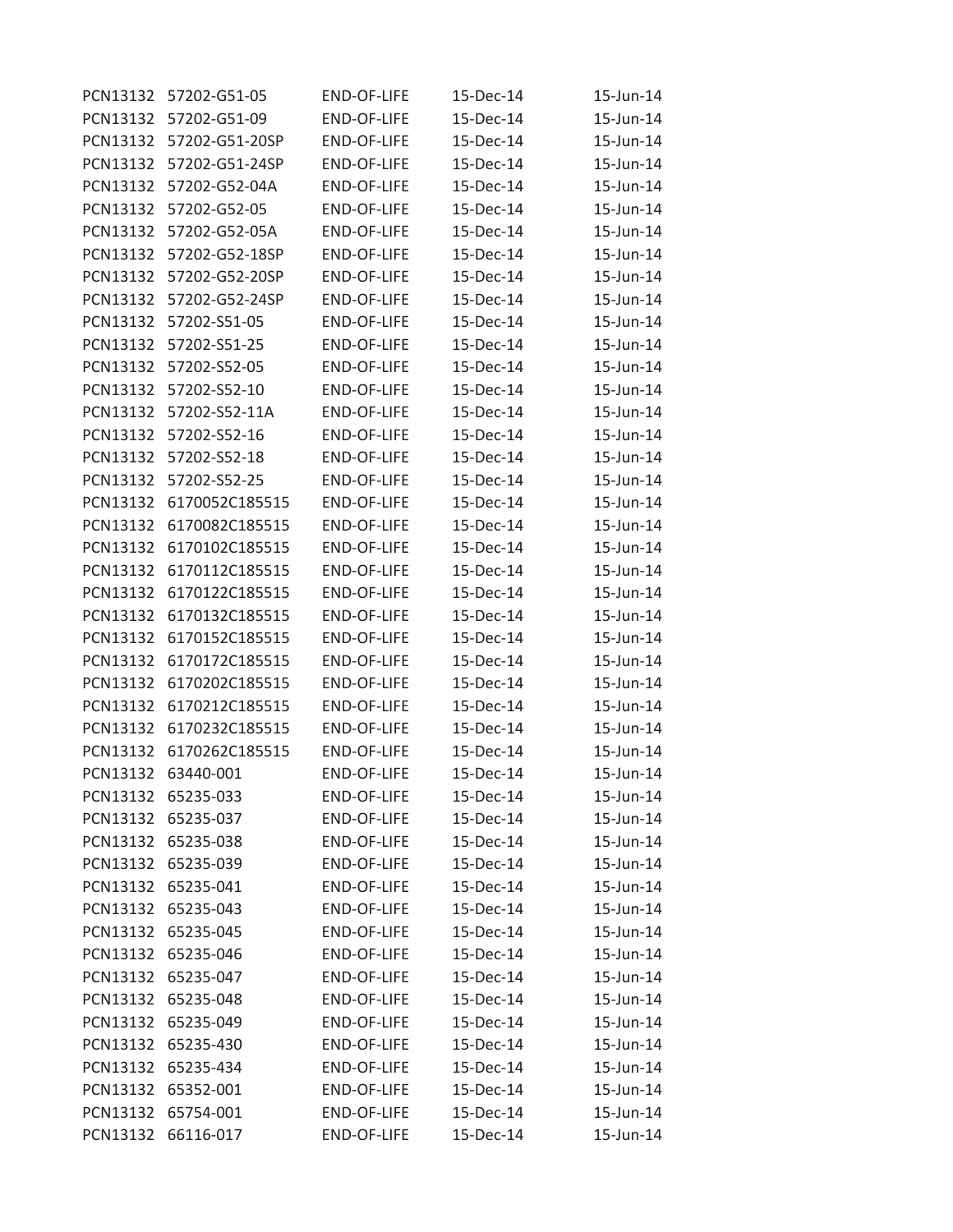| PCN13132 | 67020-001          | <b>END-OF-LIFE</b> | 15-Dec-14 | 15-Jun-14 |
|----------|--------------------|--------------------|-----------|-----------|
| PCN13132 | 67020-002          | <b>END-OF-LIFE</b> | 15-Dec-14 | 15-Jun-14 |
| PCN13132 | 67227-004          | <b>END-OF-LIFE</b> | 15-Dec-14 | 15-Jun-14 |
| PCN13132 | 67227-005          | <b>END-OF-LIFE</b> | 15-Dec-14 | 15-Jun-14 |
| PCN13132 | 67236-030          | <b>END-OF-LIFE</b> | 15-Dec-14 | 15-Jun-14 |
| PCN13132 | 67722-001          | <b>END-OF-LIFE</b> | 15-Dec-14 | 15-Jun-14 |
| PCN13132 | 67722-002          | <b>END-OF-LIFE</b> | 15-Dec-14 | 15-Jun-14 |
| PCN13132 | 67722-003          | END-OF-LIFE        | 15-Dec-14 | 15-Jun-14 |
| PCN13132 | 67722-106          | <b>END-OF-LIFE</b> | 15-Dec-14 | 15-Jun-14 |
| PCN13132 | 67722-108          | <b>END-OF-LIFE</b> | 15-Dec-14 | 15-Jun-14 |
| PCN13132 | 67722-110          | <b>END-OF-LIFE</b> | 15-Dec-14 | 15-Jun-14 |
| PCN13132 | 69149-027          | END-OF-LIFE        | 15-Dec-14 | 15-Jun-14 |
| PCN13132 | 69447-010          | <b>END-OF-LIFE</b> | 15-Dec-14 | 15-Jun-14 |
| PCN13132 | 71276-408HV        | <b>END-OF-LIFE</b> | 15-Dec-14 | 15-Jun-14 |
| PCN13132 | 71607-302          | <b>END-OF-LIFE</b> | 15-Dec-14 | 15-Jun-14 |
| PCN13132 | 71607-303          | END-OF-LIFE        | 15-Dec-14 | 15-Jun-14 |
| PCN13132 | 71607-304A         | <b>END-OF-LIFE</b> | 15-Dec-14 | 15-Jun-14 |
| PCN13132 | 71607-306A         | <b>END-OF-LIFE</b> | 15-Dec-14 | 15-Jun-14 |
| PCN13132 | 71607-308A         | <b>END-OF-LIFE</b> | 15-Dec-14 | 15-Jun-14 |
| PCN13132 | 71609-303A         | <b>END-OF-LIFE</b> | 15-Dec-14 | 15-Jun-14 |
| PCN13132 | 71609-304          | <b>END-OF-LIFE</b> | 15-Dec-14 | 15-Jun-14 |
| PCN13132 | 71609-306          | <b>END-OF-LIFE</b> | 15-Dec-14 | 15-Jun-14 |
| PCN13132 | 71609-308          | <b>END-OF-LIFE</b> | 15-Dec-14 | 15-Jun-14 |
| PCN13132 | 71609-309          | END-OF-LIFE        | 15-Dec-14 | 15-Jun-14 |
| PCN13132 | 71609-310          | <b>END-OF-LIFE</b> | 15-Dec-14 | 15-Jun-14 |
| PCN13132 | 71609-312A         | END-OF-LIFE        | 15-Dec-14 | 15-Jun-14 |
| PCN13132 | 71609-313          | END-OF-LIFE        | 15-Dec-14 | 15-Jun-14 |
| PCN13132 | 71609-314          | <b>END-OF-LIFE</b> | 15-Dec-14 | 15-Jun-14 |
| PCN13132 | 71609-315          | <b>END-OF-LIFE</b> | 15-Dec-14 | 15-Jun-14 |
| PCN13132 | 71609-316          | <b>END-OF-LIFE</b> | 15-Dec-14 | 15-Jun-14 |
| PCN13132 | 71609-320          | <b>END-OF-LIFE</b> | 15-Dec-14 | 15-Jun-14 |
|          | PCN13132 71902-260 | END-OF-LIFE        | 15-Dec-14 | 15-Jun-14 |
| PCN13132 | 71918-010          | END-OF-LIFE        | 15-Dec-14 | 15-Jun-14 |
|          | PCN13132 71918-016 | END-OF-LIFE        | 15-Dec-14 | 15-Jun-14 |
| PCN13132 | 71918-026          | <b>END-OF-LIFE</b> | 15-Dec-14 | 15-Jun-14 |
| PCN13132 | 71918-034          | END-OF-LIFE        | 15-Dec-14 | 15-Jun-14 |
| PCN13132 | 71918-040          | <b>END-OF-LIFE</b> | 15-Dec-14 | 15-Jun-14 |
| PCN13132 | 71918-106          | END-OF-LIFE        | 15-Dec-14 | 15-Jun-14 |
|          | PCN13132 71918-110 | <b>END-OF-LIFE</b> | 15-Dec-14 | 15-Jun-14 |
| PCN13132 | 71918-114          | END-OF-LIFE        | 15-Dec-14 | 15-Jun-14 |
| PCN13132 | 71918-116          | <b>END-OF-LIFE</b> | 15-Dec-14 | 15-Jun-14 |
| PCN13132 | 71918-120          | END-OF-LIFE        | 15-Dec-14 | 15-Jun-14 |
| PCN13132 | 71918-126          | END-OF-LIFE        | 15-Dec-14 | 15-Jun-14 |
| PCN13132 | 71918-134          | END-OF-LIFE        | 15-Dec-14 | 15-Jun-14 |
| PCN13132 | 71918-140          | END-OF-LIFE        | 15-Dec-14 | 15-Jun-14 |
| PCN13132 | 71918-144          | END-OF-LIFE        | 15-Dec-14 | 15-Jun-14 |
| PCN13132 | 71918-150          | END-OF-LIFE        | 15-Dec-14 | 15-Jun-14 |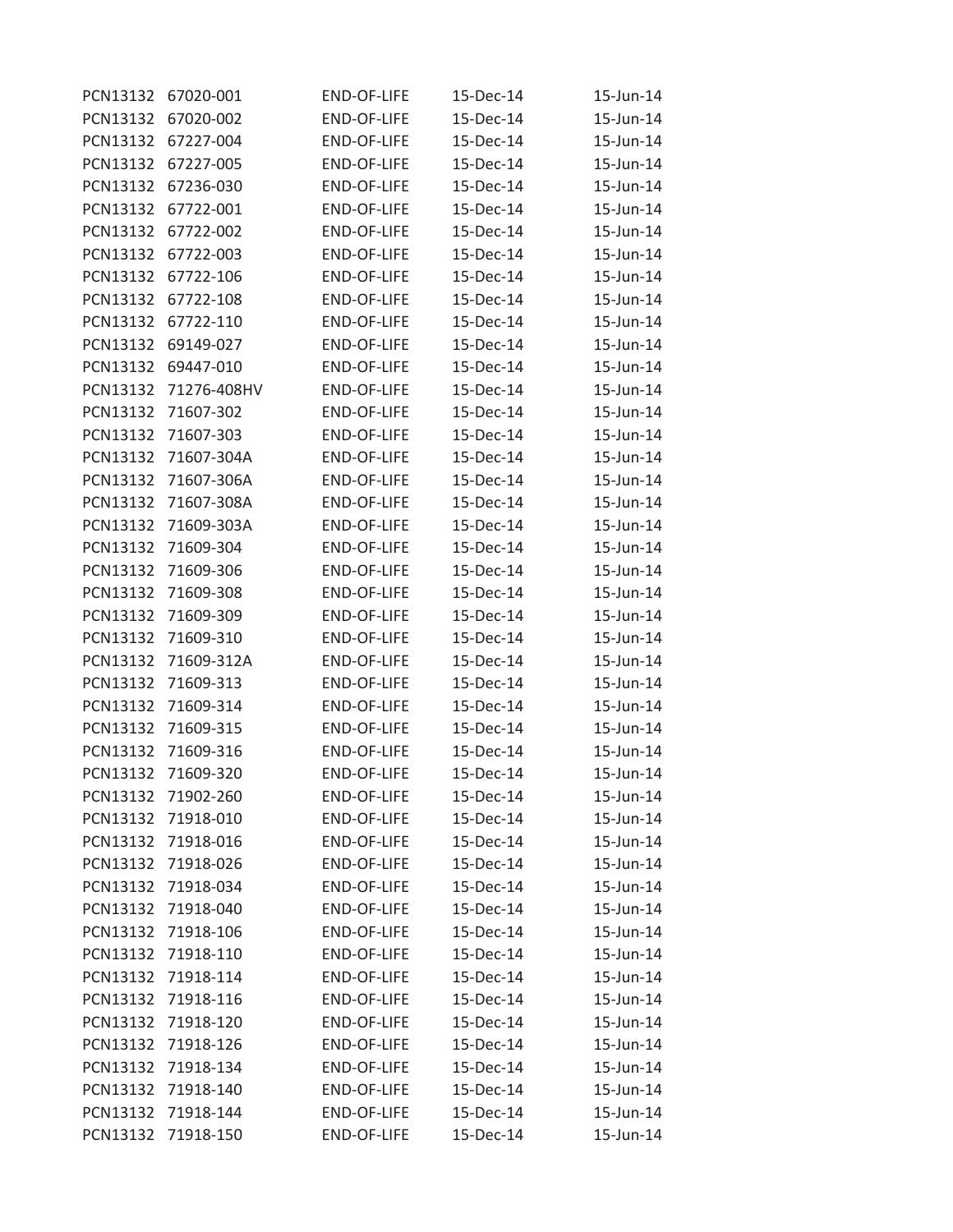| PCN13132 | 71918-160          | <b>END-OF-LIFE</b> | 15-Dec-14 | 15-Jun-14 |
|----------|--------------------|--------------------|-----------|-----------|
| PCN13132 | 71918-164          | <b>END-OF-LIFE</b> | 15-Dec-14 | 15-Jun-14 |
| PCN13132 | 71918-210          | <b>END-OF-LIFE</b> | 15-Dec-14 | 15-Jun-14 |
| PCN13132 | 71918-220          | <b>END-OF-LIFE</b> | 15-Dec-14 | 15-Jun-14 |
| PCN13132 | 71918-226          | <b>END-OF-LIFE</b> | 15-Dec-14 | 15-Jun-14 |
| PCN13132 | 71918-234          | <b>END-OF-LIFE</b> | 15-Dec-14 | 15-Jun-14 |
| PCN13132 | 71918-250          | <b>END-OF-LIFE</b> | 15-Dec-14 | 15-Jun-14 |
| PCN13132 | 71918-260          | <b>END-OF-LIFE</b> | 15-Dec-14 | 15-Jun-14 |
| PCN13132 | 71918-264          | <b>END-OF-LIFE</b> | 15-Dec-14 | 15-Jun-14 |
| PCN13132 | 71918-440          | <b>END-OF-LIFE</b> | 15-Dec-14 | 15-Jun-14 |
| PCN13132 | 71920-302          | <b>END-OF-LIFE</b> | 15-Dec-14 | 15-Jun-14 |
| PCN13132 | 71920-304          | END-OF-LIFE        | 15-Dec-14 | 15-Jun-14 |
| PCN13132 | 71920-304L         | <b>END-OF-LIFE</b> | 15-Dec-14 | 15-Jun-14 |
| PCN13132 | 71920-305          | <b>END-OF-LIFE</b> | 15-Dec-14 | 15-Jun-14 |
| PCN13132 | 71920-306          | <b>END-OF-LIFE</b> | 15-Dec-14 | 15-Jun-14 |
| PCN13132 | 71920-308          | <b>END-OF-LIFE</b> | 15-Dec-14 | 15-Jun-14 |
| PCN13132 | 71920-310          | <b>END-OF-LIFE</b> | 15-Dec-14 | 15-Jun-14 |
| PCN13132 | 71920-311          | <b>END-OF-LIFE</b> | 15-Dec-14 | 15-Jun-14 |
| PCN13132 | 71920-311C         | <b>END-OF-LIFE</b> | 15-Dec-14 | 15-Jun-14 |
| PCN13132 | 71920-312          | END-OF-LIFE        | 15-Dec-14 | 15-Jun-14 |
| PCN13132 | 71920-314          | <b>END-OF-LIFE</b> | 15-Dec-14 | 15-Jun-14 |
| PCN13132 | 71920-316          | END-OF-LIFE        | 15-Dec-14 | 15-Jun-14 |
| PCN13132 | 71920-320          | END-OF-LIFE        | 15-Dec-14 | 15-Jun-14 |
| PCN13132 | 71920-331          | <b>END-OF-LIFE</b> | 15-Dec-14 | 15-Jun-14 |
| PCN13132 | 71920-334          | <b>END-OF-LIFE</b> | 15-Dec-14 | 15-Jun-14 |
| PCN13132 | 71922-010          | END-OF-LIFE        | 15-Dec-14 | 15-Jun-14 |
| PCN13132 | 71922-020          | <b>END-OF-LIFE</b> | 15-Dec-14 | 15-Jun-14 |
| PCN13132 | 71922-034          | <b>END-OF-LIFE</b> | 15-Dec-14 | 15-Jun-14 |
| PCN13132 | 71922-106          | <b>END-OF-LIFE</b> | 15-Dec-14 | 15-Jun-14 |
| PCN13132 | 71922-110          | <b>END-OF-LIFE</b> | 15-Dec-14 | 15-Jun-14 |
| PCN13132 | 71922-114          | <b>END-OF-LIFE</b> | 15-Dec-14 | 15-Jun-14 |
|          | PCN13132 71922-116 | END-OF-LIFE        | 15-Dec-14 | 15-Jun-14 |
| PCN13132 | 71922-120          | END-OF-LIFE        | 15-Dec-14 | 15-Jun-14 |
|          | PCN13132 71922-126 | END-OF-LIFE        | 15-Dec-14 | 15-Jun-14 |
| PCN13132 | 71922-134          | <b>END-OF-LIFE</b> | 15-Dec-14 | 15-Jun-14 |
| PCN13132 | 71922-140          | END-OF-LIFE        | 15-Dec-14 | 15-Jun-14 |
| PCN13132 | 71922-144          | END-OF-LIFE        | 15-Dec-14 | 15-Jun-14 |
| PCN13132 | 71922-150          | END-OF-LIFE        | 15-Dec-14 | 15-Jun-14 |
|          | PCN13132 71922-160 | <b>END-OF-LIFE</b> | 15-Dec-14 | 15-Jun-14 |
| PCN13132 | 71922-164          | END-OF-LIFE        | 15-Dec-14 | 15-Jun-14 |
| PCN13132 | 71922-210          | <b>END-OF-LIFE</b> | 15-Dec-14 | 15-Jun-14 |
| PCN13132 | 71922-214          | <b>END-OF-LIFE</b> | 15-Dec-14 | 15-Jun-14 |
| PCN13132 | 71922-220          | END-OF-LIFE        | 15-Dec-14 | 15-Jun-14 |
|          | PCN13132 71922-240 | END-OF-LIFE        | 15-Dec-14 | 15-Jun-14 |
| PCN13132 | 71966-303          | END-OF-LIFE        | 15-Dec-14 | 15-Jun-14 |
| PCN13132 | 71991-302          | END-OF-LIFE        | 15-Dec-14 | 15-Jun-14 |
| PCN13132 | 71991-303          | END-OF-LIFE        | 15-Dec-14 | 15-Jun-14 |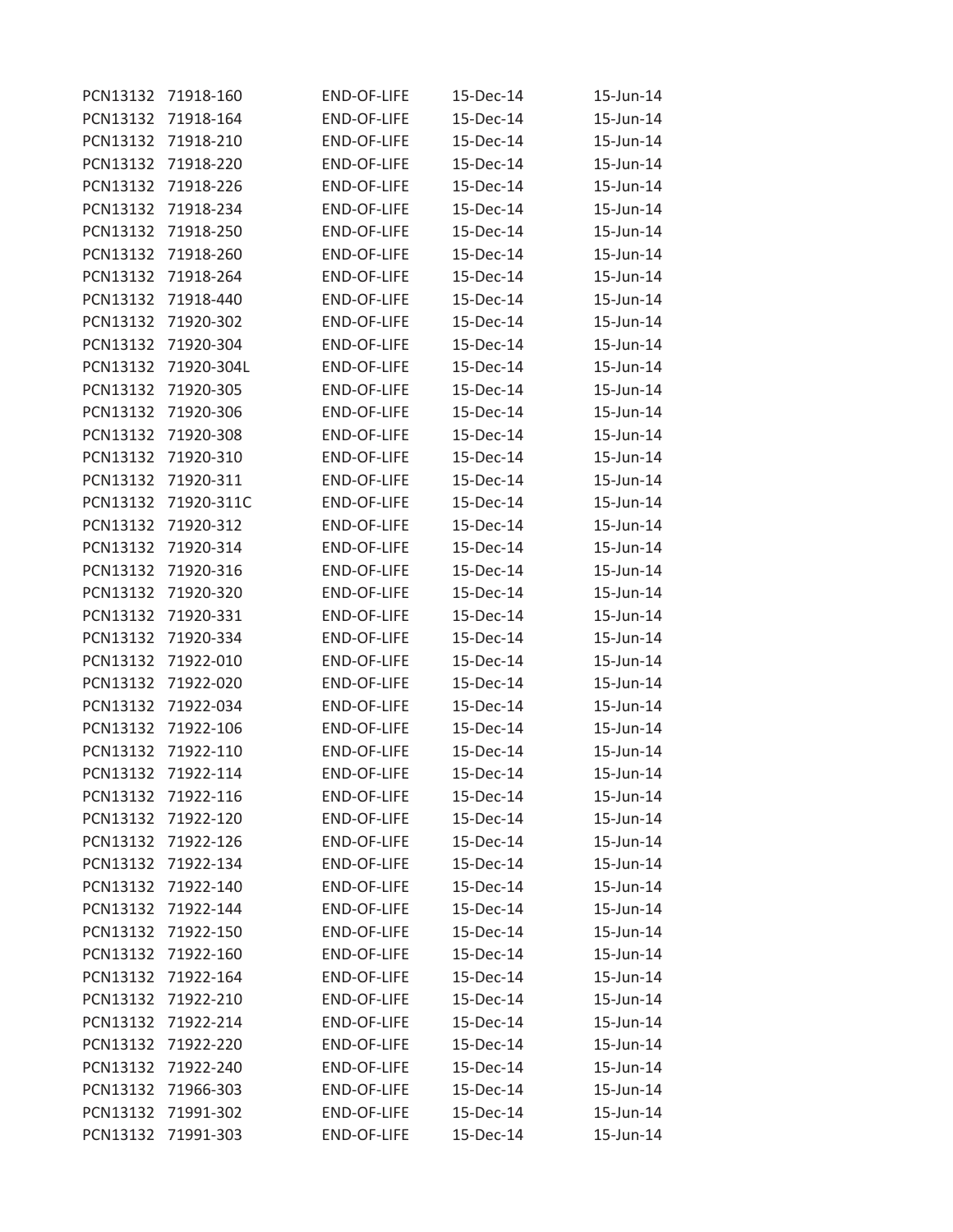| PCN13132 | 71991-304             | <b>END-OF-LIFE</b> | 15-Dec-14 | 15-Jun-14 |
|----------|-----------------------|--------------------|-----------|-----------|
| PCN13132 | 71991-305             | <b>END-OF-LIFE</b> | 15-Dec-14 | 15-Jun-14 |
| PCN13132 | 71991-305H            | <b>END-OF-LIFE</b> | 15-Dec-14 | 15-Jun-14 |
| PCN13132 | 71991-306             | <b>END-OF-LIFE</b> | 15-Dec-14 | 15-Jun-14 |
| PCN13132 | 71991-307             | <b>END-OF-LIFE</b> | 15-Dec-14 | 15-Jun-14 |
| PCN13132 | 71991-308             | <b>END-OF-LIFE</b> | 15-Dec-14 | 15-Jun-14 |
| PCN13132 | 71991-308H            | <b>END-OF-LIFE</b> | 15-Dec-14 | 15-Jun-14 |
| PCN13132 | 71991-309             | END-OF-LIFE        | 15-Dec-14 | 15-Jun-14 |
| PCN13132 | 71991-310             | <b>END-OF-LIFE</b> | 15-Dec-14 | 15-Jun-14 |
| PCN13132 | 71991-311             | <b>END-OF-LIFE</b> | 15-Dec-14 | 15-Jun-14 |
| PCN13132 | 71991-312             | <b>END-OF-LIFE</b> | 15-Dec-14 | 15-Jun-14 |
| PCN13132 | 71991-313             | END-OF-LIFE        | 15-Dec-14 | 15-Jun-14 |
| PCN13132 | 71991-315             | <b>END-OF-LIFE</b> | 15-Dec-14 | 15-Jun-14 |
| PCN13132 | 71991-320             | <b>END-OF-LIFE</b> | 15-Dec-14 | 15-Jun-14 |
| PCN13132 | 71991-322             | <b>END-OF-LIFE</b> | 15-Dec-14 | 15-Jun-14 |
| PCN13132 | 71991-324H            | <b>END-OF-LIFE</b> | 15-Dec-14 | 15-Jun-14 |
| PCN13132 | 71991-325             | <b>END-OF-LIFE</b> | 15-Dec-14 | 15-Jun-14 |
| PCN13132 | 71991-328             | <b>END-OF-LIFE</b> | 15-Dec-14 | 15-Jun-14 |
| PCN13132 | 71991-330             | <b>END-OF-LIFE</b> | 15-Dec-14 | 15-Jun-14 |
| PCN13132 | 71991-340             | END-OF-LIFE        | 15-Dec-14 | 15-Jun-14 |
| PCN13132 | 71991-425             | <b>END-OF-LIFE</b> | 15-Dec-14 | 15-Jun-14 |
| PCN13132 | 71991-802             | <b>END-OF-LIFE</b> | 15-Dec-14 | 15-Jun-14 |
| PCN13132 | 71991-810             | <b>END-OF-LIFE</b> | 15-Dec-14 | 15-Jun-14 |
| PCN13132 | 73324-304             | END-OF-LIFE        | 15-Dec-14 | 15-Jun-14 |
| PCN13132 | 73324-310             | <b>END-OF-LIFE</b> | 15-Dec-14 | 15-Jun-14 |
| PCN13132 | 73347-104             | END-OF-LIFE        | 15-Dec-14 | 15-Jun-14 |
| PCN13132 | 73371-101             | END-OF-LIFE        | 15-Dec-14 | 15-Jun-14 |
| PCN13132 | 73389-402             | <b>END-OF-LIFE</b> | 15-Dec-14 | 15-Jun-14 |
| PCN13132 | 73389-403             | END-OF-LIFE        | 15-Dec-14 | 15-Jun-14 |
| PCN13132 | 73389-404             | <b>END-OF-LIFE</b> | 15-Dec-14 | 15-Jun-14 |
| PCN13132 | 73397-301A            | <b>END-OF-LIFE</b> | 15-Dec-14 | 15-Jun-14 |
|          | PCN13132 75160-101-02 | END-OF-LIFE        | 15-Dec-14 | 15-Jun-14 |
| PCN13132 | 75160-101-36          | END-OF-LIFE        | 15-Dec-14 | 15-Jun-14 |
|          | PCN13132 75160-102-02 | END-OF-LIFE        | 15-Dec-14 | 15-Jun-14 |
| PCN13132 | 75160-102-03          | <b>END-OF-LIFE</b> | 15-Dec-14 | 15-Jun-14 |
| PCN13132 | 75160-102-08          | <b>END-OF-LIFE</b> | 15-Dec-14 | 15-Jun-14 |
| PCN13132 | 75160-102-10          | END-OF-LIFE        | 15-Dec-14 | 15-Jun-14 |
| PCN13132 | 75160-102-36          | END-OF-LIFE        | 15-Dec-14 | 15-Jun-14 |
|          | PCN13132 75160-104-36 | END-OF-LIFE        | 15-Dec-14 | 15-Jun-14 |
| PCN13132 | 75160-106-36          | END-OF-LIFE        | 15-Dec-14 | 15-Jun-14 |
| PCN13132 | 75160-108-36          | <b>END-OF-LIFE</b> | 15-Dec-14 | 15-Jun-14 |
| PCN13132 | 75160-118-02          | <b>END-OF-LIFE</b> | 15-Dec-14 | 15-Jun-14 |
| PCN13132 | 75160-118-04          | END-OF-LIFE        | 15-Dec-14 | 15-Jun-14 |
|          | PCN13132 75160-118-25 | END-OF-LIFE        | 15-Dec-14 | 15-Jun-14 |
| PCN13132 | 75160-118-36          | END-OF-LIFE        | 15-Dec-14 | 15-Jun-14 |
|          | PCN13132 75160-122-36 | END-OF-LIFE        | 15-Dec-14 | 15-Jun-14 |
| PCN13132 | 75160-125-02          | END-OF-LIFE        | 15-Dec-14 | 15-Jun-14 |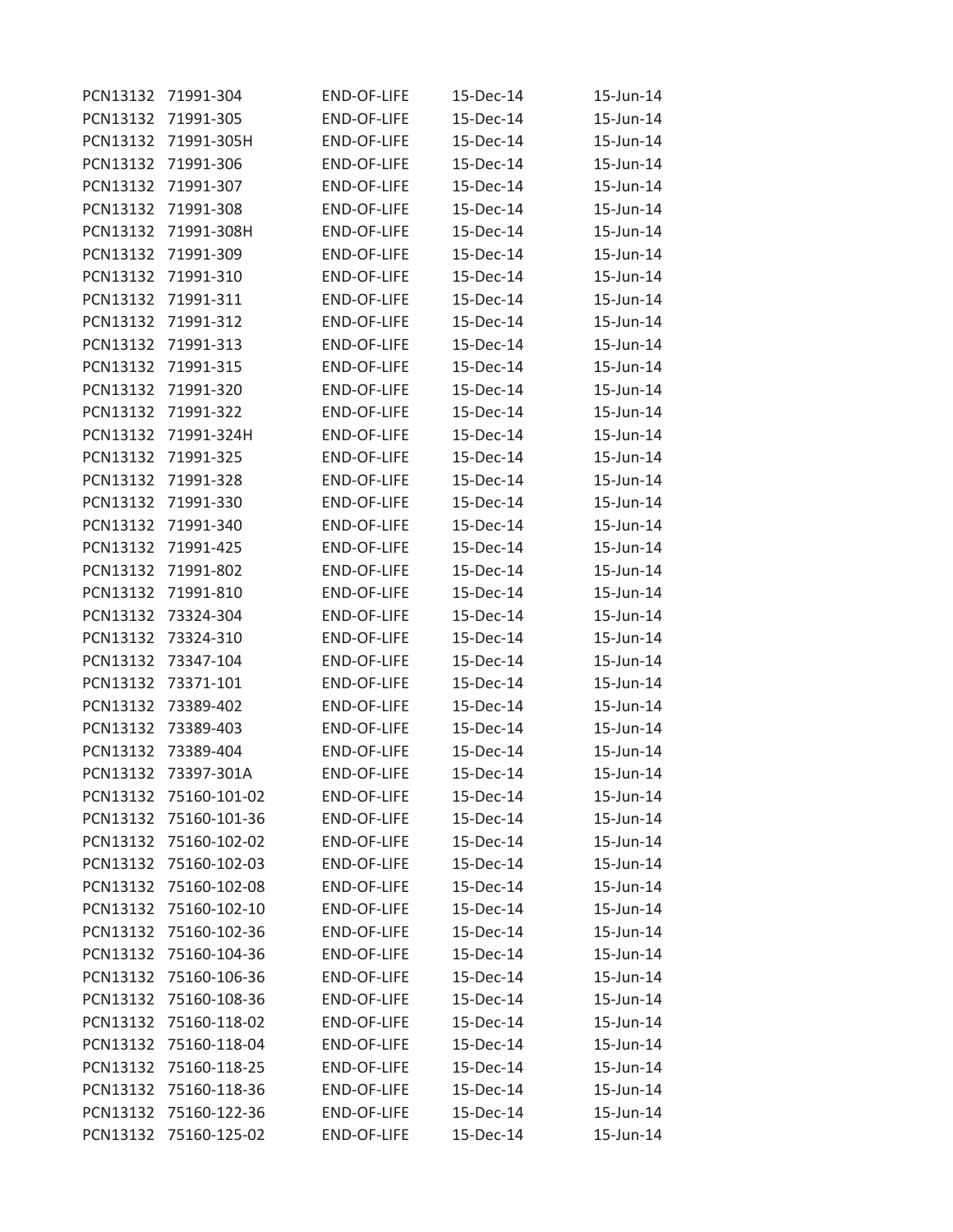| PCN13132 | 75160-126-04          | <b>END-OF-LIFE</b> | 15-Dec-14 | 15-Jun-14 |
|----------|-----------------------|--------------------|-----------|-----------|
| PCN13132 | 75160-156-03          | <b>END-OF-LIFE</b> | 15-Dec-14 | 15-Jun-14 |
| PCN13132 | 75160-156-04          | <b>END-OF-LIFE</b> | 15-Dec-14 | 15-Jun-14 |
| PCN13132 | 75160-156-36          | <b>END-OF-LIFE</b> | 15-Dec-14 | 15-Jun-14 |
| PCN13132 | 75160-302-02          | <b>END-OF-LIFE</b> | 15-Dec-14 | 15-Jun-14 |
| PCN13132 | 75160-302-08          | <b>END-OF-LIFE</b> | 15-Dec-14 | 15-Jun-14 |
| PCN13132 | 75160-302-14          | <b>END-OF-LIFE</b> | 15-Dec-14 | 15-Jun-14 |
| PCN13132 | 75160-327-10          | END-OF-LIFE        | 15-Dec-14 | 15-Jun-14 |
| PCN13132 | 75160-327-36          | <b>END-OF-LIFE</b> | 15-Dec-14 | 15-Jun-14 |
| PCN13132 | 75160-801-02          | <b>END-OF-LIFE</b> | 15-Dec-14 | 15-Jun-14 |
| PCN13132 | 75160-802-36          | <b>END-OF-LIFE</b> | 15-Dec-14 | 15-Jun-14 |
| PCN13132 | 75160-818-36          | <b>END-OF-LIFE</b> | 15-Dec-14 | 15-Jun-14 |
| PCN13132 | 75168-101-36          | <b>END-OF-LIFE</b> | 15-Dec-14 | 15-Jun-14 |
| PCN13132 | 75168-114-36          | <b>END-OF-LIFE</b> | 15-Dec-14 | 15-Jun-14 |
| PCN13132 | 75168-301-18          | <b>END-OF-LIFE</b> | 15-Dec-14 | 15-Jun-14 |
| PCN13132 | 75168-813-36          | <b>END-OF-LIFE</b> | 15-Dec-14 | 15-Jun-14 |
| PCN13132 | 75231-013             | <b>END-OF-LIFE</b> | 15-Dec-14 | 15-Jun-14 |
| PCN13132 | 75241-013             | <b>END-OF-LIFE</b> | 15-Dec-14 | 15-Jun-14 |
| PCN13132 | 75241-015             | <b>END-OF-LIFE</b> | 15-Dec-14 | 15-Jun-14 |
| PCN13132 | 75844-101-06          | <b>END-OF-LIFE</b> | 15-Dec-14 | 15-Jun-14 |
| PCN13132 | 75844-101-14          | <b>END-OF-LIFE</b> | 15-Dec-14 | 15-Jun-14 |
| PCN13132 | 75844-101-72          | <b>END-OF-LIFE</b> | 15-Dec-14 | 15-Jun-14 |
| PCN13132 | 75844-102-72          | <b>END-OF-LIFE</b> | 15-Dec-14 | 15-Jun-14 |
| PCN13132 | 75844-115-72          | <b>END-OF-LIFE</b> | 15-Dec-14 | 15-Jun-14 |
| PCN13132 | 75844-117-72          | <b>END-OF-LIFE</b> | 15-Dec-14 | 15-Jun-14 |
| PCN13132 | 75844-122-72          | END-OF-LIFE        | 15-Dec-14 | 15-Jun-14 |
| PCN13132 | 75844-128-06          | END-OF-LIFE        | 15-Dec-14 | 15-Jun-14 |
| PCN13132 | 75844-131-20          | <b>END-OF-LIFE</b> | 15-Dec-14 | 15-Jun-14 |
| PCN13132 | 75844-134-72          | <b>END-OF-LIFE</b> | 15-Dec-14 | 15-Jun-14 |
| PCN13132 | 75844-156-10          | END-OF-LIFE        | 15-Dec-14 | 15-Jun-14 |
| PCN13132 | 75844-156-12          | <b>END-OF-LIFE</b> | 15-Dec-14 | 15-Jun-14 |
|          | PCN13132 75844-156-16 | END-OF-LIFE        | 15-Dec-14 | 15-Jun-14 |
| PCN13132 | 75844-202-72          | END-OF-LIFE        | 15-Dec-14 | 15-Jun-14 |
|          | PCN13132 75844-302-20 | END-OF-LIFE        | 15-Dec-14 | 15-Jun-14 |
| PCN13132 | 75844-398-20          | <b>END-OF-LIFE</b> | 15-Dec-14 | 15-Jun-14 |
| PCN13132 | 75867-101             | END-OF-LIFE        | 15-Dec-14 | 15-Jun-14 |
| PCN13132 | 75867-102             | END-OF-LIFE        | 15-Dec-14 | 15-Jun-14 |
| PCN13132 | 75867-103             | END-OF-LIFE        | 15-Dec-14 | 15-Jun-14 |
| PCN13132 | 75867-104             | END-OF-LIFE        | 15-Dec-14 | 15-Jun-14 |
| PCN13132 | 75867-105             | END-OF-LIFE        | 15-Dec-14 | 15-Jun-14 |
| PCN13132 | 75867-106             | END-OF-LIFE        | 15-Dec-14 | 15-Jun-14 |
| PCN13132 | 75867-107             | <b>END-OF-LIFE</b> | 15-Dec-14 | 15-Jun-14 |
| PCN13132 | 75867-108             | END-OF-LIFE        | 15-Dec-14 | 15-Jun-14 |
| PCN13132 | 75867-109             | END-OF-LIFE        | 15-Dec-14 | 15-Jun-14 |
| PCN13132 | 75867-112             | END-OF-LIFE        | 15-Dec-14 | 15-Jun-14 |
| PCN13132 | 75867-130             | END-OF-LIFE        | 15-Dec-14 | 15-Jun-14 |
| PCN13132 | 75867-131             | END-OF-LIFE        | 15-Dec-14 | 15-Jun-14 |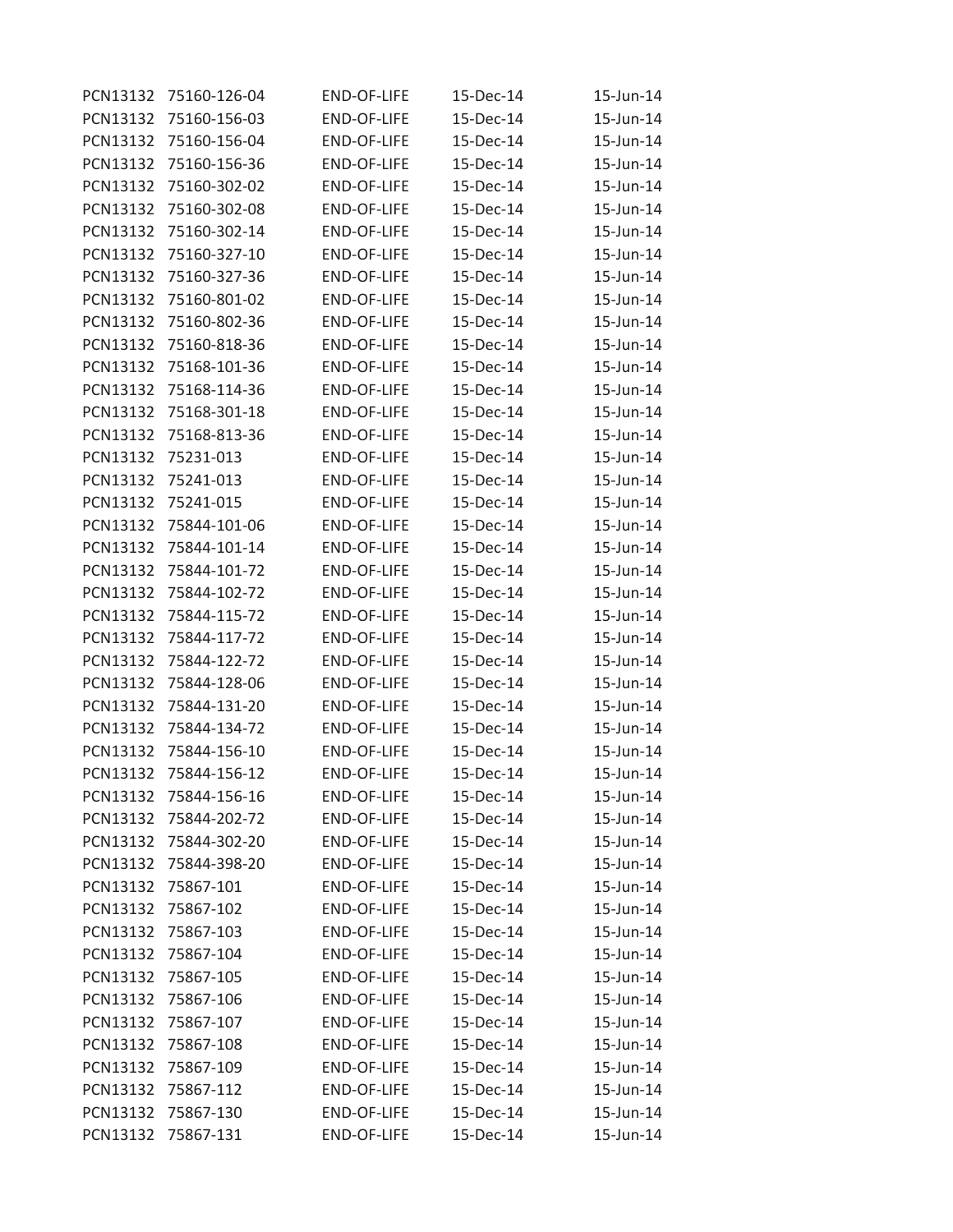| PCN13132 | 75867-132             | <b>END-OF-LIFE</b> | 15-Dec-14 | 15-Jun-14 |
|----------|-----------------------|--------------------|-----------|-----------|
| PCN13132 | 75867-133             | <b>END-OF-LIFE</b> | 15-Dec-14 | 15-Jun-14 |
| PCN13132 | 75867-301             | <b>END-OF-LIFE</b> | 15-Dec-14 | 15-Jun-14 |
| PCN13132 | 75867-303             | <b>END-OF-LIFE</b> | 15-Dec-14 | 15-Jun-14 |
| PCN13132 | 75867-305             | END-OF-LIFE        | 15-Dec-14 | 15-Jun-14 |
| PCN13132 | 75867-306             | <b>END-OF-LIFE</b> | 15-Dec-14 | 15-Jun-14 |
| PCN13132 | 75867-307             | <b>END-OF-LIFE</b> | 15-Dec-14 | 15-Jun-14 |
| PCN13132 | 75869-101             | END-OF-LIFE        | 15-Dec-14 | 15-Jun-14 |
| PCN13132 | 75869-102             | <b>END-OF-LIFE</b> | 15-Dec-14 | 15-Jun-14 |
| PCN13132 | 75869-103             | <b>END-OF-LIFE</b> | 15-Dec-14 | 15-Jun-14 |
| PCN13132 | 75869-104             | <b>END-OF-LIFE</b> | 15-Dec-14 | 15-Jun-14 |
| PCN13132 | 75869-105             | END-OF-LIFE        | 15-Dec-14 | 15-Jun-14 |
| PCN13132 | 75869-106             | <b>END-OF-LIFE</b> | 15-Dec-14 | 15-Jun-14 |
| PCN13132 | 75869-107             | END-OF-LIFE        | 15-Dec-14 | 15-Jun-14 |
| PCN13132 | 75869-108             | END-OF-LIFE        | 15-Dec-14 | 15-Jun-14 |
| PCN13132 | 75869-109             | <b>END-OF-LIFE</b> | 15-Dec-14 | 15-Jun-14 |
| PCN13132 | 75869-118             | <b>END-OF-LIFE</b> | 15-Dec-14 | 15-Jun-14 |
| PCN13132 | 75869-130             | <b>END-OF-LIFE</b> | 15-Dec-14 | 15-Jun-14 |
| PCN13132 | 75869-131             | <b>END-OF-LIFE</b> | 15-Dec-14 | 15-Jun-14 |
| PCN13132 | 75869-132             | <b>END-OF-LIFE</b> | 15-Dec-14 | 15-Jun-14 |
| PCN13132 | 75869-133             | <b>END-OF-LIFE</b> | 15-Dec-14 | 15-Jun-14 |
| PCN13132 | 75869-203             | <b>END-OF-LIFE</b> | 15-Dec-14 | 15-Jun-14 |
| PCN13132 | 75869-301             | <b>END-OF-LIFE</b> | 15-Dec-14 | 15-Jun-14 |
| PCN13132 | 75869-304             | <b>END-OF-LIFE</b> | 15-Dec-14 | 15-Jun-14 |
| PCN13132 | 75869-305             | <b>END-OF-LIFE</b> | 15-Dec-14 | 15-Jun-14 |
| PCN13132 | 75869-331             | END-OF-LIFE        | 15-Dec-14 | 15-Jun-14 |
| PCN13132 | 75915-306             | END-OF-LIFE        | 15-Dec-14 | 15-Jun-14 |
| PCN13132 | 75915-308             | <b>END-OF-LIFE</b> | 15-Dec-14 | 15-Jun-14 |
| PCN13132 | 75915-310             | <b>END-OF-LIFE</b> | 15-Dec-14 | 15-Jun-14 |
| PCN13132 | 75915-312             | <b>END-OF-LIFE</b> | 15-Dec-14 | 15-Jun-14 |
| PCN13132 | 75915-314             | <b>END-OF-LIFE</b> | 15-Dec-14 | 15-Jun-14 |
|          | PCN13132 75915-316    | END-OF-LIFE        | 15-Dec-14 | 15-Jun-14 |
| PCN13132 | 75915-318             | END-OF-LIFE        | 15-Dec-14 | 15-Jun-14 |
|          | PCN13132 75915-320    | END-OF-LIFE        | 15-Dec-14 | 15-Jun-14 |
| PCN13132 | 75915-412             | END-OF-LIFE        | 15-Dec-14 | 15-Jun-14 |
| PCN13132 | 75915-416             | END-OF-LIFE        | 15-Dec-14 | 15-Jun-14 |
|          | PCN13132 75915-802    | END-OF-LIFE        | 15-Dec-14 | 15-Jun-14 |
| PCN13132 | 75915-804             | END-OF-LIFE        | 15-Dec-14 | 15-Jun-14 |
| PCN13132 | 75915-805             | END-OF-LIFE        | 15-Dec-14 | 15-Jun-14 |
| PCN13132 | 75970-115-36          | END-OF-LIFE        | 15-Dec-14 | 15-Jun-14 |
| PCN13132 | 75970-121-07          | END-OF-LIFE        | 15-Dec-14 | 15-Jun-14 |
| PCN13132 | 75970-121-15          | END-OF-LIFE        | 15-Dec-14 | 15-Jun-14 |
| PCN13132 | 75970-158-14          | END-OF-LIFE        | 15-Dec-14 | 15-Jun-14 |
|          | PCN13132 75970-529T20 | END-OF-LIFE        | 15-Dec-14 | 15-Jun-14 |
| PCN13132 | 76308-103             | END-OF-LIFE        | 15-Dec-14 | 15-Jun-14 |
| PCN13132 | 76308-104             | END-OF-LIFE        | 15-Dec-14 | 15-Jun-14 |
| PCN13132 | 76308-106             | END-OF-LIFE        | 15-Dec-14 | 15-Jun-14 |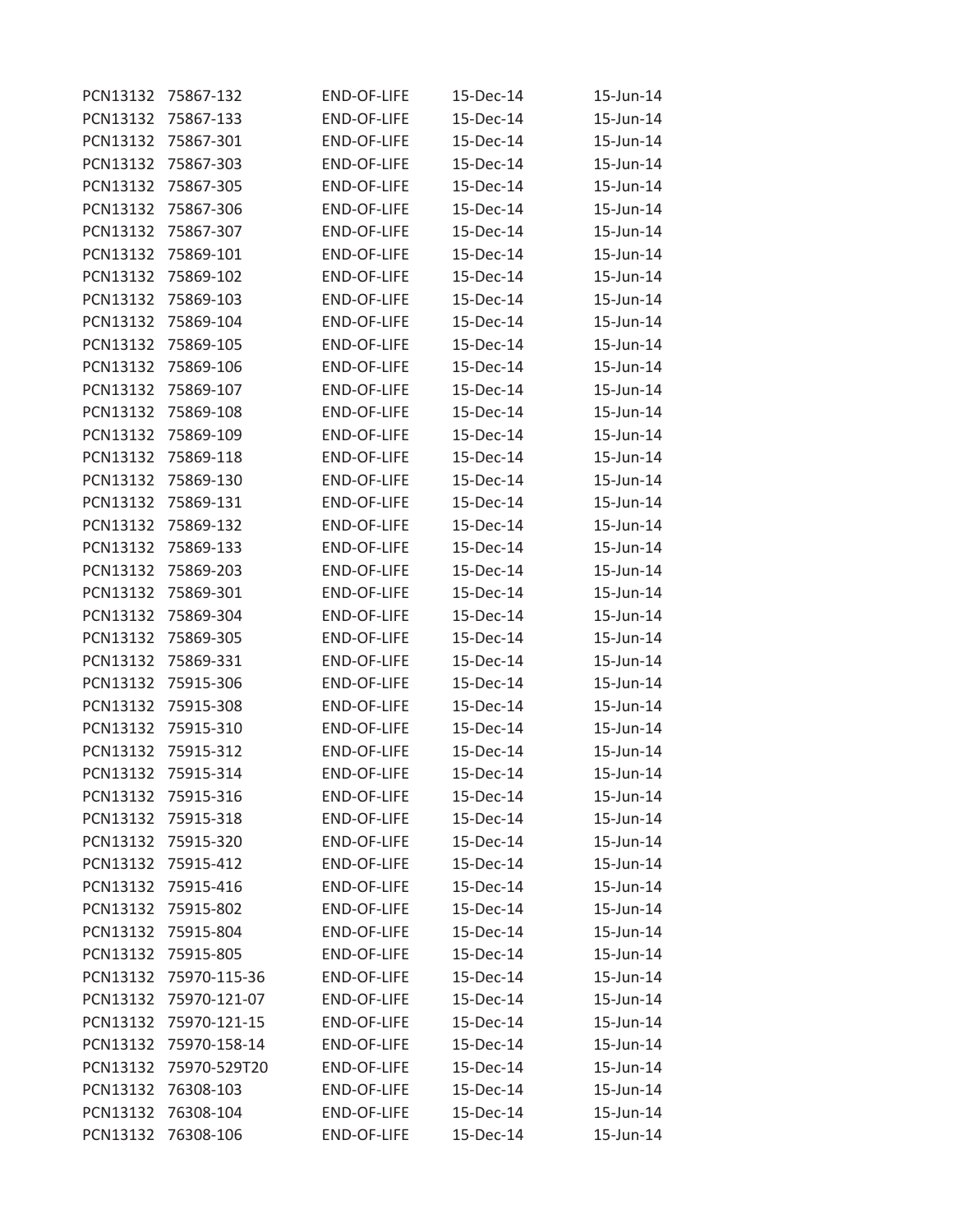| PCN13132 | 76308-107          | <b>END-OF-LIFE</b> | 15-Dec-14 | 15-Jun-14 |
|----------|--------------------|--------------------|-----------|-----------|
| PCN13132 | 76308-108          | <b>END-OF-LIFE</b> | 15-Dec-14 | 15-Jun-14 |
| PCN13132 | 76308-109          | <b>END-OF-LIFE</b> | 15-Dec-14 | 15-Jun-14 |
| PCN13132 | 76308-111          | <b>END-OF-LIFE</b> | 15-Dec-14 | 15-Jun-14 |
| PCN13132 | 76308-116          | <b>END-OF-LIFE</b> | 15-Dec-14 | 15-Jun-14 |
| PCN13132 | 76308-118          | <b>END-OF-LIFE</b> | 15-Dec-14 | 15-Jun-14 |
| PCN13132 | 76308-120          | <b>END-OF-LIFE</b> | 15-Dec-14 | 15-Jun-14 |
| PCN13132 | 76308-122          | END-OF-LIFE        | 15-Dec-14 | 15-Jun-14 |
| PCN13132 | 76308-123          | <b>END-OF-LIFE</b> | 15-Dec-14 | 15-Jun-14 |
| PCN13132 | 76308-142          | <b>END-OF-LIFE</b> | 15-Dec-14 | 15-Jun-14 |
| PCN13132 | 76308-202          | <b>END-OF-LIFE</b> | 15-Dec-14 | 15-Jun-14 |
| PCN13132 | 76308-203          | END-OF-LIFE        | 15-Dec-14 | 15-Jun-14 |
| PCN13132 | 76308-204          | <b>END-OF-LIFE</b> | 15-Dec-14 | 15-Jun-14 |
| PCN13132 | 76308-205          | <b>END-OF-LIFE</b> | 15-Dec-14 | 15-Jun-14 |
| PCN13132 | 76308-206          | <b>END-OF-LIFE</b> | 15-Dec-14 | 15-Jun-14 |
| PCN13132 | 76308-207          | END-OF-LIFE        | 15-Dec-14 | 15-Jun-14 |
| PCN13132 | 76308-208          | <b>END-OF-LIFE</b> | 15-Dec-14 | 15-Jun-14 |
| PCN13132 | 76308-209          | <b>END-OF-LIFE</b> | 15-Dec-14 | 15-Jun-14 |
| PCN13132 | 76308-212          | END-OF-LIFE        | 15-Dec-14 | 15-Jun-14 |
| PCN13132 | 76308-214          | <b>END-OF-LIFE</b> | 15-Dec-14 | 15-Jun-14 |
| PCN13132 | 76308-218          | <b>END-OF-LIFE</b> | 15-Dec-14 | 15-Jun-14 |
| PCN13132 | 76314-102          | <b>END-OF-LIFE</b> | 15-Dec-14 | 15-Jun-14 |
| PCN13132 | 76314-103          | <b>END-OF-LIFE</b> | 15-Dec-14 | 15-Jun-14 |
| PCN13132 | 76314-104          | <b>END-OF-LIFE</b> | 15-Dec-14 | 15-Jun-14 |
| PCN13132 | 76314-105          | <b>END-OF-LIFE</b> | 15-Dec-14 | 15-Jun-14 |
| PCN13132 | 76314-106          | END-OF-LIFE        | 15-Dec-14 | 15-Jun-14 |
| PCN13132 | 76314-107          | END-OF-LIFE        | 15-Dec-14 | 15-Jun-14 |
| PCN13132 | 76314-108          | <b>END-OF-LIFE</b> | 15-Dec-14 | 15-Jun-14 |
| PCN13132 | 76314-109          | <b>END-OF-LIFE</b> | 15-Dec-14 | 15-Jun-14 |
| PCN13132 | 76314-110          | <b>END-OF-LIFE</b> | 15-Dec-14 | 15-Jun-14 |
| PCN13132 | 76314-111          | <b>END-OF-LIFE</b> | 15-Dec-14 | 15-Jun-14 |
| PCN13132 | 76314-113          | END-OF-LIFE        | 15-Dec-14 | 15-Jun-14 |
| PCN13132 | 76314-114          | END-OF-LIFE        | 15-Dec-14 | 15-Jun-14 |
|          | PCN13132 76314-115 | END-OF-LIFE        | 15-Dec-14 | 15-Jun-14 |
| PCN13132 | 76314-117          | <b>END-OF-LIFE</b> | 15-Dec-14 | 15-Jun-14 |
| PCN13132 | 76314-119          | <b>END-OF-LIFE</b> | 15-Dec-14 | 15-Jun-14 |
| PCN13132 | 76314-120          | <b>END-OF-LIFE</b> | 15-Dec-14 | 15-Jun-14 |
| PCN13132 | 76314-122          | END-OF-LIFE        | 15-Dec-14 | 15-Jun-14 |
|          | PCN13132 76314-125 | <b>END-OF-LIFE</b> | 15-Dec-14 | 15-Jun-14 |
| PCN13132 | 76314-126          | END-OF-LIFE        | 15-Dec-14 | 15-Jun-14 |
| PCN13132 | 76314-130          | <b>END-OF-LIFE</b> | 15-Dec-14 | 15-Jun-14 |
| PCN13132 | 76314-132          | <b>END-OF-LIFE</b> | 15-Dec-14 | 15-Jun-14 |
| PCN13132 | 76314-135          | END-OF-LIFE        | 15-Dec-14 | 15-Jun-14 |
| PCN13132 | 76314-210          | <b>END-OF-LIFE</b> | 15-Dec-14 | 15-Jun-14 |
| PCN13132 | 76314-213          | END-OF-LIFE        | 15-Dec-14 | 15-Jun-14 |
|          | PCN13132 76314-220 | END-OF-LIFE        | 15-Dec-14 | 15-Jun-14 |
| PCN13132 | 76314-222          | END-OF-LIFE        | 15-Dec-14 | 15-Jun-14 |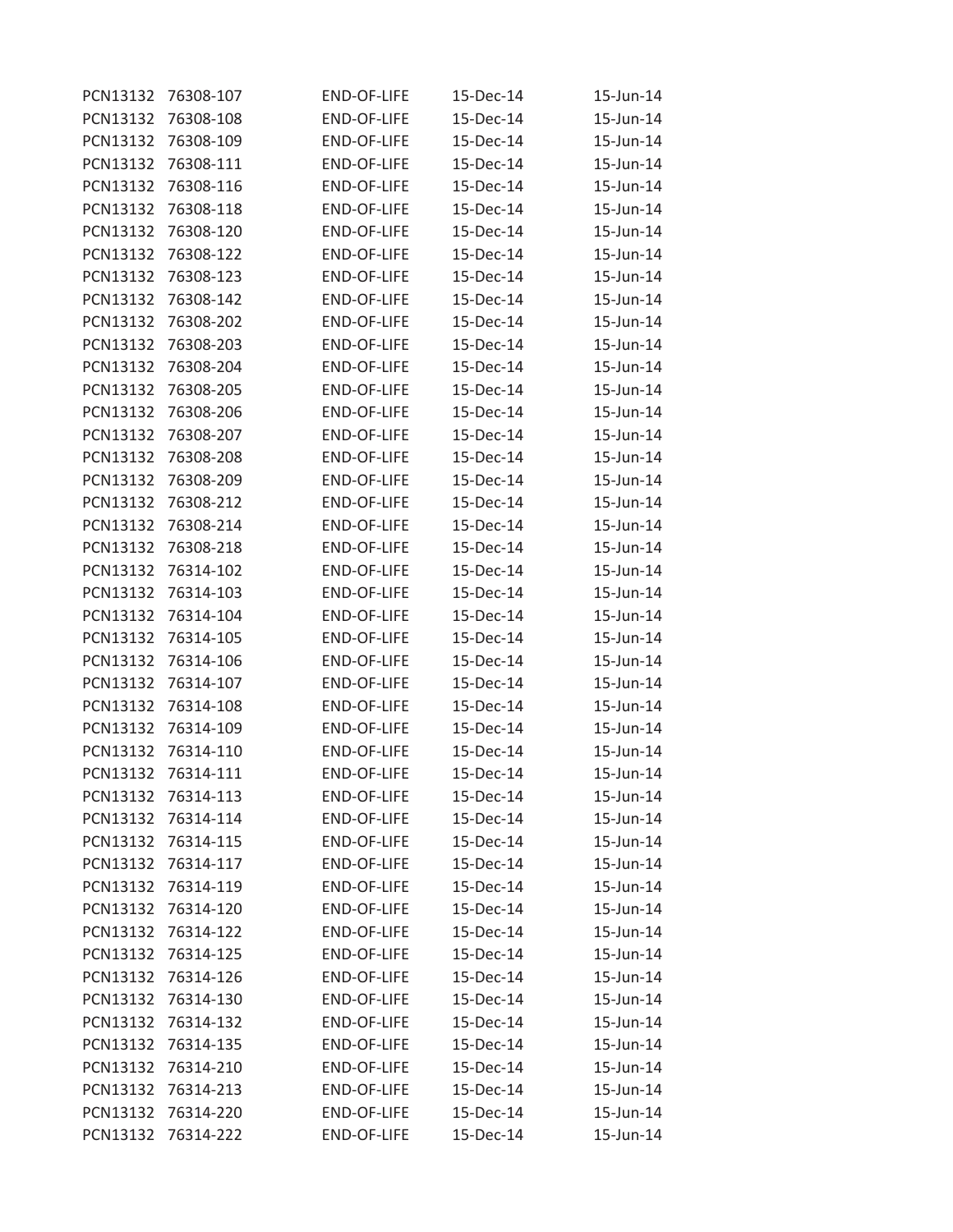| PCN13132 | 76341-304             | <b>END-OF-LIFE</b> | 15-Dec-14 | 15-Jun-14 |
|----------|-----------------------|--------------------|-----------|-----------|
| PCN13132 | 76341-312             | <b>END-OF-LIFE</b> | 15-Dec-14 | 15-Jun-14 |
| PCN13132 | 76341-402             | <b>END-OF-LIFE</b> | 15-Dec-14 | 15-Jun-14 |
| PCN13132 | 76341-405             | <b>END-OF-LIFE</b> | 15-Dec-14 | 15-Jun-14 |
| PCN13132 | 76342-303             | END-OF-LIFE        | 15-Dec-14 | 15-Jun-14 |
| PCN13132 | 76342-304             | <b>END-OF-LIFE</b> | 15-Dec-14 | 15-Jun-14 |
| PCN13132 | 76342-305             | <b>END-OF-LIFE</b> | 15-Dec-14 | 15-Jun-14 |
| PCN13132 | 76342-306             | END-OF-LIFE        | 15-Dec-14 | 15-Jun-14 |
| PCN13132 | 76342-307             | <b>END-OF-LIFE</b> | 15-Dec-14 | 15-Jun-14 |
| PCN13132 | 76342-308             | <b>END-OF-LIFE</b> | 15-Dec-14 | 15-Jun-14 |
| PCN13132 | 76342-309             | <b>END-OF-LIFE</b> | 15-Dec-14 | 15-Jun-14 |
| PCN13132 | 76342-312             | END-OF-LIFE        | 15-Dec-14 | 15-Jun-14 |
| PCN13132 | 76342-313             | <b>END-OF-LIFE</b> | 15-Dec-14 | 15-Jun-14 |
| PCN13132 | 76342-315             | <b>END-OF-LIFE</b> | 15-Dec-14 | 15-Jun-14 |
| PCN13132 | 76342-316             | <b>END-OF-LIFE</b> | 15-Dec-14 | 15-Jun-14 |
| PCN13132 | 76342-317             | <b>END-OF-LIFE</b> | 15-Dec-14 | 15-Jun-14 |
| PCN13132 | 76342-320             | END-OF-LIFE        | 15-Dec-14 | 15-Jun-14 |
| PCN13132 | 76342-324H            | <b>END-OF-LIFE</b> | 15-Dec-14 | 15-Jun-14 |
| PCN13132 | 76342-325             | <b>END-OF-LIFE</b> | 15-Dec-14 | 15-Jun-14 |
| PCN13132 | 76342-330             | <b>END-OF-LIFE</b> | 15-Dec-14 | 15-Jun-14 |
| PCN13132 | 76342-335             | <b>END-OF-LIFE</b> | 15-Dec-14 | 15-Jun-14 |
| PCN13132 | 76342-336             | <b>END-OF-LIFE</b> | 15-Dec-14 | 15-Jun-14 |
| PCN13132 | 76342-405             | <b>END-OF-LIFE</b> | 15-Dec-14 | 15-Jun-14 |
| PCN13132 | 76345-804-08          | <b>END-OF-LIFE</b> | 15-Dec-14 | 15-Jun-14 |
| PCN13132 | 76347-301             | <b>END-OF-LIFE</b> | 15-Dec-14 | 15-Jun-14 |
| PCN13132 | 76347-302             | <b>END-OF-LIFE</b> | 15-Dec-14 | 15-Jun-14 |
| PCN13132 | 76347-303             | END-OF-LIFE        | 15-Dec-14 | 15-Jun-14 |
| PCN13132 | 76347-312             | <b>END-OF-LIFE</b> | 15-Dec-14 | 15-Jun-14 |
| PCN13132 | 76347-401             | <b>END-OF-LIFE</b> | 15-Dec-14 | 15-Jun-14 |
| PCN13132 | 76347-403             | END-OF-LIFE        | 15-Dec-14 | 15-Jun-14 |
| PCN13132 | 76350-106-10          | <b>END-OF-LIFE</b> | 15-Dec-14 | 15-Jun-14 |
|          | PCN13132 76350-304-72 | END-OF-LIFE        | 15-Dec-14 | 15-Jun-14 |
| PCN13132 | 76357-301             | END-OF-LIFE        | 15-Dec-14 | 15-Jun-14 |
|          | PCN13132 76357-401    | END-OF-LIFE        | 15-Dec-14 | 15-Jun-14 |
| PCN13132 | 76382-302             | <b>END-OF-LIFE</b> | 15-Dec-14 | 15-Jun-14 |
| PCN13132 | 76382-303             | END-OF-LIFE        | 15-Dec-14 | 15-Jun-14 |
|          | PCN13132 76382-304    | END-OF-LIFE        | 15-Dec-14 | 15-Jun-14 |
| PCN13132 | 76382-305             | END-OF-LIFE        | 15-Dec-14 | 15-Jun-14 |
| PCN13132 | 76382-306             | END-OF-LIFE        | 15-Dec-14 | 15-Jun-14 |
| PCN13132 | 76382-307             | <b>END-OF-LIFE</b> | 15-Dec-14 | 15-Jun-14 |
| PCN13132 | 76382-309             | END-OF-LIFE        | 15-Dec-14 | 15-Jun-14 |
| PCN13132 | 76382-310             | <b>END-OF-LIFE</b> | 15-Dec-14 | 15-Jun-14 |
| PCN13132 | 76382-311             | END-OF-LIFE        | 15-Dec-14 | 15-Jun-14 |
|          | PCN13132 76382-314    | <b>END-OF-LIFE</b> | 15-Dec-14 | 15-Jun-14 |
| PCN13132 | 76382-316             | END-OF-LIFE        | 15-Dec-14 | 15-Jun-14 |
| PCN13132 | 76382-320             | END-OF-LIFE        | 15-Dec-14 | 15-Jun-14 |
| PCN13132 | 76382-403             | END-OF-LIFE        | 15-Dec-14 | 15-Jun-14 |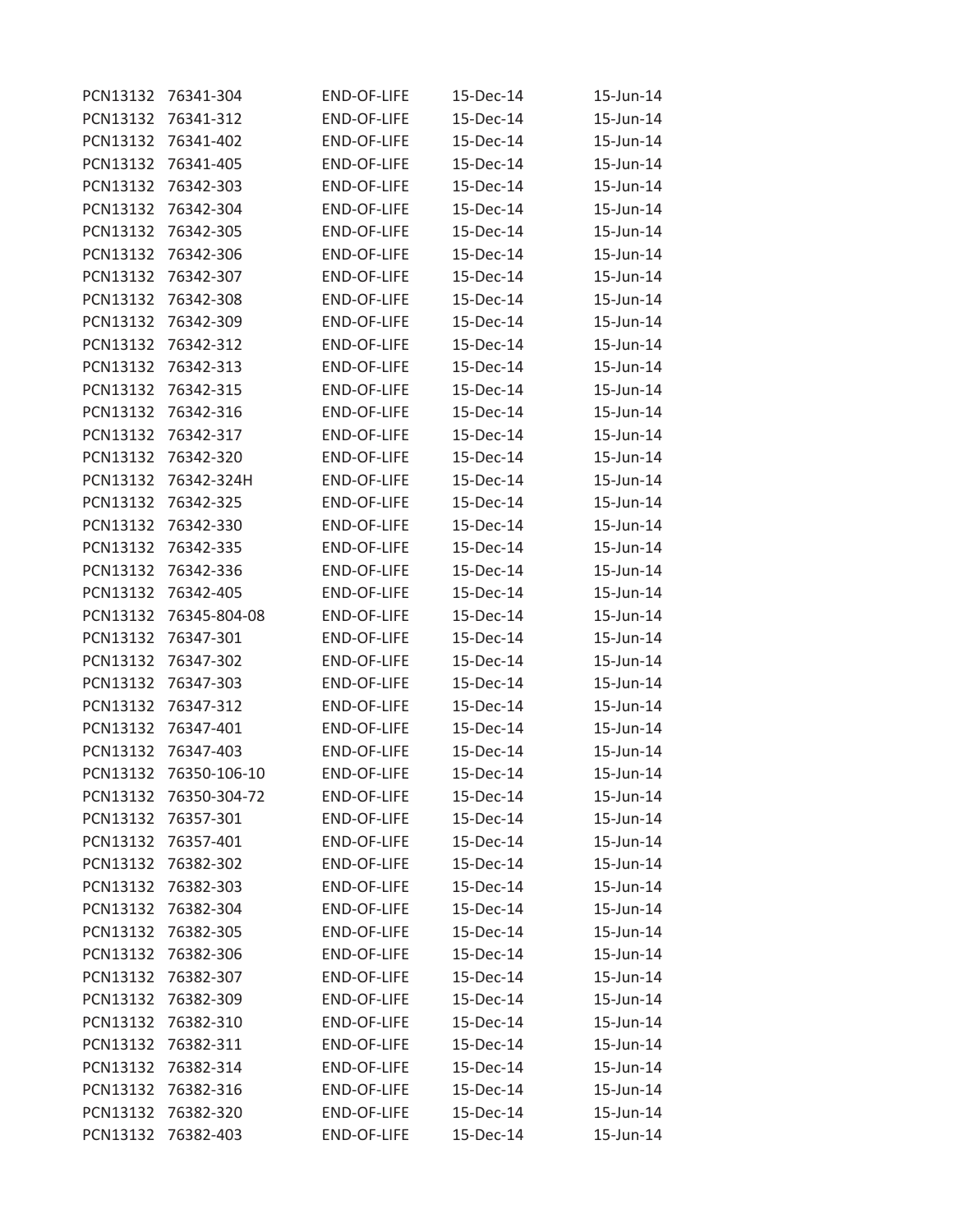| PCN13132 | 76382-408             | END-OF-LIFE        | 15-Dec-14 | 15-Jun-14 |
|----------|-----------------------|--------------------|-----------|-----------|
| PCN13132 | 76382-409             | <b>END-OF-LIFE</b> | 15-Dec-14 | 15-Jun-14 |
| PCN13132 | 76382-410             | <b>END-OF-LIFE</b> | 15-Dec-14 | 15-Jun-14 |
| PCN13132 | 76382-412             | <b>END-OF-LIFE</b> | 15-Dec-14 | 15-Jun-14 |
| PCN13132 | 76383-302             | <b>END-OF-LIFE</b> | 15-Dec-14 | 15-Jun-14 |
| PCN13132 | 76383-304             | <b>END-OF-LIFE</b> | 15-Dec-14 | 15-Jun-14 |
| PCN13132 | 76383-305             | <b>END-OF-LIFE</b> | 15-Dec-14 | 15-Jun-14 |
| PCN13132 | 76383-306             | END-OF-LIFE        | 15-Dec-14 | 15-Jun-14 |
| PCN13132 | 76383-307             | <b>END-OF-LIFE</b> | 15-Dec-14 | 15-Jun-14 |
| PCN13132 | 76383-310             | <b>END-OF-LIFE</b> | 15-Dec-14 | 15-Jun-14 |
| PCN13132 | 76383-313             | <b>END-OF-LIFE</b> | 15-Dec-14 | 15-Jun-14 |
| PCN13132 | 76383-320             | <b>END-OF-LIFE</b> | 15-Dec-14 | 15-Jun-14 |
| PCN13132 | 76383-420             | <b>END-OF-LIFE</b> | 15-Dec-14 | 15-Jun-14 |
| PCN13132 | 76745-110-72          | <b>END-OF-LIFE</b> | 15-Dec-14 | 15-Jun-14 |
| PCN13132 | 76745-119-20          | END-OF-LIFE        | 15-Dec-14 | 15-Jun-14 |
| PCN13132 | 76745-121R10          | <b>END-OF-LIFE</b> | 15-Dec-14 | 15-Jun-14 |
| PCN13132 | 76745-128-24          | <b>END-OF-LIFE</b> | 15-Dec-14 | 15-Jun-14 |
| PCN13132 | 76745-128-40          | <b>END-OF-LIFE</b> | 15-Dec-14 | 15-Jun-14 |
| PCN13132 | 76745-168-60          | END-OF-LIFE        | 15-Dec-14 | 15-Jun-14 |
| PCN13132 | 76745-1CF-24          | <b>END-OF-LIFE</b> | 15-Dec-14 | 15-Jun-14 |
| PCN13132 | 76745-1CH-18          | <b>END-OF-LIFE</b> | 15-Dec-14 | 15-Jun-14 |
| PCN13132 | 76745-1CL-24          | <b>END-OF-LIFE</b> | 15-Dec-14 | 15-Jun-14 |
| PCN13132 | 76745-1CN-42          | <b>END-OF-LIFE</b> | 15-Dec-14 | 15-Jun-14 |
| PCN13132 | 76745-603-12          | <b>END-OF-LIFE</b> | 15-Dec-14 | 15-Jun-14 |
| PCN13132 | 76745-603-26          | <b>END-OF-LIFE</b> | 15-Dec-14 | 15-Jun-14 |
| PCN13132 | 76745-633-60          | END-OF-LIFE        | 15-Dec-14 | 15-Jun-14 |
| PCN13132 | 76785-301             | END-OF-LIFE        | 15-Dec-14 | 15-Jun-14 |
| PCN13132 | 77103-010             | <b>END-OF-LIFE</b> | 15-Dec-14 | 15-Jun-14 |
| PCN13132 | 77103-020             | <b>END-OF-LIFE</b> | 15-Dec-14 | 15-Jun-14 |
| PCN13132 | 77103-050             | <b>END-OF-LIFE</b> | 15-Dec-14 | 15-Jun-14 |
| PCN13132 | 77311-101-02          | <b>END-OF-LIFE</b> | 15-Dec-14 | 15-Jun-14 |
|          | PCN13132 77311-101-03 | END-OF-LIFE        | 15-Dec-14 | 15-Jun-14 |
| PCN13132 | 77311-101-04          | END-OF-LIFE        | 15-Dec-14 | 15-Jun-14 |
|          | PCN13132 77311-101-06 | END-OF-LIFE        | 15-Dec-14 | 15-Jun-14 |
| PCN13132 | 77311-101-12          | <b>END-OF-LIFE</b> | 15-Dec-14 | 15-Jun-14 |
| PCN13132 | 77311-101-36          | END-OF-LIFE        | 15-Dec-14 | 15-Jun-14 |
|          | PCN13132 77311-102-02 | END-OF-LIFE        | 15-Dec-14 | 15-Jun-14 |
| PCN13132 | 77311-102-03          | END-OF-LIFE        | 15-Dec-14 | 15-Jun-14 |
|          | PCN13132 77311-102-08 | END-OF-LIFE        | 15-Dec-14 | 15-Jun-14 |
| PCN13132 | 77311-102-36          | END-OF-LIFE        | 15-Dec-14 | 15-Jun-14 |
| PCN13132 | 77311-118-02          | <b>END-OF-LIFE</b> | 15-Dec-14 | 15-Jun-14 |
| PCN13132 | 77311-118-03          | <b>END-OF-LIFE</b> | 15-Dec-14 | 15-Jun-14 |
| PCN13132 | 77311-118-04          | END-OF-LIFE        | 15-Dec-14 | 15-Jun-14 |
|          | PCN13132 77311-118-08 | END-OF-LIFE        | 15-Dec-14 | 15-Jun-14 |
| PCN13132 | 77311-118-14          | END-OF-LIFE        | 15-Dec-14 | 15-Jun-14 |
|          | PCN13132 77311-118-16 | END-OF-LIFE        | 15-Dec-14 | 15-Jun-14 |
| PCN13132 | 77311-118-20          | END-OF-LIFE        | 15-Dec-14 | 15-Jun-14 |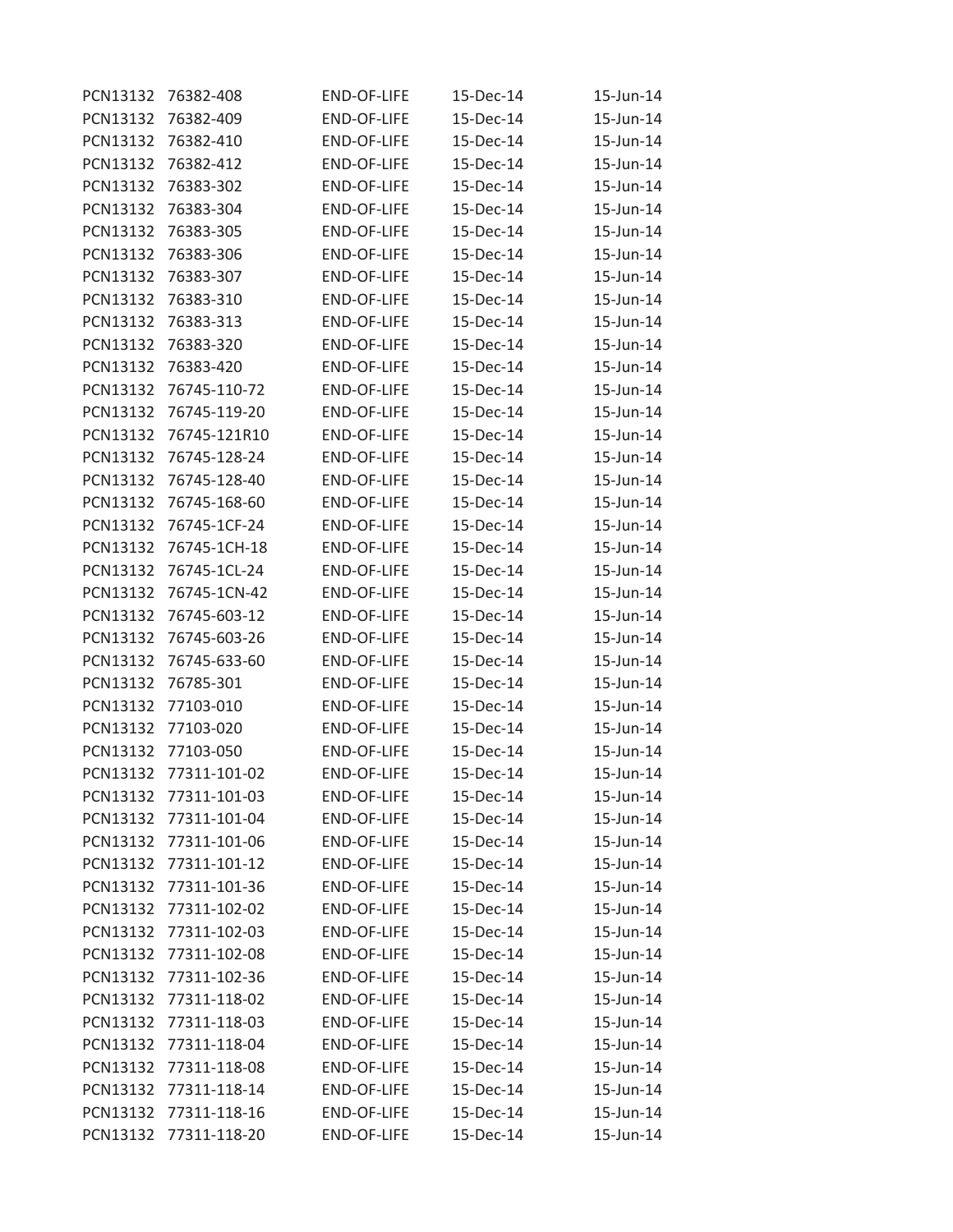| PCN13132        | 77311-118-25          | <b>END-OF-LIFE</b> | 15-Dec-14 | 15-Jun-14 |
|-----------------|-----------------------|--------------------|-----------|-----------|
| PCN13132        | 77311-118-36          | <b>END-OF-LIFE</b> | 15-Dec-14 | 15-Jun-14 |
| PCN13132        | 77311-122-24          | <b>END-OF-LIFE</b> | 15-Dec-14 | 15-Jun-14 |
| PCN13132        | 77311-124-02          | <b>END-OF-LIFE</b> | 15-Dec-14 | 15-Jun-14 |
| PCN13132        | 77311-124-03          | <b>END-OF-LIFE</b> | 15-Dec-14 | 15-Jun-14 |
| PCN13132        | 77311-124-05          | END-OF-LIFE        | 15-Dec-14 | 15-Jun-14 |
| PCN13132        | 77311-124-06          | END-OF-LIFE        | 15-Dec-14 | 15-Jun-14 |
| PCN13132        | 77311-127-19          | <b>END-OF-LIFE</b> | 15-Dec-14 | 15-Jun-14 |
| <b>PCN13132</b> | 77311-170-14          | <b>END-OF-LIFE</b> | 15-Dec-14 | 15-Jun-14 |
| PCN13132        | 77311-418-08          | <b>END-OF-LIFE</b> | 15-Dec-14 | 15-Jun-14 |
| PCN13132        | 77311-418-36          | <b>END-OF-LIFE</b> | 15-Dec-14 | 15-Jun-14 |
| PCN13132        | 77311-424-02          | <b>END-OF-LIFE</b> | 15-Dec-14 | 15-Jun-14 |
| PCN13132        | 77311-424-08          | <b>END-OF-LIFE</b> | 15-Dec-14 | 15-Jun-14 |
| PCN13132        | 77311-801-02          | <b>END-OF-LIFE</b> | 15-Dec-14 | 15-Jun-14 |
| PCN13132        | 77311-818-02          | <b>END-OF-LIFE</b> | 15-Dec-14 | 15-Jun-14 |
| PCN13132        | 77313-101-06          | <b>END-OF-LIFE</b> | 15-Dec-14 | 15-Jun-14 |
| PCN13132        | 77313-101-08          | <b>END-OF-LIFE</b> | 15-Dec-14 | 15-Jun-14 |
| PCN13132        | 77313-101-10          | <b>END-OF-LIFE</b> | 15-Dec-14 | 15-Jun-14 |
| PCN13132        | 77313-101-72          | <b>END-OF-LIFE</b> | 15-Dec-14 | 15-Jun-14 |
| PCN13132        | 77313-102-10          | END-OF-LIFE        | 15-Dec-14 | 15-Jun-14 |
| PCN13132        | 77313-118-04          | <b>END-OF-LIFE</b> | 15-Dec-14 | 15-Jun-14 |
| PCN13132        | 77313-118-10          | END-OF-LIFE        | 15-Dec-14 | 15-Jun-14 |
| PCN13132        | 77313-118-12          | <b>END-OF-LIFE</b> | 15-Dec-14 | 15-Jun-14 |
| PCN13132        | 77313-118-14          | <b>END-OF-LIFE</b> | 15-Dec-14 | 15-Jun-14 |
| PCN13132        | 77313-118-16          | <b>END-OF-LIFE</b> | 15-Dec-14 | 15-Jun-14 |
| PCN13132        | 77313-118-24          | <b>END-OF-LIFE</b> | 15-Dec-14 | 15-Jun-14 |
| PCN13132        | 77313-118-26          | <b>END-OF-LIFE</b> | 15-Dec-14 | 15-Jun-14 |
| <b>PCN13132</b> | 77313-118-40          | <b>END-OF-LIFE</b> | 15-Dec-14 | 15-Jun-14 |
| PCN13132        | 77313-118-72          | <b>END-OF-LIFE</b> | 15-Dec-14 | 15-Jun-14 |
| PCN13132        | 77313-119-08          | <b>END-OF-LIFE</b> | 15-Dec-14 | 15-Jun-14 |
| PCN13132        | 77313-119-12          | <b>END-OF-LIFE</b> | 15-Dec-14 | 15-Jun-14 |
|                 | PCN13132 77313-119-24 | END-OF-LIFE        | 15-Dec-14 | 15-Jun-14 |
| PCN13132        | 77313-120-06          | END-OF-LIFE        | 15-Dec-14 | 15-Jun-14 |
|                 | PCN13132 77313-120-72 | END-OF-LIFE        | 15-Dec-14 | 15-Jun-14 |
| PCN13132        | 77313-122-20          | <b>END-OF-LIFE</b> | 15-Dec-14 | 15-Jun-14 |
| PCN13132        | 77313-122-34          | END-OF-LIFE        | 15-Dec-14 | 15-Jun-14 |
|                 | PCN13132 77313-124-06 | END-OF-LIFE        | 15-Dec-14 | 15-Jun-14 |
| PCN13132        | 77313-124-08          | END-OF-LIFE        | 15-Dec-14 | 15-Jun-14 |
|                 | PCN13132 77313-124-10 | END-OF-LIFE        | 15-Dec-14 | 15-Jun-14 |
| PCN13132        | 77313-124-16          | END-OF-LIFE        | 15-Dec-14 | 15-Jun-14 |
| PCN13132        | 77313-124-20          | END-OF-LIFE        | 15-Dec-14 | 15-Jun-14 |
| PCN13132        | 77313-124-64          | <b>END-OF-LIFE</b> | 15-Dec-14 | 15-Jun-14 |
| PCN13132        | 77313-124-72          | END-OF-LIFE        | 15-Dec-14 | 15-Jun-14 |
|                 | PCN13132 77313-127-72 | END-OF-LIFE        | 15-Dec-14 | 15-Jun-14 |
| PCN13132        | 77313-418-20          | END-OF-LIFE        | 15-Dec-14 | 15-Jun-14 |
|                 | PCN13132 77313-424-08 | END-OF-LIFE        | 15-Dec-14 | 15-Jun-14 |
| PCN13132        | 77313-424-20          | END-OF-LIFE        | 15-Dec-14 | 15-Jun-14 |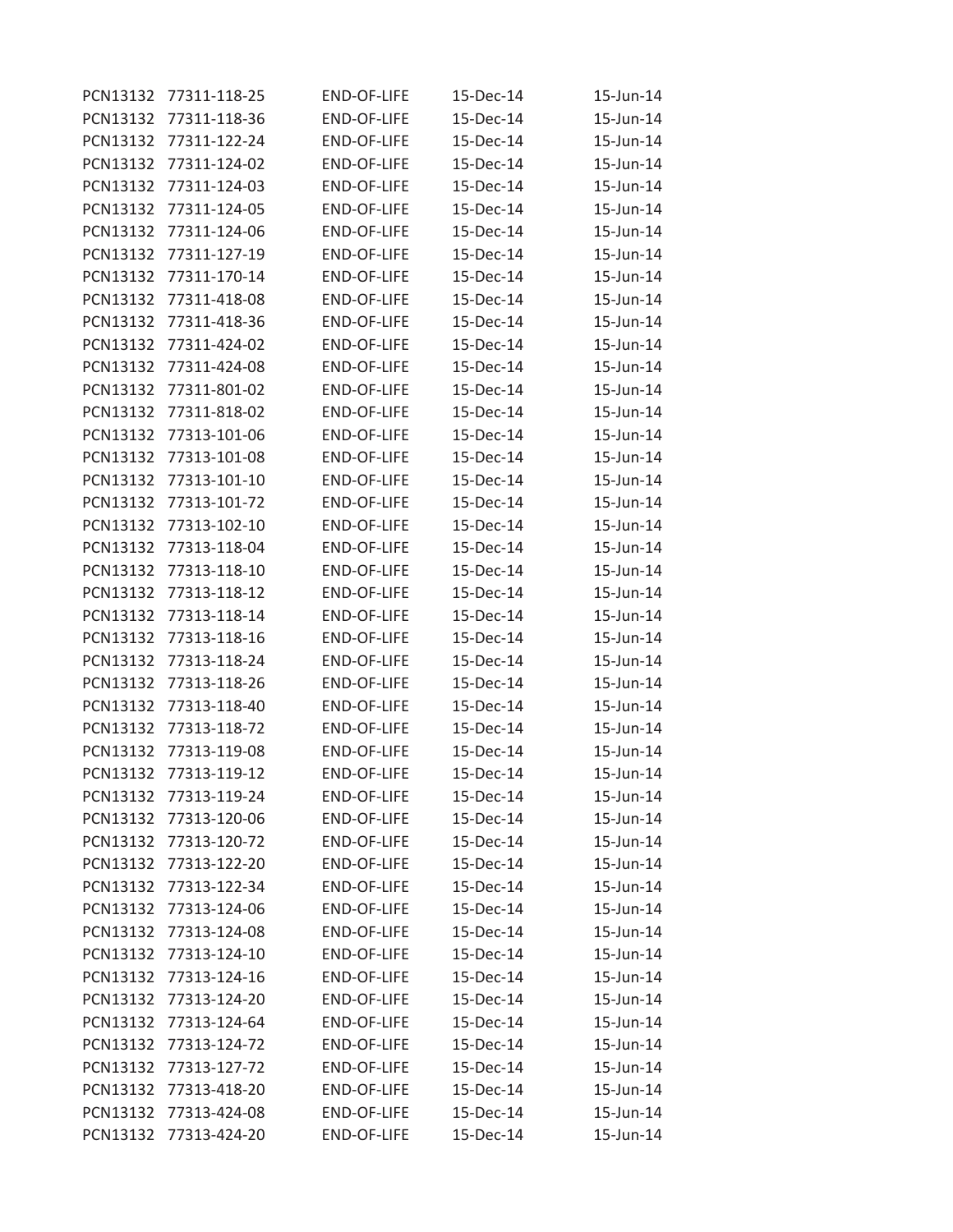| PCN13132 | 77313-801-06        | <b>END-OF-LIFE</b> | 15-Dec-14 | 15-Jun-14 |
|----------|---------------------|--------------------|-----------|-----------|
| PCN13132 | 77313-801-16        | <b>END-OF-LIFE</b> | 15-Dec-14 | 15-Jun-14 |
| PCN13132 | 77313-801-28        | <b>END-OF-LIFE</b> | 15-Dec-14 | 15-Jun-14 |
| PCN13132 | 77313-801-72        | <b>END-OF-LIFE</b> | 15-Dec-14 | 15-Jun-14 |
| PCN13132 | 77313-802-72        | <b>END-OF-LIFE</b> | 15-Dec-14 | 15-Jun-14 |
| PCN13132 | 77313-818-20        | END-OF-LIFE        | 15-Dec-14 | 15-Jun-14 |
| PCN13132 | 77313-818-30        | END-OF-LIFE        | 15-Dec-14 | 15-Jun-14 |
| PCN13132 | 77313-818-72        | <b>END-OF-LIFE</b> | 15-Dec-14 | 15-Jun-14 |
| PCN13132 | 77313-824-14        | <b>END-OF-LIFE</b> | 15-Dec-14 | 15-Jun-14 |
| PCN13132 | 77315-101-13        | <b>END-OF-LIFE</b> | 15-Dec-14 | 15-Jun-14 |
| PCN13132 | 77315-101-36        | <b>END-OF-LIFE</b> | 15-Dec-14 | 15-Jun-14 |
| PCN13132 | 77315-107-04        | <b>END-OF-LIFE</b> | 15-Dec-14 | 15-Jun-14 |
| PCN13132 | 77315-107-36        | <b>END-OF-LIFE</b> | 15-Dec-14 | 15-Jun-14 |
| PCN13132 | 77315-113-14        | <b>END-OF-LIFE</b> | 15-Dec-14 | 15-Jun-14 |
| PCN13132 | 77315-118-06        | <b>END-OF-LIFE</b> | 15-Dec-14 | 15-Jun-14 |
| PCN13132 | 77315-124-02        | <b>END-OF-LIFE</b> | 15-Dec-14 | 15-Jun-14 |
| PCN13132 | 77315-124-03        | <b>END-OF-LIFE</b> | 15-Dec-14 | 15-Jun-14 |
| PCN13132 | 77315-424-04        | <b>END-OF-LIFE</b> | 15-Dec-14 | 15-Jun-14 |
| PCN13132 | 77315-428-26        | <b>END-OF-LIFE</b> | 15-Dec-14 | 15-Jun-14 |
| PCN13132 | 77315-824-36        | END-OF-LIFE        | 15-Dec-14 | 15-Jun-14 |
| PCN13132 | 77317-104-16        | <b>END-OF-LIFE</b> | 15-Dec-14 | 15-Jun-14 |
| PCN13132 | 77317-104-26        | END-OF-LIFE        | 15-Dec-14 | 15-Jun-14 |
| PCN13132 | 77317-112-10        | <b>END-OF-LIFE</b> | 15-Dec-14 | 15-Jun-14 |
| PCN13132 | 77317-112-24        | <b>END-OF-LIFE</b> | 15-Dec-14 | 15-Jun-14 |
| PCN13132 | 77317-112-34        | <b>END-OF-LIFE</b> | 15-Dec-14 | 15-Jun-14 |
| PCN13132 | 77317-204-72        | <b>END-OF-LIFE</b> | 15-Dec-14 | 15-Jun-14 |
| PCN13132 | 77317-804-06        | <b>END-OF-LIFE</b> | 15-Dec-14 | 15-Jun-14 |
| PCN13132 | 77317-804-08        | <b>END-OF-LIFE</b> | 15-Dec-14 | 15-Jun-14 |
| PCN13132 | 77317-812-08        | <b>END-OF-LIFE</b> | 15-Dec-14 | 15-Jun-14 |
| PCN13132 | 77317-812-72        | <b>END-OF-LIFE</b> | 15-Dec-14 | 15-Jun-14 |
| PCN13132 | 77319-803-08        | <b>END-OF-LIFE</b> | 15-Dec-14 | 15-Jun-14 |
|          | PCN13132 77773-302  | END-OF-LIFE        | 15-Dec-14 | 15-Jun-14 |
| PCN13132 | 77773-308           | END-OF-LIFE        | 15-Dec-14 | 15-Jun-14 |
|          | PCN13132 78242-001  | END-OF-LIFE        | 15-Dec-14 | 15-Jun-14 |
| PCN13132 | 78242-002           | <b>END-OF-LIFE</b> | 15-Dec-14 | 15-Jun-14 |
| PCN13132 | 78242-003           | END-OF-LIFE        | 15-Dec-14 | 15-Jun-14 |
|          | PCN13132 85757-1101 | END-OF-LIFE        | 15-Dec-14 | 15-Jun-14 |
| PCN13132 | 85758-1101          | END-OF-LIFE        | 15-Dec-14 | 15-Jun-14 |
|          | PCN13132 85759-1101 | END-OF-LIFE        | 15-Dec-14 | 15-Jun-14 |
| PCN13132 | 85761-1101          | END-OF-LIFE        | 15-Dec-14 | 15-Jun-14 |
| PCN13132 | 85761-1120          | <b>END-OF-LIFE</b> | 15-Dec-14 | 15-Jun-14 |
| PCN13132 | 85761-1121          | <b>END-OF-LIFE</b> | 15-Dec-14 | 15-Jun-14 |
|          | PCN13132 85761-1122 | END-OF-LIFE        | 15-Dec-14 | 15-Jun-14 |
|          | PCN13132 85761-1123 | END-OF-LIFE        | 15-Dec-14 | 15-Jun-14 |
| PCN13132 | 85761-1124          | END-OF-LIFE        | 15-Dec-14 | 15-Jun-14 |
|          | PCN13132 85763-1101 | END-OF-LIFE        | 15-Dec-14 | 15-Jun-14 |
| PCN13132 | 85763-1102          | END-OF-LIFE        | 15-Dec-14 | 15-Jun-14 |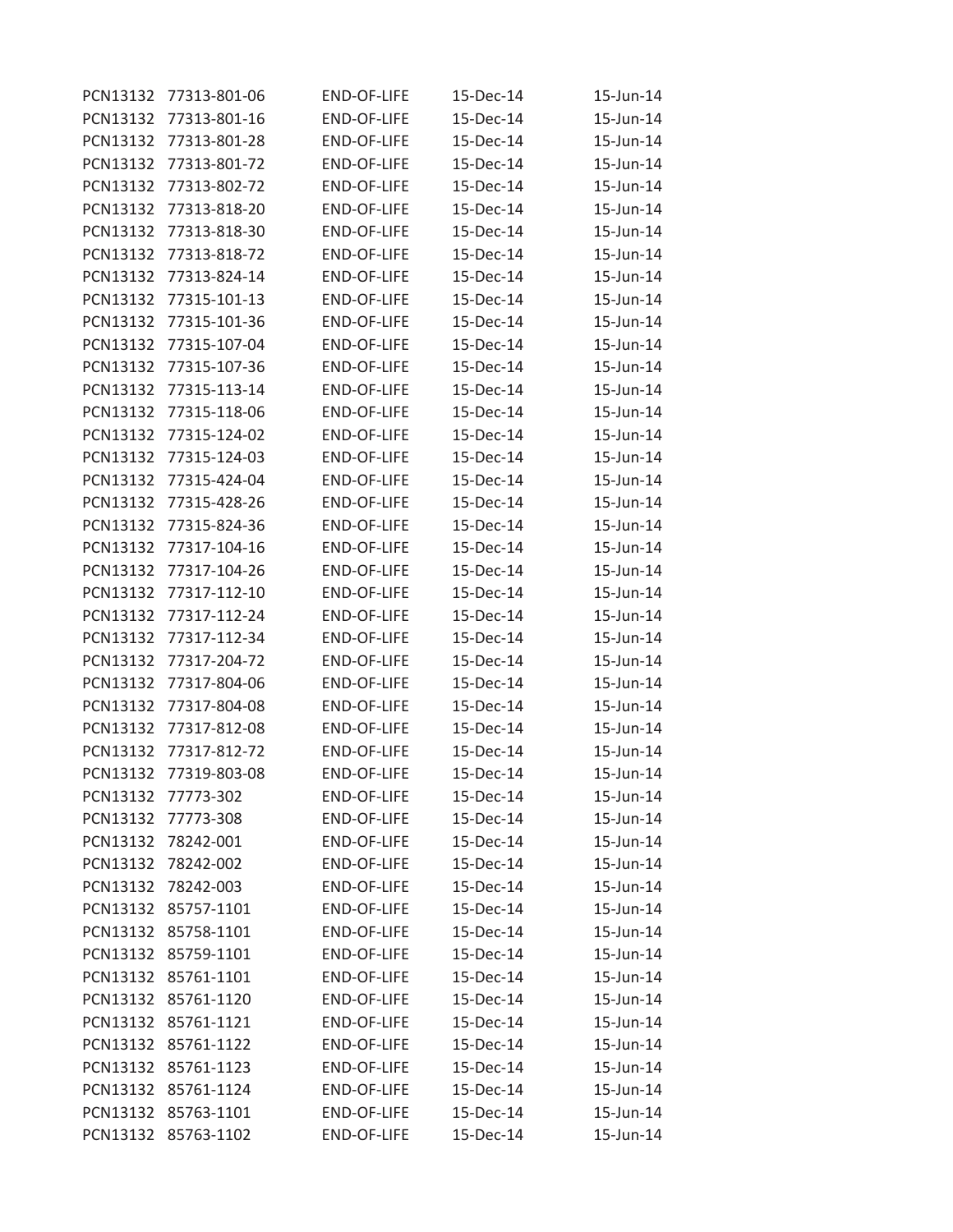| PCN13132 | 85986-002S         | <b>END-OF-LIFE</b> | 15-Dec-14 | 15-Jun-14 |
|----------|--------------------|--------------------|-----------|-----------|
| PCN13132 | 85986-003S         | <b>END-OF-LIFE</b> | 15-Dec-14 | 15-Jun-14 |
| PCN13132 | 85988-003S         | <b>END-OF-LIFE</b> | 15-Dec-14 | 15-Jun-14 |
| PCN13132 | 87606-302          | <b>END-OF-LIFE</b> | 15-Dec-14 | 15-Jun-14 |
| PCN13132 | 87606-305          | <b>END-OF-LIFE</b> | 15-Dec-14 | 15-Jun-14 |
| PCN13132 | 87606-307          | <b>END-OF-LIFE</b> | 15-Dec-14 | 15-Jun-14 |
| PCN13132 | 87606-308          | <b>END-OF-LIFE</b> | 15-Dec-14 | 15-Jun-14 |
| PCN13132 | 87606-310          | <b>END-OF-LIFE</b> | 15-Dec-14 | 15-Jun-14 |
| PCN13132 | 87606-312          | <b>END-OF-LIFE</b> | 15-Dec-14 | 15-Jun-14 |
| PCN13132 | 87606-314          | <b>END-OF-LIFE</b> | 15-Dec-14 | 15-Jun-14 |
| PCN13132 | 87606-316          | <b>END-OF-LIFE</b> | 15-Dec-14 | 15-Jun-14 |
| PCN13132 | 87606-316H         | END-OF-LIFE        | 15-Dec-14 | 15-Jun-14 |
| PCN13132 | 87606-317          | <b>END-OF-LIFE</b> | 15-Dec-14 | 15-Jun-14 |
| PCN13132 | 87606-318          | <b>END-OF-LIFE</b> | 15-Dec-14 | 15-Jun-14 |
| PCN13132 | 87606-320          | <b>END-OF-LIFE</b> | 15-Dec-14 | 15-Jun-14 |
| PCN13132 | 87606-320C         | <b>END-OF-LIFE</b> | 15-Dec-14 | 15-Jun-14 |
| PCN13132 | 87606-325          | <b>END-OF-LIFE</b> | 15-Dec-14 | 15-Jun-14 |
| PCN13132 | 87606-326          | <b>END-OF-LIFE</b> | 15-Dec-14 | 15-Jun-14 |
| PCN13132 | 87606-336          | <b>END-OF-LIFE</b> | 15-Dec-14 | 15-Jun-14 |
| PCN13132 | 87606-402          | <b>END-OF-LIFE</b> | 15-Dec-14 | 15-Jun-14 |
| PCN13132 | 87606-404          | <b>END-OF-LIFE</b> | 15-Dec-14 | 15-Jun-14 |
| PCN13132 | 87606-405          | <b>END-OF-LIFE</b> | 15-Dec-14 | 15-Jun-14 |
| PCN13132 | 87606-405H         | <b>END-OF-LIFE</b> | 15-Dec-14 | 15-Jun-14 |
| PCN13132 | 87606-412          | <b>END-OF-LIFE</b> | 15-Dec-14 | 15-Jun-14 |
| PCN13132 | 87606-413          | <b>END-OF-LIFE</b> | 15-Dec-14 | 15-Jun-14 |
| PCN13132 | 87606-804          | END-OF-LIFE        | 15-Dec-14 | 15-Jun-14 |
| PCN13132 | 87606-813          | <b>END-OF-LIFE</b> | 15-Dec-14 | 15-Jun-14 |
| PCN13132 | 87690-115R         | <b>END-OF-LIFE</b> | 15-Dec-14 | 15-Jun-14 |
| PCN13132 | 88200-001          | <b>END-OF-LIFE</b> | 15-Dec-14 | 15-Jun-14 |
| PCN13132 | 89847-307          | <b>END-OF-LIFE</b> | 15-Dec-14 | 15-Jun-14 |
| PCN13132 | 89847-310          | <b>END-OF-LIFE</b> | 15-Dec-14 | 15-Jun-14 |
|          | PCN13132 89882-305 | <b>END-OF-LIFE</b> | 15-Dec-14 | 15-Jun-14 |
| PCN13132 | 89882-325          | END-OF-LIFE        | 15-Dec-14 | 15-Jun-14 |
|          | PCN13132 89882-402 | END-OF-LIFE        | 15-Dec-14 | 15-Jun-14 |
| PCN13132 | 89882-403          | <b>END-OF-LIFE</b> | 15-Dec-14 | 15-Jun-14 |
| PCN13132 | 89882-408          | END-OF-LIFE        | 15-Dec-14 | 15-Jun-14 |
|          | PCN13132 89883-304 | END-OF-LIFE        | 15-Dec-14 | 15-Jun-14 |
| PCN13132 | 89883-313          | END-OF-LIFE        | 15-Dec-14 | 15-Jun-14 |
|          | PCN13132 89883-314 | END-OF-LIFE        | 15-Dec-14 | 15-Jun-14 |
| PCN13132 | 89883-315          | END-OF-LIFE        | 15-Dec-14 | 15-Jun-14 |
| PCN13132 | 89883-320          | END-OF-LIFE        | 15-Dec-14 | 15-Jun-14 |
| PCN13132 | 89883-404          | <b>END-OF-LIFE</b> | 15-Dec-14 | 15-Jun-14 |
| PCN13132 | 89883-407          | END-OF-LIFE        | 15-Dec-14 | 15-Jun-14 |
|          | PCN13132 89883-710 | <b>END-OF-LIFE</b> | 15-Dec-14 | 15-Jun-14 |
| PCN13132 | 89885-304          | END-OF-LIFE        | 15-Dec-14 | 15-Jun-14 |
|          | PCN13132 89885-332 | END-OF-LIFE        | 15-Dec-14 | 15-Jun-14 |
| PCN13132 | 89885-350          | END-OF-LIFE        | 15-Dec-14 | 15-Jun-14 |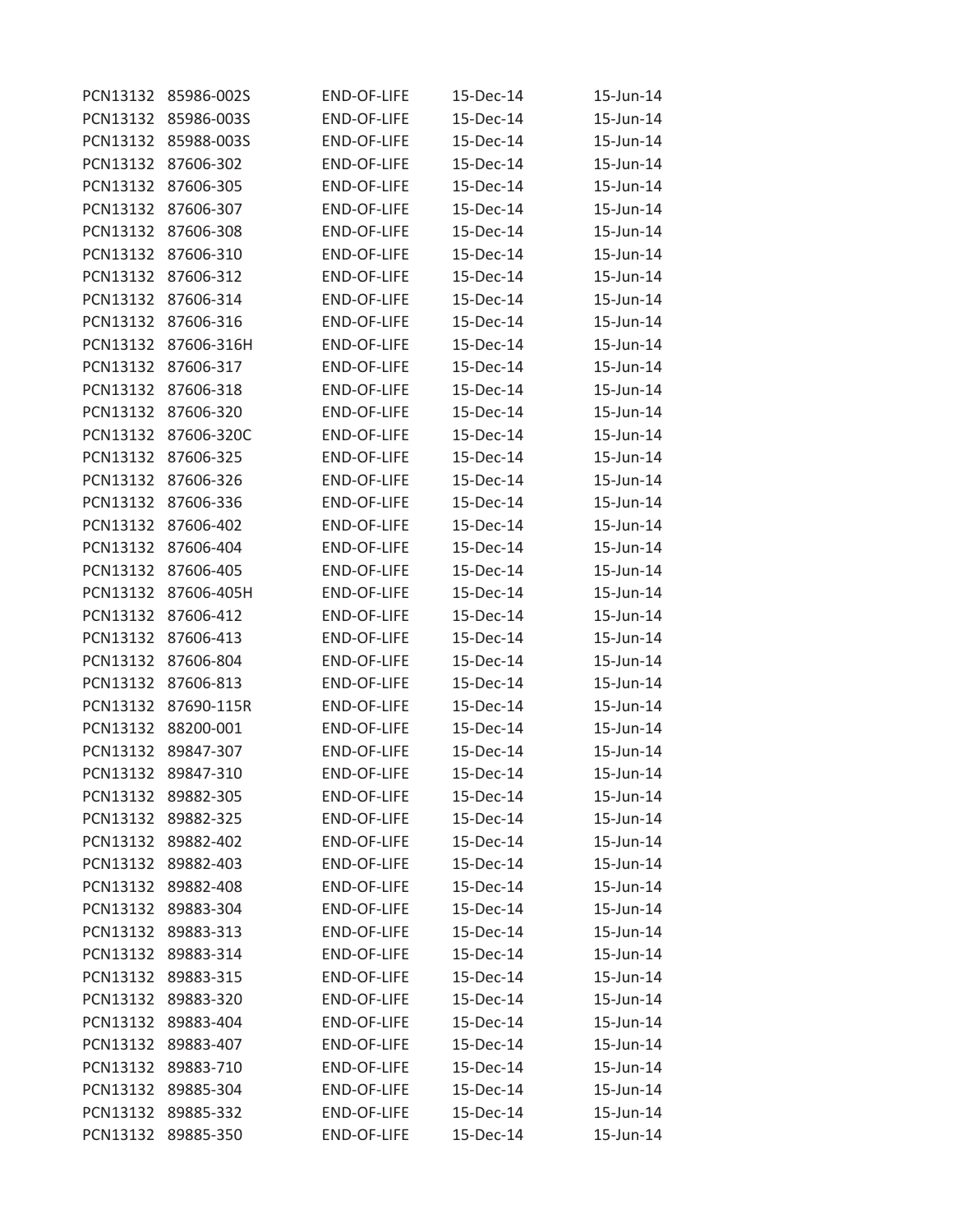| PCN13132 | 89891-302H | <b>END-OF-LIFE</b> | 15-Dec-14 | 15-Jun-14 |
|----------|------------|--------------------|-----------|-----------|
| PCN13132 | 89891-303  | <b>END-OF-LIFE</b> | 15-Dec-14 | 15-Jun-14 |
| PCN13132 | 89891-303H | <b>END-OF-LIFE</b> | 15-Dec-14 | 15-Jun-14 |
| PCN13132 | 89891-304H | <b>END-OF-LIFE</b> | 15-Dec-14 | 15-Jun-14 |
| PCN13132 | 89891-306H | <b>END-OF-LIFE</b> | 15-Dec-14 | 15-Jun-14 |
| PCN13132 | 89891-307H | <b>END-OF-LIFE</b> | 15-Dec-14 | 15-Jun-14 |
| PCN13132 | 89891-308  | <b>END-OF-LIFE</b> | 15-Dec-14 | 15-Jun-14 |
| PCN13132 | 89891-308H | <b>END-OF-LIFE</b> | 15-Dec-14 | 15-Jun-14 |
| PCN13132 | 89891-309H | <b>END-OF-LIFE</b> | 15-Dec-14 | 15-Jun-14 |
| PCN13132 | 89891-311H | <b>END-OF-LIFE</b> | 15-Dec-14 | 15-Jun-14 |
| PCN13132 | 89891-312H | <b>END-OF-LIFE</b> | 15-Dec-14 | 15-Jun-14 |
| PCN13132 | 89891-314H | <b>END-OF-LIFE</b> | 15-Dec-14 | 15-Jun-14 |
| PCN13132 | 89891-316H | <b>END-OF-LIFE</b> | 15-Dec-14 | 15-Jun-14 |
| PCN13132 | 89891-317H | <b>END-OF-LIFE</b> | 15-Dec-14 | 15-Jun-14 |
| PCN13132 | 89891-318H | <b>END-OF-LIFE</b> | 15-Dec-14 | 15-Jun-14 |
| PCN13132 | 89891-320H | <b>END-OF-LIFE</b> | 15-Dec-14 | 15-Jun-14 |
| PCN13132 | 89891-321H | <b>END-OF-LIFE</b> | 15-Dec-14 | 15-Jun-14 |
| PCN13132 | 89891-322H | <b>END-OF-LIFE</b> | 15-Dec-14 | 15-Jun-14 |
| PCN13132 | 89891-323H | END-OF-LIFE        | 15-Dec-14 | 15-Jun-14 |
| PCN13132 | 89891-324H | <b>END-OF-LIFE</b> | 15-Dec-14 | 15-Jun-14 |
| PCN13132 | 89891-325H | <b>END-OF-LIFE</b> | 15-Dec-14 | 15-Jun-14 |
| PCN13132 | 89891-326H | <b>END-OF-LIFE</b> | 15-Dec-14 | 15-Jun-14 |
| PCN13132 | 89891-327H | <b>END-OF-LIFE</b> | 15-Dec-14 | 15-Jun-14 |
| PCN13132 | 89891-328H | <b>END-OF-LIFE</b> | 15-Dec-14 | 15-Jun-14 |
| PCN13132 | 89891-329H | <b>END-OF-LIFE</b> | 15-Dec-14 | 15-Jun-14 |
| PCN13132 | 89891-330  | <b>END-OF-LIFE</b> | 15-Dec-14 | 15-Jun-14 |
| PCN13132 | 89891-330H | <b>END-OF-LIFE</b> | 15-Dec-14 | 15-Jun-14 |
| PCN13132 | 89891-331H | <b>END-OF-LIFE</b> | 15-Dec-14 | 15-Jun-14 |
| PCN13132 | 89891-333H | <b>END-OF-LIFE</b> | 15-Dec-14 | 15-Jun-14 |
| PCN13132 | 89891-334H | <b>END-OF-LIFE</b> | 15-Dec-14 | 15-Jun-14 |
| PCN13132 | 89891-335H | <b>END-OF-LIFE</b> | 15-Dec-14 | 15-Jun-14 |
| PCN13132 | 89891-336H | END-OF-LIFE        | 15-Dec-14 | 15-Jun-14 |
| PCN13132 | 89891-337H | <b>END-OF-LIFE</b> | 15-Dec-14 | 15-Jun-14 |
| PCN13132 | 89891-338H | END-OF-LIFE        | 15-Dec-14 | 15-Jun-14 |
| PCN13132 | 89891-339H | <b>END-OF-LIFE</b> | 15-Dec-14 | 15-Jun-14 |
| PCN13132 | 89891-340H | END-OF-LIFE        | 15-Dec-14 | 15-Jun-14 |
| PCN13132 | 89891-341H | <b>END-OF-LIFE</b> | 15-Dec-14 | 15-Jun-14 |
| PCN13132 | 89891-342H | END-OF-LIFE        | 15-Dec-14 | 15-Jun-14 |
| PCN13132 | 89891-343H | END-OF-LIFE        | 15-Dec-14 | 15-Jun-14 |
| PCN13132 | 89891-344H | <b>END-OF-LIFE</b> | 15-Dec-14 | 15-Jun-14 |
| PCN13132 | 89891-345H | END-OF-LIFE        | 15-Dec-14 | 15-Jun-14 |
| PCN13132 | 89891-346H | <b>END-OF-LIFE</b> | 15-Dec-14 | 15-Jun-14 |
| PCN13132 | 89891-347H | <b>END-OF-LIFE</b> | 15-Dec-14 | 15-Jun-14 |
| PCN13132 | 89891-348H | <b>END-OF-LIFE</b> | 15-Dec-14 | 15-Jun-14 |
| PCN13132 | 89891-349H | END-OF-LIFE        | 15-Dec-14 | 15-Jun-14 |
| PCN13132 | 89891-402H | <b>END-OF-LIFE</b> | 15-Dec-14 | 15-Jun-14 |
| PCN13132 | 89891-403H | <b>END-OF-LIFE</b> | 15-Dec-14 | 15-Jun-14 |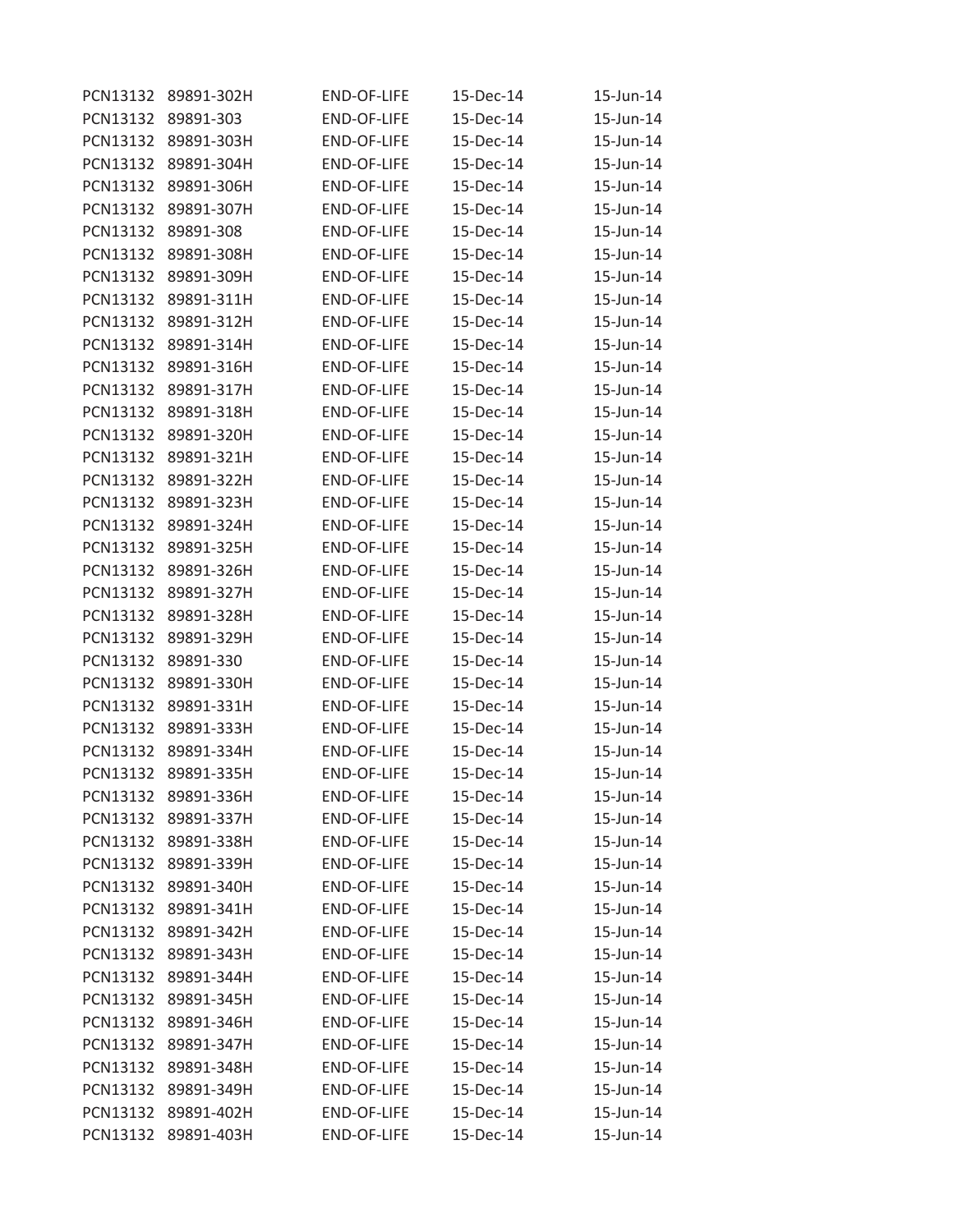| PCN13132 | 89891-404H          | <b>END-OF-LIFE</b> | 15-Dec-14 | 15-Jun-14 |
|----------|---------------------|--------------------|-----------|-----------|
| PCN13132 | 89891-405H          | <b>END-OF-LIFE</b> | 15-Dec-14 | 15-Jun-14 |
| PCN13132 | 89891-407H          | <b>END-OF-LIFE</b> | 15-Dec-14 | 15-Jun-14 |
| PCN13132 | 89891-408H          | <b>END-OF-LIFE</b> | 15-Dec-14 | 15-Jun-14 |
| PCN13132 | 89891-409H          | <b>END-OF-LIFE</b> | 15-Dec-14 | 15-Jun-14 |
| PCN13132 | 89891-410H          | <b>END-OF-LIFE</b> | 15-Dec-14 | 15-Jun-14 |
| PCN13132 | 89891-411H          | <b>END-OF-LIFE</b> | 15-Dec-14 | 15-Jun-14 |
| PCN13132 | 89891-412H          | <b>END-OF-LIFE</b> | 15-Dec-14 | 15-Jun-14 |
| PCN13132 | 89891-413H          | <b>END-OF-LIFE</b> | 15-Dec-14 | 15-Jun-14 |
| PCN13132 | 89891-414H          | <b>END-OF-LIFE</b> | 15-Dec-14 | 15-Jun-14 |
| PCN13132 | 89891-415H          | <b>END-OF-LIFE</b> | 15-Dec-14 | 15-Jun-14 |
| PCN13132 | 89891-416H          | <b>END-OF-LIFE</b> | 15-Dec-14 | 15-Jun-14 |
| PCN13132 | 89891-417H          | <b>END-OF-LIFE</b> | 15-Dec-14 | 15-Jun-14 |
| PCN13132 | 89891-418H          | <b>END-OF-LIFE</b> | 15-Dec-14 | 15-Jun-14 |
| PCN13132 | 89891-419H          | <b>END-OF-LIFE</b> | 15-Dec-14 | 15-Jun-14 |
| PCN13132 | 89891-420H          | END-OF-LIFE        | 15-Dec-14 | 15-Jun-14 |
| PCN13132 | 89891-421H          | <b>END-OF-LIFE</b> | 15-Dec-14 | 15-Jun-14 |
| PCN13132 | 89891-422H          | <b>END-OF-LIFE</b> | 15-Dec-14 | 15-Jun-14 |
| PCN13132 | 89891-423H          | <b>END-OF-LIFE</b> | 15-Dec-14 | 15-Jun-14 |
| PCN13132 | 89891-424H          | <b>END-OF-LIFE</b> | 15-Dec-14 | 15-Jun-14 |
| PCN13132 | 89891-425H          | <b>END-OF-LIFE</b> | 15-Dec-14 | 15-Jun-14 |
| PCN13132 | 89891-426H          | <b>END-OF-LIFE</b> | 15-Dec-14 | 15-Jun-14 |
| PCN13132 | 89891-427H          | <b>END-OF-LIFE</b> | 15-Dec-14 | 15-Jun-14 |
| PCN13132 | 89891-428H          | <b>END-OF-LIFE</b> | 15-Dec-14 | 15-Jun-14 |
| PCN13132 | 89891-429H          | <b>END-OF-LIFE</b> | 15-Dec-14 | 15-Jun-14 |
| PCN13132 | 89891-430H          | <b>END-OF-LIFE</b> | 15-Dec-14 | 15-Jun-14 |
| PCN13132 | 89891-431H          | <b>END-OF-LIFE</b> | 15-Dec-14 | 15-Jun-14 |
| PCN13132 | 89891-432H          | <b>END-OF-LIFE</b> | 15-Dec-14 | 15-Jun-14 |
| PCN13132 | 89891-433H          | <b>END-OF-LIFE</b> | 15-Dec-14 | 15-Jun-14 |
| PCN13132 | 89891-434H          | <b>END-OF-LIFE</b> | 15-Dec-14 | 15-Jun-14 |
| PCN13132 | 89891-435H          | <b>END-OF-LIFE</b> | 15-Dec-14 | 15-Jun-14 |
| PCN13132 | 89891-436H          | <b>END-OF-LIFE</b> | 15-Dec-14 | 15-Jun-14 |
| PCN13132 | 89891-437H          | <b>END-OF-LIFE</b> | 15-Dec-14 | 15-Jun-14 |
| PCN13132 | 89891-438H          | END-OF-LIFE        | 15-Dec-14 | 15-Jun-14 |
| PCN13132 | 89891-439H          | <b>END-OF-LIFE</b> | 15-Dec-14 | 15-Jun-14 |
| PCN13132 | 89891-440H          | END-OF-LIFE        | 15-Dec-14 | 15-Jun-14 |
| PCN13132 | 89891-441H          | END-OF-LIFE        | 15-Dec-14 | 15-Jun-14 |
| PCN13132 | 89891-442H          | END-OF-LIFE        | 15-Dec-14 | 15-Jun-14 |
| PCN13132 | 89891-443H          | <b>END-OF-LIFE</b> | 15-Dec-14 | 15-Jun-14 |
| PCN13132 | 89891-444H          | END-OF-LIFE        | 15-Dec-14 | 15-Jun-14 |
| PCN13132 | 89891-445H          | END-OF-LIFE        | 15-Dec-14 | 15-Jun-14 |
| PCN13132 | 89891-446H          | <b>END-OF-LIFE</b> | 15-Dec-14 | 15-Jun-14 |
| PCN13132 | 89891-447H          | END-OF-LIFE        | 15-Dec-14 | 15-Jun-14 |
|          | PCN13132 89891-448H | <b>END-OF-LIFE</b> | 15-Dec-14 | 15-Jun-14 |
| PCN13132 | 89891-449H          | END-OF-LIFE        | 15-Dec-14 | 15-Jun-14 |
| PCN13132 | 89891-802H          | END-OF-LIFE        | 15-Dec-14 | 15-Jun-14 |
| PCN13132 | 89891-803H          | END-OF-LIFE        | 15-Dec-14 | 15-Jun-14 |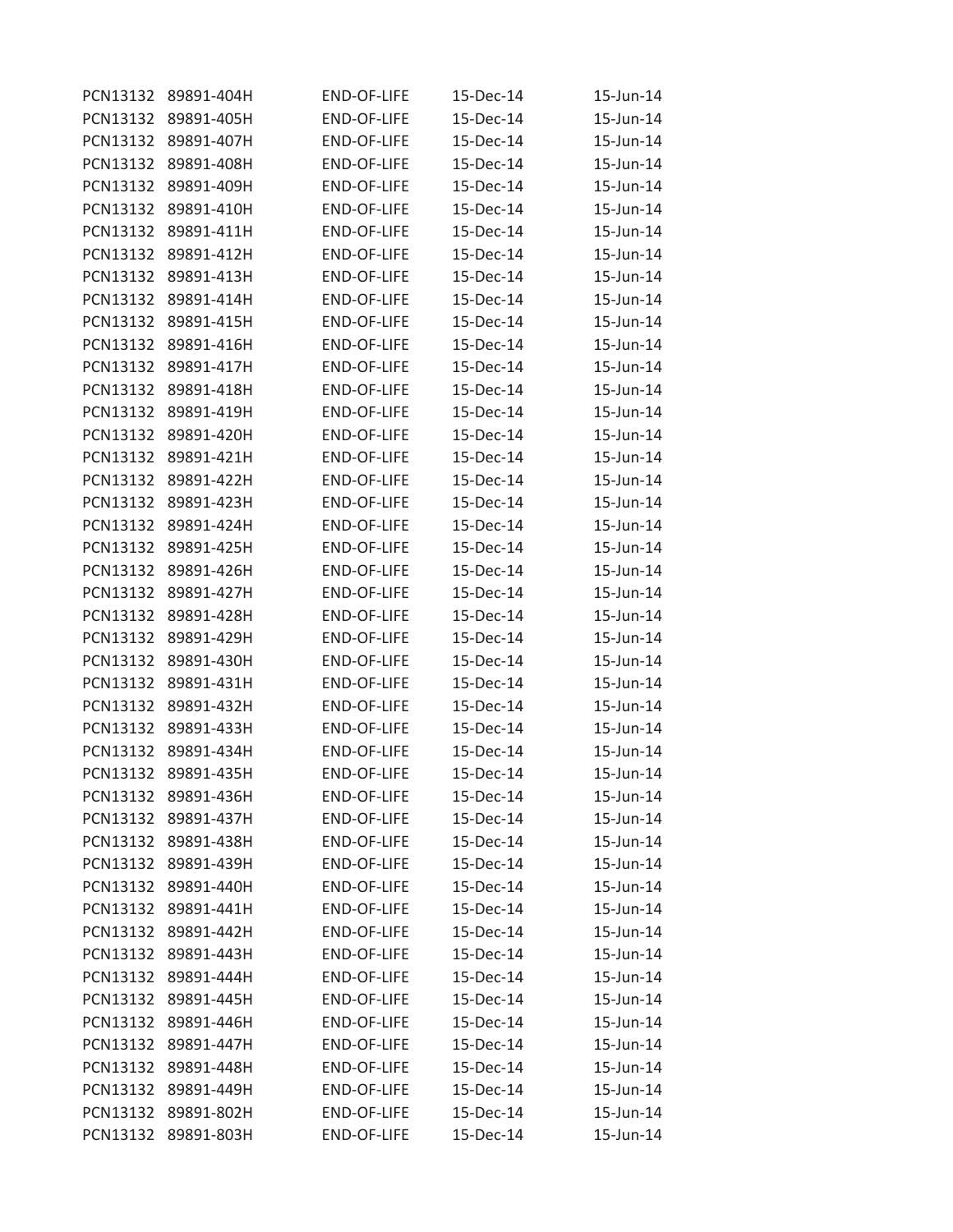| PCN13132 | 89891-804H | <b>END-OF-LIFE</b> | 15-Dec-14 | 15-Jun-14 |
|----------|------------|--------------------|-----------|-----------|
| PCN13132 | 89891-806H | <b>END-OF-LIFE</b> | 15-Dec-14 | 15-Jun-14 |
| PCN13132 | 89891-807H | <b>END-OF-LIFE</b> | 15-Dec-14 | 15-Jun-14 |
| PCN13132 | 89891-808H | <b>END-OF-LIFE</b> | 15-Dec-14 | 15-Jun-14 |
| PCN13132 | 89891-809H | <b>END-OF-LIFE</b> | 15-Dec-14 | 15-Jun-14 |
| PCN13132 | 89891-810H | <b>END-OF-LIFE</b> | 15-Dec-14 | 15-Jun-14 |
| PCN13132 | 89891-811H | <b>END-OF-LIFE</b> | 15-Dec-14 | 15-Jun-14 |
| PCN13132 | 89891-812H | <b>END-OF-LIFE</b> | 15-Dec-14 | 15-Jun-14 |
| PCN13132 | 89891-813H | <b>END-OF-LIFE</b> | 15-Dec-14 | 15-Jun-14 |
| PCN13132 | 89891-814H | <b>END-OF-LIFE</b> | 15-Dec-14 | 15-Jun-14 |
| PCN13132 | 89891-815H | <b>END-OF-LIFE</b> | 15-Dec-14 | 15-Jun-14 |
| PCN13132 | 89891-816H | <b>END-OF-LIFE</b> | 15-Dec-14 | 15-Jun-14 |
| PCN13132 | 89891-817H | <b>END-OF-LIFE</b> | 15-Dec-14 | 15-Jun-14 |
| PCN13132 | 89891-818H | <b>END-OF-LIFE</b> | 15-Dec-14 | 15-Jun-14 |
| PCN13132 | 89891-819H | <b>END-OF-LIFE</b> | 15-Dec-14 | 15-Jun-14 |
| PCN13132 | 89891-820H | <b>END-OF-LIFE</b> | 15-Dec-14 | 15-Jun-14 |
| PCN13132 | 89891-821H | <b>END-OF-LIFE</b> | 15-Dec-14 | 15-Jun-14 |
| PCN13132 | 89891-822H | <b>END-OF-LIFE</b> | 15-Dec-14 | 15-Jun-14 |
| PCN13132 | 89891-823H | END-OF-LIFE        | 15-Dec-14 | 15-Jun-14 |
| PCN13132 | 89891-824H | <b>END-OF-LIFE</b> | 15-Dec-14 | 15-Jun-14 |
| PCN13132 | 89891-825H | <b>END-OF-LIFE</b> | 15-Dec-14 | 15-Jun-14 |
| PCN13132 | 89891-826H | <b>END-OF-LIFE</b> | 15-Dec-14 | 15-Jun-14 |
| PCN13132 | 89891-827H | <b>END-OF-LIFE</b> | 15-Dec-14 | 15-Jun-14 |
| PCN13132 | 89891-828H | <b>END-OF-LIFE</b> | 15-Dec-14 | 15-Jun-14 |
| PCN13132 | 89891-829H | <b>END-OF-LIFE</b> | 15-Dec-14 | 15-Jun-14 |
| PCN13132 | 89891-831H | <b>END-OF-LIFE</b> | 15-Dec-14 | 15-Jun-14 |
| PCN13132 | 89891-832H | <b>END-OF-LIFE</b> | 15-Dec-14 | 15-Jun-14 |
| PCN13132 | 89891-833H | <b>END-OF-LIFE</b> | 15-Dec-14 | 15-Jun-14 |
| PCN13132 | 89891-834H | <b>END-OF-LIFE</b> | 15-Dec-14 | 15-Jun-14 |
| PCN13132 | 89891-835H | <b>END-OF-LIFE</b> | 15-Dec-14 | 15-Jun-14 |
| PCN13132 | 89891-836H | <b>END-OF-LIFE</b> | 15-Dec-14 | 15-Jun-14 |
| PCN13132 | 89891-837H | END-OF-LIFE        | 15-Dec-14 | 15-Jun-14 |
| PCN13132 | 89891-838H | <b>END-OF-LIFE</b> | 15-Dec-14 | 15-Jun-14 |
| PCN13132 | 89891-839H | END-OF-LIFE        | 15-Dec-14 | 15-Jun-14 |
| PCN13132 | 89891-840H | <b>END-OF-LIFE</b> | 15-Dec-14 | 15-Jun-14 |
| PCN13132 | 89891-841H | END-OF-LIFE        | 15-Dec-14 | 15-Jun-14 |
| PCN13132 | 89891-842H | END-OF-LIFE        | 15-Dec-14 | 15-Jun-14 |
| PCN13132 | 89891-843H | END-OF-LIFE        | 15-Dec-14 | 15-Jun-14 |
| PCN13132 | 89891-844H | END-OF-LIFE        | 15-Dec-14 | 15-Jun-14 |
| PCN13132 | 89891-845H | END-OF-LIFE        | 15-Dec-14 | 15-Jun-14 |
| PCN13132 | 89891-846H | END-OF-LIFE        | 15-Dec-14 | 15-Jun-14 |
| PCN13132 | 89891-847H | <b>END-OF-LIFE</b> | 15-Dec-14 | 15-Jun-14 |
| PCN13132 | 89891-848H | <b>END-OF-LIFE</b> | 15-Dec-14 | 15-Jun-14 |
| PCN13132 | 89891-849H | <b>END-OF-LIFE</b> | 15-Dec-14 | 15-Jun-14 |
| PCN13132 | 89898-304A | END-OF-LIFE        | 15-Dec-14 | 15-Jun-14 |
| PCN13132 | 89898-305A | <b>END-OF-LIFE</b> | 15-Dec-14 | 15-Jun-14 |
| PCN13132 | 89898-307A | <b>END-OF-LIFE</b> | 15-Dec-14 | 15-Jun-14 |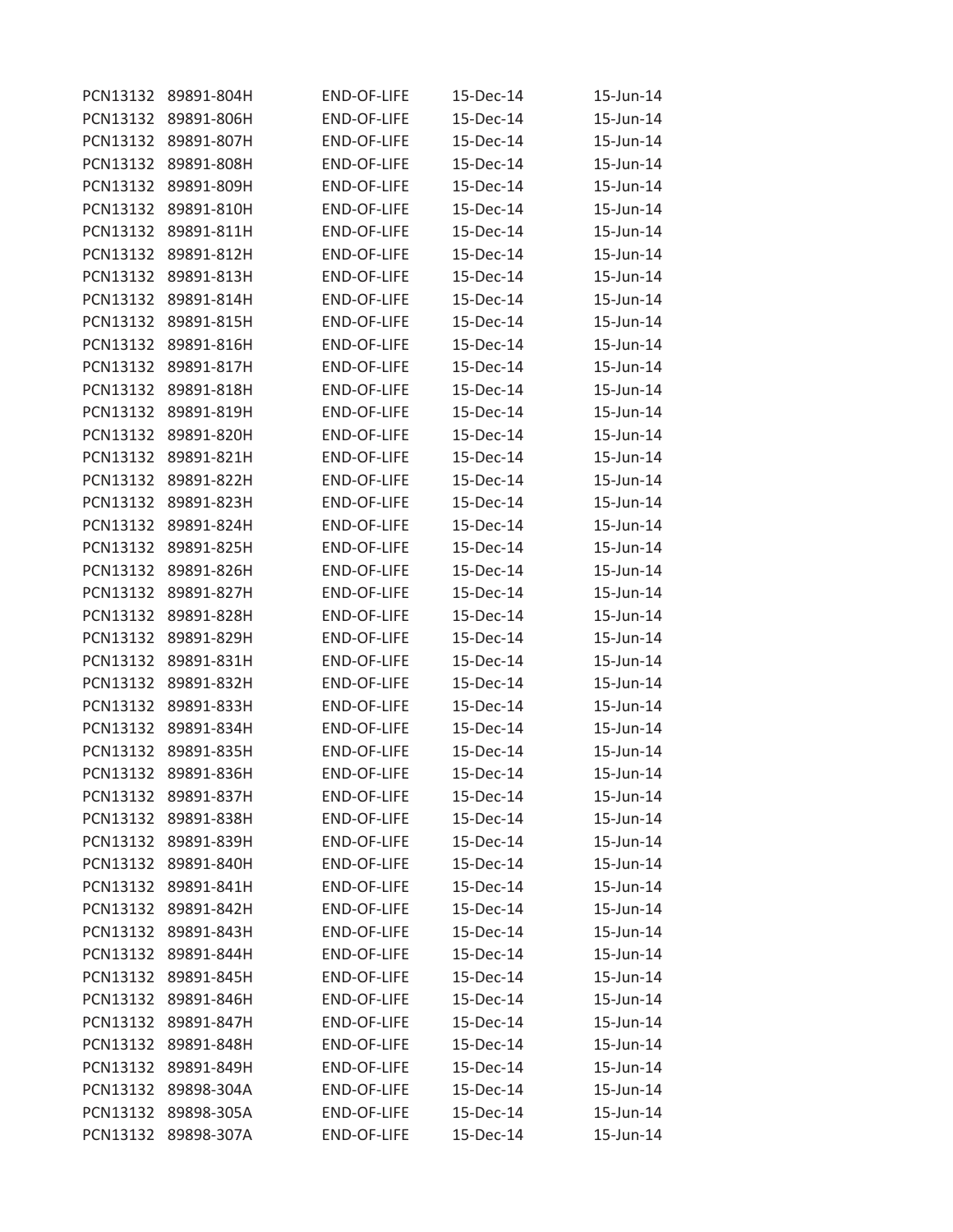| PCN13132 | 89898-307B            | <b>END-OF-LIFE</b> | 15-Dec-14 | 15-Jun-14 |
|----------|-----------------------|--------------------|-----------|-----------|
| PCN13132 | 89898-312A            | <b>END-OF-LIFE</b> | 15-Dec-14 | 15-Jun-14 |
| PCN13132 | 89898-325             | <b>END-OF-LIFE</b> | 15-Dec-14 | 15-Jun-14 |
| PCN13132 | 89898-402A            | <b>END-OF-LIFE</b> | 15-Dec-14 | 15-Jun-14 |
| PCN13132 | 89898-406A            | <b>END-OF-LIFE</b> | 15-Dec-14 | 15-Jun-14 |
| PCN13132 | 90309-008             | <b>END-OF-LIFE</b> | 15-Dec-14 | 15-Jun-14 |
| PCN13132 | 90309-010             | <b>END-OF-LIFE</b> | 15-Dec-14 | 15-Jun-14 |
| PCN13132 | 90309-014             | <b>END-OF-LIFE</b> | 15-Dec-14 | 15-Jun-14 |
| PCN13132 | 90309-024             | <b>END-OF-LIFE</b> | 15-Dec-14 | 15-Jun-14 |
| PCN13132 | 90309-034             | <b>END-OF-LIFE</b> | 15-Dec-14 | 15-Jun-14 |
| PCN13132 | 90309-108             | <b>END-OF-LIFE</b> | 15-Dec-14 | 15-Jun-14 |
| PCN13132 | 90309-110             | <b>END-OF-LIFE</b> | 15-Dec-14 | 15-Jun-14 |
| PCN13132 | 90309-114             | <b>END-OF-LIFE</b> | 15-Dec-14 | 15-Jun-14 |
| PCN13132 | 90309-116             | <b>END-OF-LIFE</b> | 15-Dec-14 | 15-Jun-14 |
| PCN13132 | 90309-118             | <b>END-OF-LIFE</b> | 15-Dec-14 | 15-Jun-14 |
| PCN13132 | 90309-120             | <b>END-OF-LIFE</b> | 15-Dec-14 | 15-Jun-14 |
| PCN13132 | 90309-124             | <b>END-OF-LIFE</b> | 15-Dec-14 | 15-Jun-14 |
| PCN13132 | 90309-134             | <b>END-OF-LIFE</b> | 15-Dec-14 | 15-Jun-14 |
| PCN13132 | 90309-326             | <b>END-OF-LIFE</b> | 15-Dec-14 | 15-Jun-14 |
| PCN13132 | 90310-106             | <b>END-OF-LIFE</b> | 15-Dec-14 | 15-Jun-14 |
| PCN13132 | 91269-006             | <b>END-OF-LIFE</b> | 15-Dec-14 | 15-Jun-14 |
| PCN13132 | 91269-104             | <b>END-OF-LIFE</b> | 15-Dec-14 | 15-Jun-14 |
| PCN13132 | 91269-106             | <b>END-OF-LIFE</b> | 15-Dec-14 | 15-Jun-14 |
| PCN13132 | 91601-306A            | <b>END-OF-LIFE</b> | 15-Dec-14 | 15-Jun-14 |
| PCN13132 | 91613-104F50          | <b>END-OF-LIFE</b> | 15-Dec-14 | 15-Jun-14 |
| PCN13132 | 91613-106F40          | <b>END-OF-LIFE</b> | 15-Dec-14 | 15-Jun-14 |
| PCN13132 | 91614-306A            | <b>END-OF-LIFE</b> | 15-Dec-14 | 15-Jun-14 |
| PCN13132 | 91614-310             | <b>END-OF-LIFE</b> | 15-Dec-14 | 15-Jun-14 |
| PCN13132 | 91615-309A            | <b>END-OF-LIFE</b> | 15-Dec-14 | 15-Jun-14 |
| PCN13132 | 91615-310B            | END-OF-LIFE        | 15-Dec-14 | 15-Jun-14 |
| PCN13132 | 91615-316A            | <b>END-OF-LIFE</b> | 15-Dec-14 | 15-Jun-14 |
|          | PCN13132 91615-319    | END-OF-LIFE        | 15-Dec-14 | 15-Jun-14 |
| PCN13132 | 91615-320             | <b>END-OF-LIFE</b> | 15-Dec-14 | 15-Jun-14 |
|          | PCN13132 91618-306    | END-OF-LIFE        | 15-Dec-14 | 15-Jun-14 |
|          | PCN13132 91618-307B   | END-OF-LIFE        | 15-Dec-14 | 15-Jun-14 |
| PCN13132 | 91618-310             | END-OF-LIFE        | 15-Dec-14 | 15-Jun-14 |
|          | PCN13132 91618-310A   | END-OF-LIFE        | 15-Dec-14 | 15-Jun-14 |
| PCN13132 | 91618-316A            | END-OF-LIFE        | 15-Dec-14 | 15-Jun-14 |
|          | PCN13132 93689-101-06 | END-OF-LIFE        | 15-Dec-14 | 15-Jun-14 |
| PCN13132 | 93689-103-02          | END-OF-LIFE        | 15-Dec-14 | 15-Jun-14 |
| PCN13132 | 93689-103-03          | END-OF-LIFE        | 15-Dec-14 | 15-Jun-14 |
| PCN13132 | 93689-103-06          | END-OF-LIFE        | 15-Dec-14 | 15-Jun-14 |
| PCN13132 | 93689-203-36          | END-OF-LIFE        | 15-Dec-14 | 15-Jun-14 |
|          | PCN13132 93690-101-20 | END-OF-LIFE        | 15-Dec-14 | 15-Jun-14 |
| PCN13132 | 93690-102-50          | END-OF-LIFE        | 15-Dec-14 | 15-Jun-14 |
|          | PCN13132 93690-103-16 | END-OF-LIFE        | 15-Dec-14 | 15-Jun-14 |
| PCN13132 | 93696-304             | END-OF-LIFE        | 15-Dec-14 | 15-Jun-14 |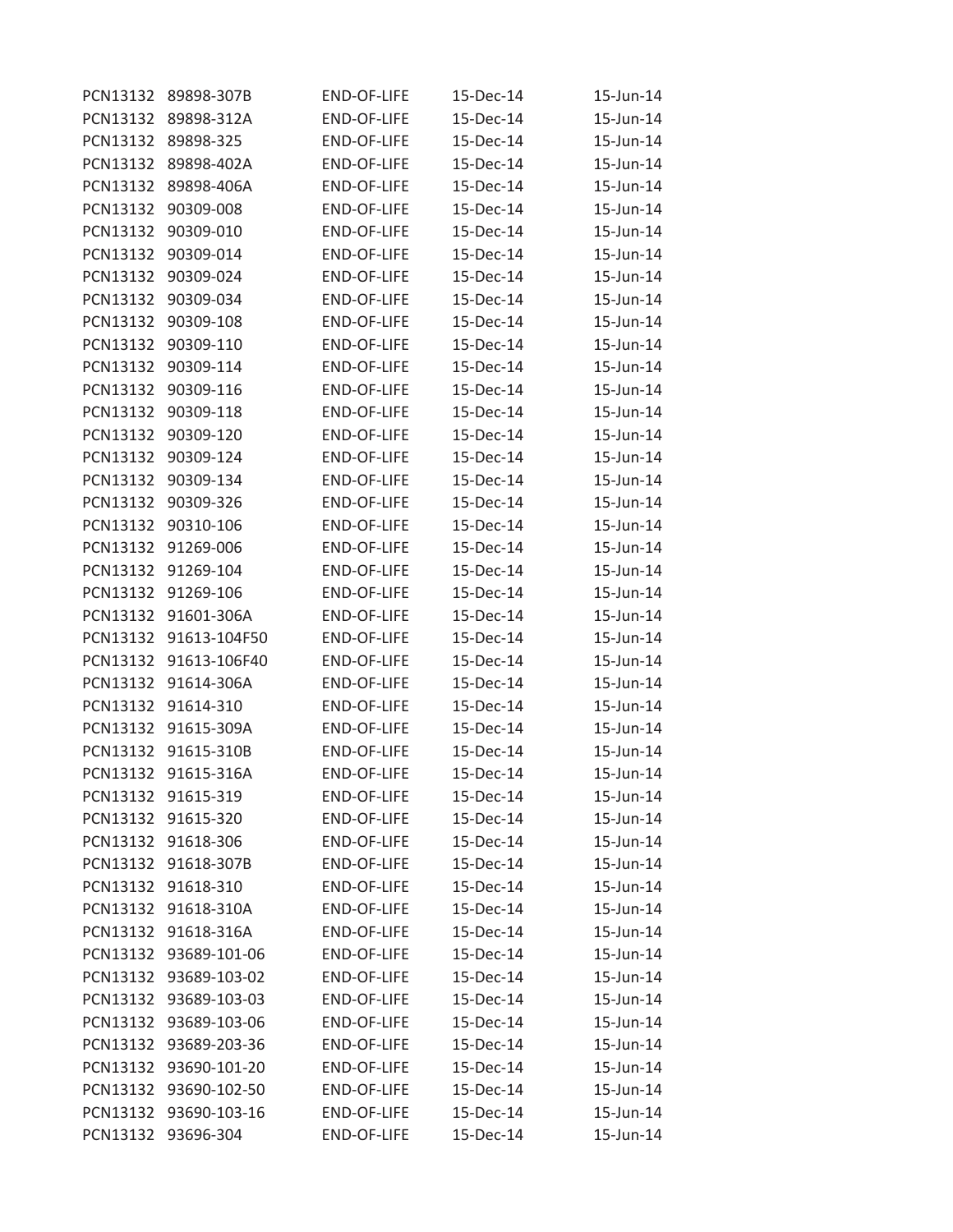| PCN13132 | 93696-306               | <b>END-OF-LIFE</b> | 15-Dec-14 | 15-Jun-14 |
|----------|-------------------------|--------------------|-----------|-----------|
| PCN13132 | 93696-311               | <b>END-OF-LIFE</b> | 15-Dec-14 | 15-Jun-14 |
| PCN13132 | 93696-320               | <b>END-OF-LIFE</b> | 15-Dec-14 | 15-Jun-14 |
| PCN13132 | 93696-321               | <b>END-OF-LIFE</b> | 15-Dec-14 | 15-Jun-14 |
| PCN13132 | 93696-325               | <b>END-OF-LIFE</b> | 15-Dec-14 | 15-Jun-14 |
| PCN13132 | 93696-330               | <b>END-OF-LIFE</b> | 15-Dec-14 | 15-Jun-14 |
| PCN13132 | 93696-334               | <b>END-OF-LIFE</b> | 15-Dec-14 | 15-Jun-14 |
| PCN13132 | 94270-508TR             | END-OF-LIFE        | 15-Dec-14 | 15-Jun-14 |
| PCN13132 | 94270-550               | <b>END-OF-LIFE</b> | 15-Dec-14 | 15-Jun-14 |
| PCN13132 | 95000-003TR             | <b>END-OF-LIFE</b> | 15-Dec-14 | 15-Jun-14 |
| PCN13132 | 95000-004               | <b>END-OF-LIFE</b> | 15-Dec-14 | 15-Jun-14 |
| PCN13132 | 95000-005               | END-OF-LIFE        | 15-Dec-14 | 15-Jun-14 |
| PCN13132 | 95000-006               | <b>END-OF-LIFE</b> | 15-Dec-14 | 15-Jun-14 |
| PCN13132 | 95000-010               | <b>END-OF-LIFE</b> | 15-Dec-14 | 15-Jun-14 |
| PCN13132 | 95000-012               | <b>END-OF-LIFE</b> | 15-Dec-14 | 15-Jun-14 |
| PCN13132 | 95000-013T              | END-OF-LIFE        | 15-Dec-14 | 15-Jun-14 |
| PCN13132 | 95000-103               | END-OF-LIFE        | 15-Dec-14 | 15-Jun-14 |
| PCN13132 | 95000-104               | <b>END-OF-LIFE</b> | 15-Dec-14 | 15-Jun-14 |
| PCN13132 | 95000-106               | <b>END-OF-LIFE</b> | 15-Dec-14 | 15-Jun-14 |
| PCN13132 | 95000-108               | END-OF-LIFE        | 15-Dec-14 | 15-Jun-14 |
| PCN13132 | 95000-112               | <b>END-OF-LIFE</b> | 15-Dec-14 | 15-Jun-14 |
| PCN13132 | 95000-116               | <b>END-OF-LIFE</b> | 15-Dec-14 | 15-Jun-14 |
| PCN13132 | 95000-508               | <b>END-OF-LIFE</b> | 15-Dec-14 | 15-Jun-14 |
| PCN13132 | 95216-3211              | <b>END-OF-LIFE</b> | 15-Dec-14 | 15-Jun-14 |
| PCN13132 | 95236-102               | <b>END-OF-LIFE</b> | 15-Dec-14 | 15-Jun-14 |
| PCN13132 | 95242-315A              | END-OF-LIFE        | 15-Dec-14 | 15-Jun-14 |
| PCN13132 | 95242-317A              | END-OF-LIFE        | 15-Dec-14 | 15-Jun-14 |
| PCN13132 | 95264-301               | <b>END-OF-LIFE</b> | 15-Dec-14 | 15-Jun-14 |
| PCN13132 | 95264-308               | <b>END-OF-LIFE</b> | 15-Dec-14 | 15-Jun-14 |
| PCN13132 | 95278-101-10            | <b>END-OF-LIFE</b> | 15-Dec-14 | 15-Jun-14 |
| PCN13132 | 95278-101-14            | <b>END-OF-LIFE</b> | 15-Dec-14 | 15-Jun-14 |
|          | PCN13132 95278-101-56SP | <b>END-OF-LIFE</b> | 15-Dec-14 | 15-Jun-14 |
| PCN13132 | 95278-101-60SP          | END-OF-LIFE        | 15-Dec-14 | 15-Jun-14 |
|          | PCN13132 95278-101-64SP | END-OF-LIFE        | 15-Dec-14 | 15-Jun-14 |
| PCN13132 | 95278-101-72SP          | <b>END-OF-LIFE</b> | 15-Dec-14 | 15-Jun-14 |
| PCN13132 | 95278-101A04            | END-OF-LIFE        | 15-Dec-14 | 15-Jun-14 |
|          | PCN13132 95278-101A06   | END-OF-LIFE        | 15-Dec-14 | 15-Jun-14 |
|          | PCN13132 95278-101A08   | END-OF-LIFE        | 15-Dec-14 | 15-Jun-14 |
|          | PCN13132 95278-101A10   | END-OF-LIFE        | 15-Dec-14 | 15-Jun-14 |
| PCN13132 | 95278-101A12            | END-OF-LIFE        | 15-Dec-14 | 15-Jun-14 |
|          | PCN13132 95278-101A14   | <b>END-OF-LIFE</b> | 15-Dec-14 | 15-Jun-14 |
| PCN13132 | 95278-101A16            | <b>END-OF-LIFE</b> | 15-Dec-14 | 15-Jun-14 |
|          | PCN13132 95278-101A20   | END-OF-LIFE        | 15-Dec-14 | 15-Jun-14 |
|          | PCN13132 95278-101B08   | <b>END-OF-LIFE</b> | 15-Dec-14 | 15-Jun-14 |
| PCN13132 | 95278-101B16            | END-OF-LIFE        | 15-Dec-14 | 15-Jun-14 |
|          | PCN13132 95278-102-10   | END-OF-LIFE        | 15-Dec-14 | 15-Jun-14 |
| PCN13132 | 95278-102B10            | END-OF-LIFE        | 15-Dec-14 | 15-Jun-14 |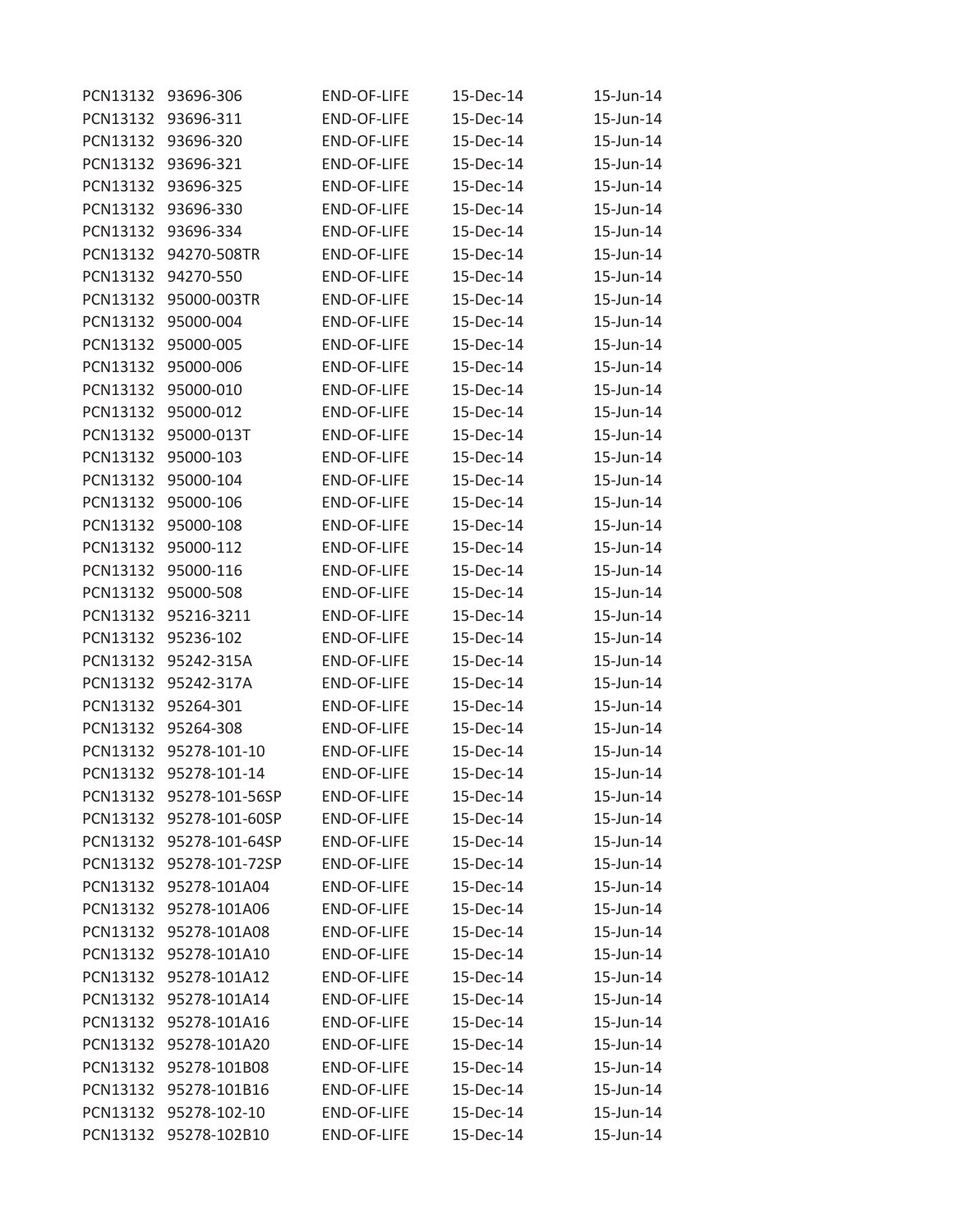| PCN13132 | 95278-401-52SP        | <b>END-OF-LIFE</b> | 15-Dec-14 | 15-Jun-14 |
|----------|-----------------------|--------------------|-----------|-----------|
| PCN13132 | 95278-401-60SP        | <b>END-OF-LIFE</b> | 15-Dec-14 | 15-Jun-14 |
| PCN13132 | 95278-401-64SP        | <b>END-OF-LIFE</b> | 15-Dec-14 | 15-Jun-14 |
| PCN13132 | 95278-401-72SP        | <b>END-OF-LIFE</b> | 15-Dec-14 | 15-Jun-14 |
| PCN13132 | 95278-401A04          | <b>END-OF-LIFE</b> | 15-Dec-14 | 15-Jun-14 |
| PCN13132 | 95278-401A08          | <b>END-OF-LIFE</b> | 15-Dec-14 | 15-Jun-14 |
| PCN13132 | 95278-401A10          | <b>END-OF-LIFE</b> | 15-Dec-14 | 15-Jun-14 |
| PCN13132 | 95278-401A16          | <b>END-OF-LIFE</b> | 15-Dec-14 | 15-Jun-14 |
| PCN13132 | 95278-401A26          | <b>END-OF-LIFE</b> | 15-Dec-14 | 15-Jun-14 |
| PCN13132 | 95278-402-16          | <b>END-OF-LIFE</b> | 15-Dec-14 | 15-Jun-14 |
| PCN13132 | 95278-402B10          | <b>END-OF-LIFE</b> | 15-Dec-14 | 15-Jun-14 |
| PCN13132 | 95278-801-10          | <b>END-OF-LIFE</b> | 15-Dec-14 | 15-Jun-14 |
| PCN13132 | 95278-801-30          | <b>END-OF-LIFE</b> | 15-Dec-14 | 15-Jun-14 |
| PCN13132 | 95278-801-60SP        | <b>END-OF-LIFE</b> | 15-Dec-14 | 15-Jun-14 |
| PCN13132 | 95278-801-64SP        | <b>END-OF-LIFE</b> | 15-Dec-14 | 15-Jun-14 |
| PCN13132 | 95278-801-72SP        | <b>END-OF-LIFE</b> | 15-Dec-14 | 15-Jun-14 |
| PCN13132 | 95278-801A04          | <b>END-OF-LIFE</b> | 15-Dec-14 | 15-Jun-14 |
| PCN13132 | 95278-801A08          | <b>END-OF-LIFE</b> | 15-Dec-14 | 15-Jun-14 |
| PCN13132 | 95278-801A10          | <b>END-OF-LIFE</b> | 15-Dec-14 | 15-Jun-14 |
| PCN13132 | 95278-801A16          | <b>END-OF-LIFE</b> | 15-Dec-14 | 15-Jun-14 |
| PCN13132 | 95278-801A20          | <b>END-OF-LIFE</b> | 15-Dec-14 | 15-Jun-14 |
| PCN13132 | 95278-801B20          | <b>END-OF-LIFE</b> | 15-Dec-14 | 15-Jun-14 |
| PCN13132 | 95296-510             | <b>END-OF-LIFE</b> | 15-Dec-14 | 15-Jun-14 |
| PCN13132 | 95609-012             | <b>END-OF-LIFE</b> | 15-Dec-14 | 15-Jun-14 |
| PCN13132 | 95615-008             | <b>END-OF-LIFE</b> | 15-Dec-14 | 15-Jun-14 |
| PCN13132 | 95615-008TR           | <b>END-OF-LIFE</b> | 15-Dec-14 | 15-Jun-14 |
| PCN13132 | 95615-010             | <b>END-OF-LIFE</b> | 15-Dec-14 | 15-Jun-14 |
| PCN13132 | 95615-012TR           | <b>END-OF-LIFE</b> | 15-Dec-14 | 15-Jun-14 |
| PCN13132 | 95615-014TR           | <b>END-OF-LIFE</b> | 15-Dec-14 | 15-Jun-14 |
| PCN13132 | 95615-024TR           | <b>END-OF-LIFE</b> | 15-Dec-14 | 15-Jun-14 |
| PCN13132 | 95615-028TR           | <b>END-OF-LIFE</b> | 15-Dec-14 | 15-Jun-14 |
|          | PCN13132 95615-034K   | END-OF-LIFE        | 15-Dec-14 | 15-Jun-14 |
| PCN13132 | 95615-108             | END-OF-LIFE        | 15-Dec-14 | 15-Jun-14 |
|          | PCN13132 95615-110TR  | END-OF-LIFE        | 15-Dec-14 | 15-Jun-14 |
|          | PCN13132 95615-112    | <b>END-OF-LIFE</b> | 15-Dec-14 | 15-Jun-14 |
|          | PCN13132 95615-112TR  | END-OF-LIFE        | 15-Dec-14 | 15-Jun-14 |
|          | PCN13132 95615-114    | END-OF-LIFE        | 15-Dec-14 | 15-Jun-14 |
|          | PCN13132 95615-116    | END-OF-LIFE        | 15-Dec-14 | 15-Jun-14 |
|          | PCN13132 95615-116TR  | END-OF-LIFE        | 15-Dec-14 | 15-Jun-14 |
|          | PCN13132 95615-120    | END-OF-LIFE        | 15-Dec-14 | 15-Jun-14 |
| PCN13132 | 95615-120TR           | END-OF-LIFE        | 15-Dec-14 | 15-Jun-14 |
|          | PCN13132 95615-124    | END-OF-LIFE        | 15-Dec-14 | 15-Jun-14 |
|          | PCN13132 95615-124TR  | END-OF-LIFE        | 15-Dec-14 | 15-Jun-14 |
|          | PCN13132 95615-126TR  | END-OF-LIFE        | 15-Dec-14 | 15-Jun-14 |
|          | PCN13132 95615-130    | END-OF-LIFE        | 15-Dec-14 | 15-Jun-14 |
|          | PCN13132 95615-130TR  | END-OF-LIFE        | 15-Dec-14 | 15-Jun-14 |
|          | PCN13132 98401-101-20 | END-OF-LIFE        | 15-Dec-14 | 15-Jun-14 |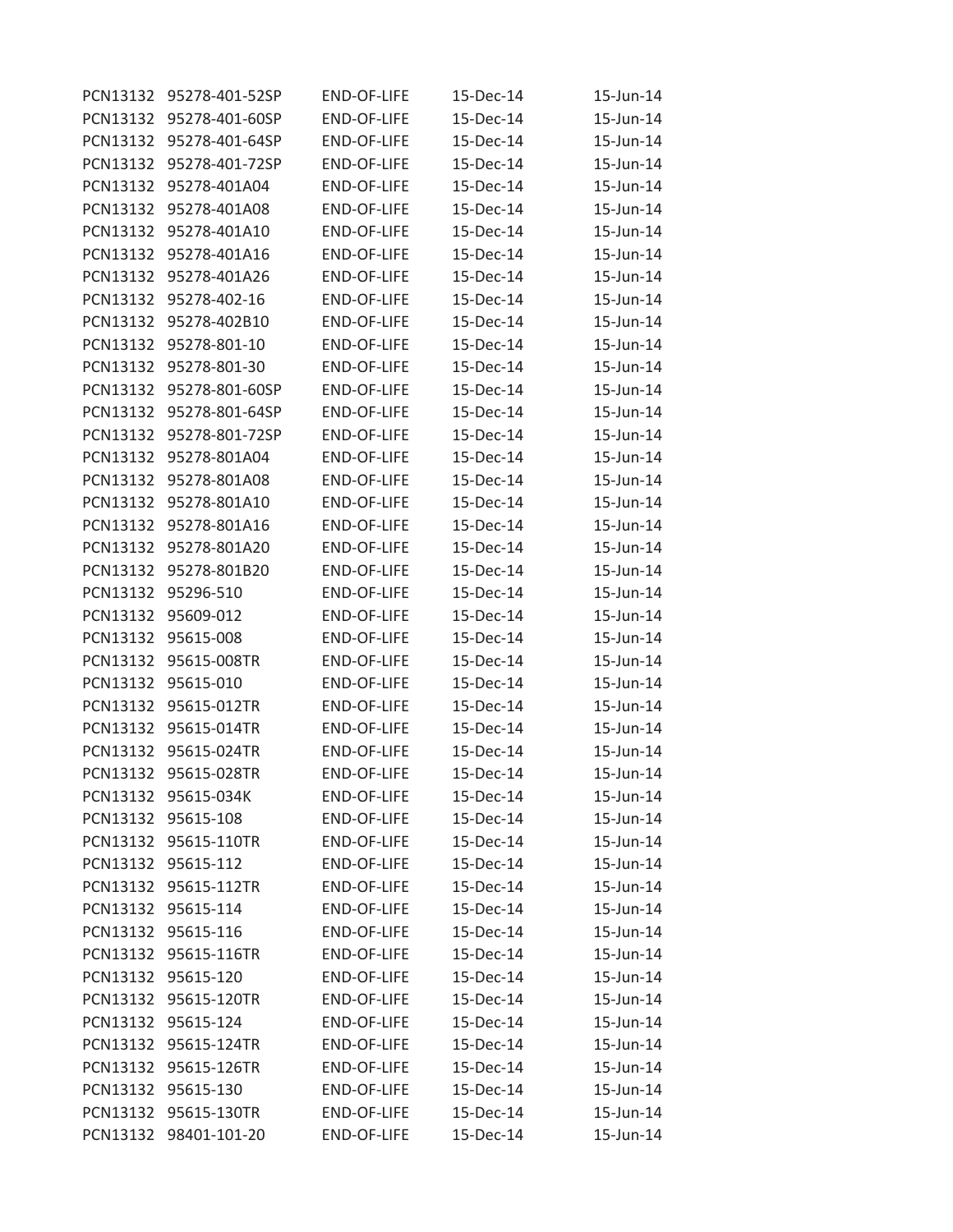| PCN13132 | 98401-101-50           | <b>END-OF-LIFE</b> | 15-Dec-14 | 15-Jun-14 |
|----------|------------------------|--------------------|-----------|-----------|
| PCN13132 | 98401-802-28           | <b>END-OF-LIFE</b> | 15-Dec-14 | 15-Jun-14 |
| PCN13132 | 98414-F06-04           | <b>END-OF-LIFE</b> | 15-Dec-14 | 15-Jun-14 |
| PCN13132 | 98414-F06-08U          | <b>END-OF-LIFE</b> | 15-Dec-14 | 15-Jun-14 |
| PCN13132 | 98414-F06-10U          | <b>END-OF-LIFE</b> | 15-Dec-14 | 15-Jun-14 |
| PCN13132 | 98414-F06-14U          | <b>END-OF-LIFE</b> | 15-Dec-14 | 15-Jun-14 |
| PCN13132 | 98414-F06-24U          | <b>END-OF-LIFE</b> | 15-Dec-14 | 15-Jun-14 |
| PCN13132 | 98414-F06-40U          | END-OF-LIFE        | 15-Dec-14 | 15-Jun-14 |
| PCN13132 | 98414-F06-44U          | <b>END-OF-LIFE</b> | 15-Dec-14 | 15-Jun-14 |
| PCN13132 | 98414-G06-04           | <b>END-OF-LIFE</b> | 15-Dec-14 | 15-Jun-14 |
| PCN13132 | 98414-G06-06           | <b>END-OF-LIFE</b> | 15-Dec-14 | 15-Jun-14 |
| PCN13132 | 98414-G06-06U          | END-OF-LIFE        | 15-Dec-14 | 15-Jun-14 |
| PCN13132 | 98414-G06-08U          | <b>END-OF-LIFE</b> | 15-Dec-14 | 15-Jun-14 |
| PCN13132 | 98414-G06-10U          | <b>END-OF-LIFE</b> | 15-Dec-14 | 15-Jun-14 |
| PCN13132 | 98414-G06-14U          | <b>END-OF-LIFE</b> | 15-Dec-14 | 15-Jun-14 |
| PCN13132 | 98414-G06-20U          | END-OF-LIFE        | 15-Dec-14 | 15-Jun-14 |
| PCN13132 | 98414-G06-24U          | <b>END-OF-LIFE</b> | 15-Dec-14 | 15-Jun-14 |
| PCN13132 | 98414-G06-26U          | <b>END-OF-LIFE</b> | 15-Dec-14 | 15-Jun-14 |
| PCN13132 | 98414-G06-30U          | <b>END-OF-LIFE</b> | 15-Dec-14 | 15-Jun-14 |
| PCN13132 | 98414-G06-36U          | <b>END-OF-LIFE</b> | 15-Dec-14 | 15-Jun-14 |
| PCN13132 | 98414-G06-44U          | <b>END-OF-LIFE</b> | 15-Dec-14 | 15-Jun-14 |
| PCN13132 | 98414-G06-50U          | <b>END-OF-LIFE</b> | 15-Dec-14 | 15-Jun-14 |
| PCN13132 | 98414-S06-06           | <b>END-OF-LIFE</b> | 15-Dec-14 | 15-Jun-14 |
| PCN13132 | 98414-S06-06U          | <b>END-OF-LIFE</b> | 15-Dec-14 | 15-Jun-14 |
| PCN13132 | 98414-S06-08U          | <b>END-OF-LIFE</b> | 15-Dec-14 | 15-Jun-14 |
| PCN13132 | 98414-S06-10U          | END-OF-LIFE        | 15-Dec-14 | 15-Jun-14 |
| PCN13132 | 98414-S06-12U          | END-OF-LIFE        | 15-Dec-14 | 15-Jun-14 |
| PCN13132 | 98414-S06-14U          | <b>END-OF-LIFE</b> | 15-Dec-14 | 15-Jun-14 |
| PCN13132 | 98414-S06-20U          | <b>END-OF-LIFE</b> | 15-Dec-14 | 15-Jun-14 |
| PCN13132 | 98414-S06-24U          | END-OF-LIFE        | 15-Dec-14 | 15-Jun-14 |
| PCN13132 | 98414-S06-26U          | <b>END-OF-LIFE</b> | 15-Dec-14 | 15-Jun-14 |
|          | PCN13132 98414-S06-44U | END-OF-LIFE        | 15-Dec-14 | 15-Jun-14 |
| PCN13132 | 98414-S06-50U          | END-OF-LIFE        | 15-Dec-14 | 15-Jun-14 |
|          | PCN13132 98423-F61-25U | END-OF-LIFE        | 15-Dec-14 | 15-Jun-14 |
| PCN13132 | 98424-F52-04A          | <b>END-OF-LIFE</b> | 15-Dec-14 | 15-Jun-14 |
| PCN13132 | 98424-F52-10A          | END-OF-LIFE        | 15-Dec-14 | 15-Jun-14 |
|          | PCN13132 98424-F52-14U | END-OF-LIFE        | 15-Dec-14 | 15-Jun-14 |
|          | PCN13132 98424-F52-18A | END-OF-LIFE        | 15-Dec-14 | 15-Jun-14 |
|          | PCN13132 98424-G52-04A | END-OF-LIFE        | 15-Dec-14 | 15-Jun-14 |
| PCN13132 | 98424-G52-06           | <b>END-OF-LIFE</b> | 15-Dec-14 | 15-Jun-14 |
| PCN13132 | 98424-G52-06A          | END-OF-LIFE        | 15-Dec-14 | 15-Jun-14 |
| PCN13132 | 98424-G52-06AA02       | END-OF-LIFE        | 15-Dec-14 | 15-Jun-14 |
|          | PCN13132 98424-G52-08A | END-OF-LIFE        | 15-Dec-14 | 15-Jun-14 |
|          | PCN13132 98424-G52-08U | END-OF-LIFE        | 15-Dec-14 | 15-Jun-14 |
| PCN13132 | 98424-G52-10A          | END-OF-LIFE        | 15-Dec-14 | 15-Jun-14 |
|          | PCN13132 98424-G52-12A | END-OF-LIFE        | 15-Dec-14 | 15-Jun-14 |
|          | PCN13132 98424-G52-14  | END-OF-LIFE        | 15-Dec-14 | 15-Jun-14 |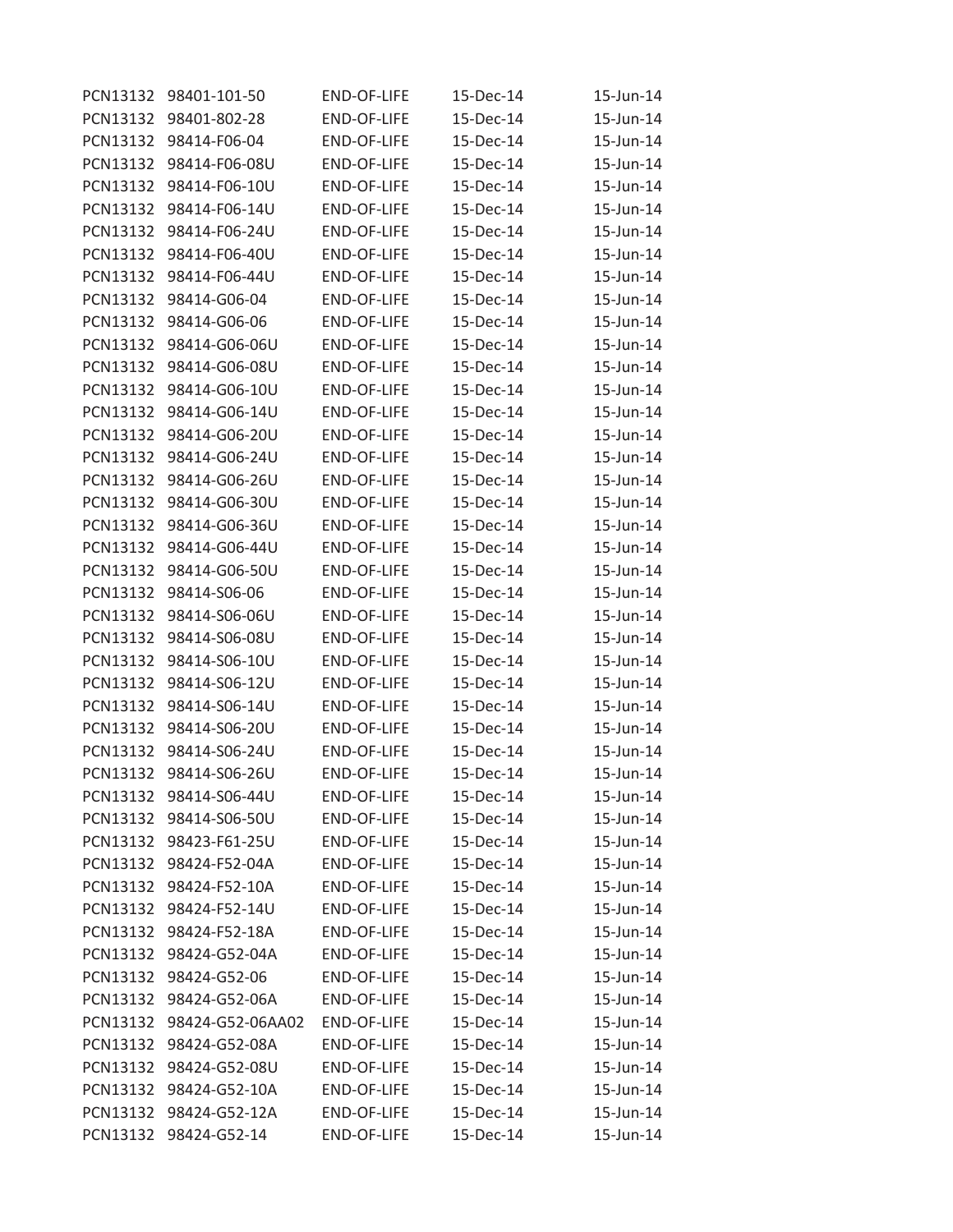| PCN13132 | 98424-G52-14A | <b>END-OF-LIFE</b> | 15-Dec-14 | 15-Jun-14 |
|----------|---------------|--------------------|-----------|-----------|
| PCN13132 | 98424-G52-14U | <b>END-OF-LIFE</b> | 15-Dec-14 | 15-Jun-14 |
| PCN13132 | 98424-G52-20A | <b>END-OF-LIFE</b> | 15-Dec-14 | 15-Jun-14 |
| PCN13132 | 98424-G52-30A | <b>END-OF-LIFE</b> | 15-Dec-14 | 15-Jun-14 |
| PCN13132 | 98424-G52-34A | END-OF-LIFE        | 15-Dec-14 | 15-Jun-14 |
| PCN13132 | 98424-G52-34U | <b>END-OF-LIFE</b> | 15-Dec-14 | 15-Jun-14 |
| PCN13132 | 98424-G52-50A | <b>END-OF-LIFE</b> | 15-Dec-14 | 15-Jun-14 |
| PCN13132 | 98424-S52-04A | <b>END-OF-LIFE</b> | 15-Dec-14 | 15-Jun-14 |
| PCN13132 | 98424-S52-06A | <b>END-OF-LIFE</b> | 15-Dec-14 | 15-Jun-14 |
| PCN13132 | 98424-S52-08A | <b>END-OF-LIFE</b> | 15-Dec-14 | 15-Jun-14 |
| PCN13132 | 98424-S52-08U | <b>END-OF-LIFE</b> | 15-Dec-14 | 15-Jun-14 |
| PCN13132 | 98424-S52-10A | <b>END-OF-LIFE</b> | 15-Dec-14 | 15-Jun-14 |
| PCN13132 | 98424-S52-12U | END-OF-LIFE        | 15-Dec-14 | 15-Jun-14 |
| PCN13132 | 98424-S52-14U | <b>END-OF-LIFE</b> | 15-Dec-14 | 15-Jun-14 |
| PCN13132 | 98424-S52-20U | <b>END-OF-LIFE</b> | 15-Dec-14 | 15-Jun-14 |
| PCN13132 | 98424-S52-24A | <b>END-OF-LIFE</b> | 15-Dec-14 | 15-Jun-14 |
| PCN13132 | 98424-S52-44A | <b>END-OF-LIFE</b> | 15-Dec-14 | 15-Jun-14 |
| PCN13132 | 98424-S52-50A | <b>END-OF-LIFE</b> | 15-Dec-14 | 15-Jun-14 |
| PCN13132 | 98464-F61-10U | <b>END-OF-LIFE</b> | 15-Dec-14 | 15-Jun-14 |
| PCN13132 | 98464-G61-06  | <b>END-OF-LIFE</b> | 15-Dec-14 | 15-Jun-14 |
| PCN13132 | 98464-G61-08U | <b>END-OF-LIFE</b> | 15-Dec-14 | 15-Jun-14 |
| PCN13132 | 98464-G61-10U | <b>END-OF-LIFE</b> | 15-Dec-14 | 15-Jun-14 |
| PCN13132 | 98464-G61-12U | <b>END-OF-LIFE</b> | 15-Dec-14 | 15-Jun-14 |
| PCN13132 | 98464-G61-14U | <b>END-OF-LIFE</b> | 15-Dec-14 | 15-Jun-14 |
| PCN13132 | 98464-G61-16U | <b>END-OF-LIFE</b> | 15-Dec-14 | 15-Jun-14 |
| PCN13132 | 98464-G61-22U | <b>END-OF-LIFE</b> | 15-Dec-14 | 15-Jun-14 |
| PCN13132 | 98464-G61-26U | <b>END-OF-LIFE</b> | 15-Dec-14 | 15-Jun-14 |
| PCN13132 | 98464-G61-50U | <b>END-OF-LIFE</b> | 15-Dec-14 | 15-Jun-14 |
| PCN13132 | 98464-S61-10U | <b>END-OF-LIFE</b> | 15-Dec-14 | 15-Jun-14 |
| PCN13132 | 98464-S61-12U | <b>END-OF-LIFE</b> | 15-Dec-14 | 15-Jun-14 |
| PCN13132 | 98464-S61-20U | <b>END-OF-LIFE</b> | 15-Dec-14 | 15-Jun-14 |
| PCN13132 | 98495-401-10  | <b>END-OF-LIFE</b> | 15-Dec-14 | 15-Jun-14 |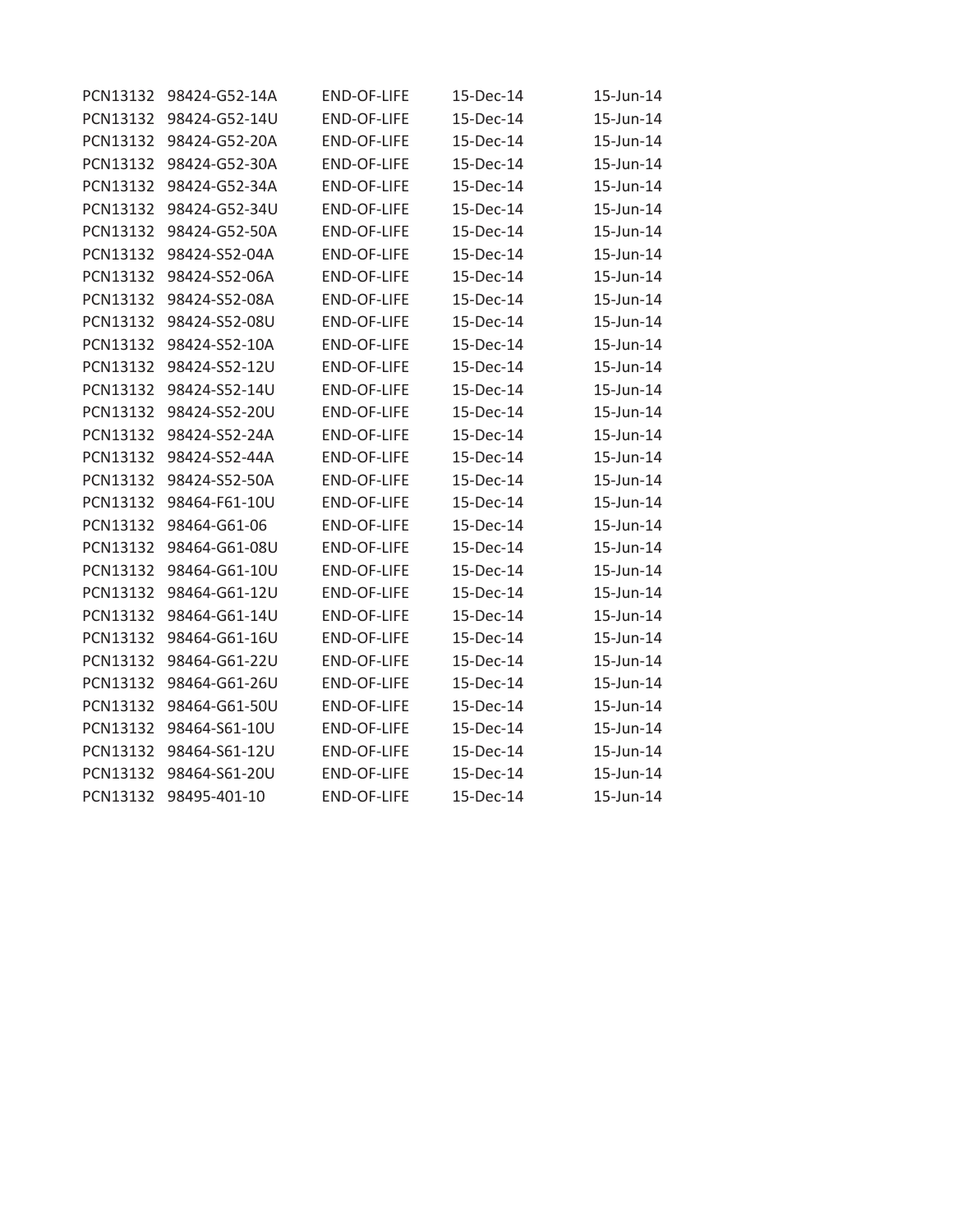| Last Disty return date   Replacement Part | <b>Alternate Part</b> | <b>Comments</b> |
|-------------------------------------------|-----------------------|-----------------|
| 15-Mar-14                                 | 54121-102-07-0800LF   |                 |
| 15-Mar-14                                 | 54121-112052000LF     |                 |
| 15-Mar-14                                 | 54121-808161050LF     |                 |
| 15-Mar-14                                 | 54122-105600800LF     |                 |
| 15-Mar-14                                 | 54122-107341150LF     |                 |
| 15-Mar-14                                 | 54122-108721300LF     |                 |
| 15-Mar-14                                 | 54201-G08-02PLF       |                 |
| 15-Mar-14                                 | 54201-G08-03ALF       |                 |
| 15-Mar-14                                 | 54242-807040950LF     |                 |
| 15-Mar-14                                 | 54242-807140950LF     |                 |
| 15-Mar-14                                 | 54242-807280950LF     |                 |
| 15-Mar-14                                 | 57102-F06-22RLF       |                 |
| 15-Mar-14                                 | 57102-F08-02-01RLF    |                 |
| 15-Mar-14                                 | 57102-F08-03LF        |                 |
| 15-Mar-14                                 | 57102-F08-15ULF       |                 |
| 15-Mar-14                                 | 57102-F08-20ULF       |                 |
| 15-Mar-14                                 | 57102-F08-25ULF       |                 |
| 15-Mar-14                                 | 57102-G06-15ULF       |                 |
| 15-Mar-14                                 | 57102-G08-02LF        |                 |
| 15-Mar-14                                 | 57102-G08-03LF        |                 |
| 15-Mar-14                                 | 57102-G08-05ULF       |                 |
| 15-Mar-14                                 | 57102-G08-06ULF       |                 |
| 15-Mar-14                                 | 57102-G08-08ULF       |                 |
| 15-Mar-14                                 | 57102-G08-10ULF       |                 |
| 15-Mar-14                                 | 57102-G08-15ULF       |                 |
| 15-Mar-14                                 | 57102-G08-16ULF       |                 |
| 15-Mar-14                                 | 57102-G08-17ULF       |                 |
| 15-Mar-14                                 | 57102-G08-18ULF       |                 |
| 15-Mar-14                                 | 57102-G08-20ULF       |                 |
| 15-Mar-14                                 | 57102-G08-22ULF       |                 |
| 15-Mar-14                                 | 57102-G08-24ULF       |                 |
| 15-Mar-14                                 | 57102-G08-25ULF       |                 |
| 15-Mar-14                                 | 57102-S02-02RLF       |                 |
| 15-Mar-14                                 | 57102-S02-25ULF       |                 |
| 15-Mar-14                                 | 57102-S04-25ULF       |                 |
| 15-Mar-14                                 | 57102-S06-05ULF       |                 |
| 15-Mar-14                                 | 57102-S06-07ULF       |                 |
| 15-Mar-14                                 | 57102-S06-25ULF       |                 |
| 15-Mar-14                                 | 57102-S08-04LF        |                 |
| 15-Mar-14                                 | 57102-S08-22ULF       |                 |
| 15-Mar-14                                 | 57102-S08-25ULF       |                 |
| 15-Mar-14                                 | 57202-F51-13ULF       |                 |
| 15-Mar-14                                 | 57202-F52-03LF        |                 |
| 15-Mar-14                                 | 57202-F52-03ALF       |                 |
| 15-Mar-14                                 | 57202-F52-05ALF       |                 |
| 15-Mar-14                                 | 57202-F52-07ALF       |                 |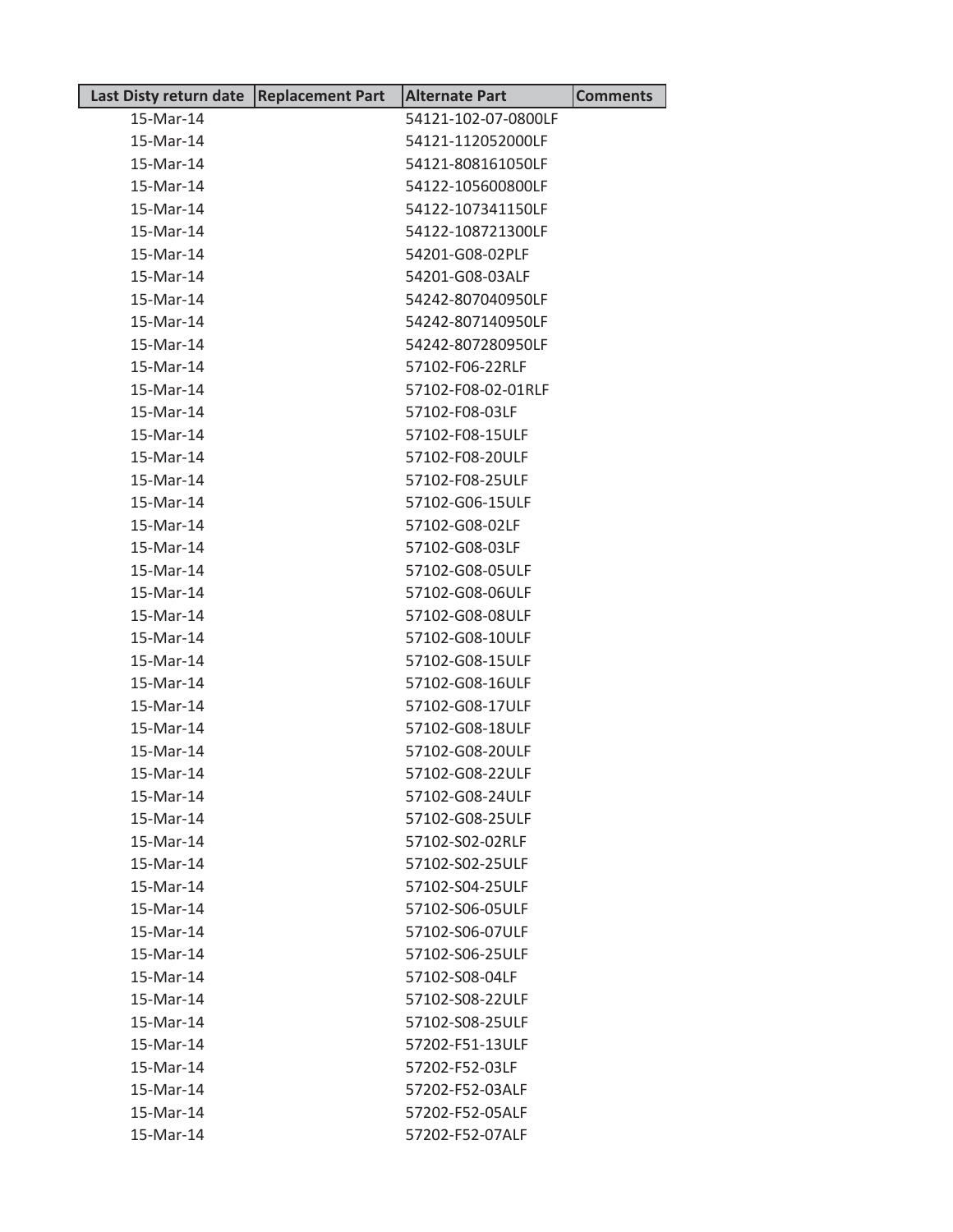| 15-Mar-14 | 57202-G51-05ULF  |
|-----------|------------------|
| 15-Mar-14 | 57202-G51-09ULF  |
| 15-Mar-14 | 57202-G51-20SPLF |
| 15-Mar-14 | 57202-G51-24SPLF |
| 15-Mar-14 | 57202-G52-04ALF  |
| 15-Mar-14 | 57202-G52-05ULF  |
| 15-Mar-14 | 57202-G52-05ALF  |
| 15-Mar-14 | 57202-G52-18SPLF |
| 15-Mar-14 | 57202-G52-20SPLF |
| 15-Mar-14 | 57202-G52-24SPLF |
| 15-Mar-14 | 57202-S51-05ULF  |
| 15-Mar-14 | 57202-S51-25ULF  |
| 15-Mar-14 | 57202-S52-05ULF  |
| 15-Mar-14 | 57202-S52-10ULF  |
| 15-Mar-14 | 57202-S52-11ALF  |
| 15-Mar-14 | 57202-S52-16ULF  |
| 15-Mar-14 | 57202-S52-18ULF  |
| 15-Mar-14 | 57202-S52-25ULF  |
| 15-Mar-14 | 6170052C185515LF |
| 15-Mar-14 | 6170082C185515LF |
| 15-Mar-14 | 6170102C185515LF |
| 15-Mar-14 | 6170112C185515LF |
| 15-Mar-14 | 6170122C185515LF |
| 15-Mar-14 | 6170132C185515LF |
| 15-Mar-14 | 6170152C185515LF |
| 15-Mar-14 | 6170172C185515LF |
| 15-Mar-14 | 6170202C185515LF |
| 15-Mar-14 | 6170212C185515LF |
| 15-Mar-14 | 6170232C185515LF |
| 15-Mar-14 | 6170262C185515LF |
| 15-Mar-14 | 63440-001LF      |
| 15-Mar-14 | 65235-033LF      |
| 15-Mar-14 | 65235-037LF      |
| 15-Mar-14 | 65235-038LF      |
| 15-Mar-14 | 65235-039LF      |
| 15-Mar-14 | 65235-041LF      |
| 15-Mar-14 | 65235-043LF      |
| 15-Mar-14 | 65235-045LF      |
| 15-Mar-14 | 65235-046LF      |
| 15-Mar-14 | 65235-047LF      |
| 15-Mar-14 | 65235-048LF      |
| 15-Mar-14 | 65235-049LF      |
| 15-Mar-14 | 65235-430LF      |
| 15-Mar-14 | 65235-434LF      |
| 15-Mar-14 | 65352-001LF      |
| 15-Mar-14 | 65754-001LF      |
| 15-Mar-14 | 66116-017LF      |
|           |                  |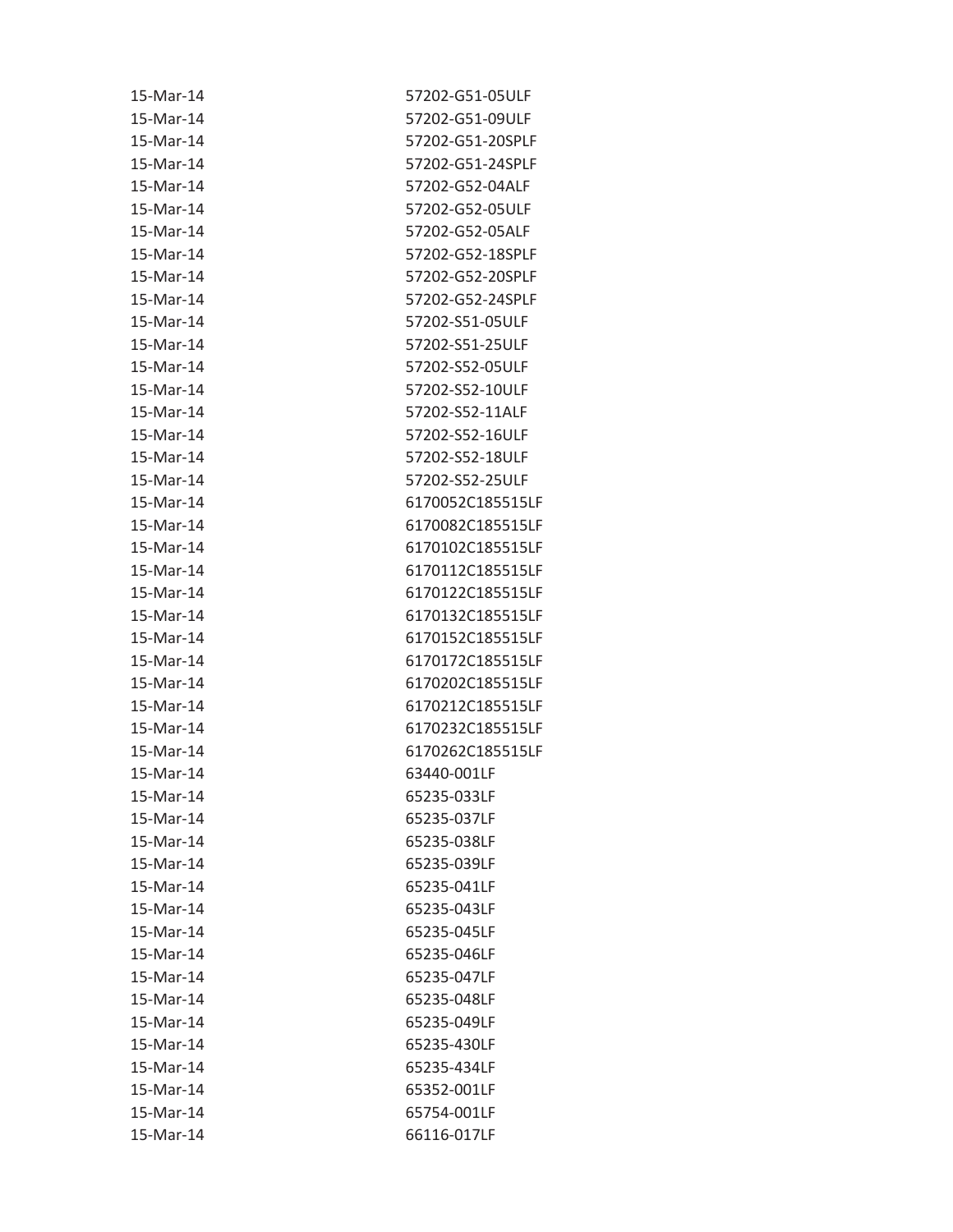| 15-Mar-14 | 67020-001LF   |
|-----------|---------------|
| 15-Mar-14 | 67020-002LF   |
| 15-Mar-14 | 67227-004LF   |
| 15-Mar-14 | 67227-005LF   |
| 15-Mar-14 | 67236-030LF   |
| 15-Mar-14 | 67722-001LF   |
| 15-Mar-14 | 67722-002LF   |
| 15-Mar-14 | 67722-003LF   |
| 15-Mar-14 | 67722-106LF   |
| 15-Mar-14 | 67722-108LF   |
| 15-Mar-14 | 67722-110LF   |
| 15-Mar-14 | 69149-027LF   |
| 15-Mar-14 | 69447-010LF   |
| 15-Mar-14 | 71276-408HVLF |
| 15-Mar-14 | 71607-302LF   |
| 15-Mar-14 | 71607-303LF   |
| 15-Mar-14 | 71607-304ALF  |
| 15-Mar-14 | 71607-306ALF  |
| 15-Mar-14 | 71607-308ALF  |
| 15-Mar-14 | 71609-303ALF  |
| 15-Mar-14 | 71609-304LF   |
| 15-Mar-14 | 71609-306LF   |
| 15-Mar-14 | 71609-308LF   |
| 15-Mar-14 | 71609-309LF   |
| 15-Mar-14 | 71609-310LF   |
| 15-Mar-14 | 71609-312ALF  |
| 15-Mar-14 | 71609-313LF   |
| 15-Mar-14 | 71609-314LF   |
| 15-Mar-14 | 71609-315LF   |
| 15-Mar-14 | 71609-316LF   |
| 15-Mar-14 | 71609-320LF   |
| 15-Mar-14 | 71902-260LF   |
| 15-Mar-14 | 71918-010LF   |
| 15-Mar-14 | 71918-016LF   |
| 15-Mar-14 | 71918-026LF   |
| 15-Mar-14 | 71918-034LF   |
| 15-Mar-14 | 71918-040LF   |
| 15-Mar-14 | 71918-106LF   |
| 15-Mar-14 | 71918-110LF   |
| 15-Mar-14 | 71918-114LF   |
| 15-Mar-14 | 71918-116LF   |
| 15-Mar-14 | 71918-120LF   |
| 15-Mar-14 | 71918-126LF   |
| 15-Mar-14 | 71918-134LF   |
| 15-Mar-14 | 71918-140LF   |
| 15-Mar-14 | 71918-144LF   |
| 15-Mar-14 | 71918-150LF   |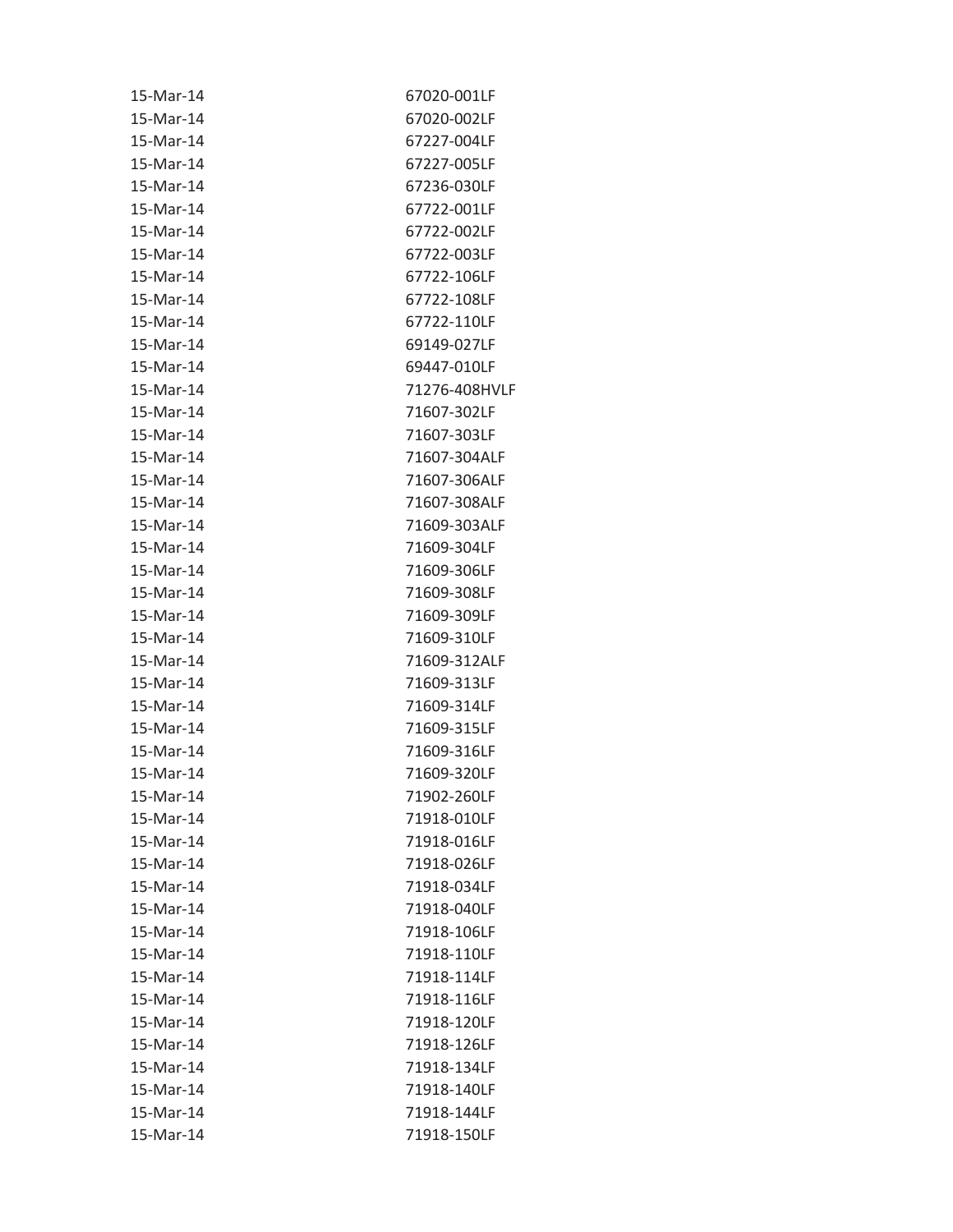| 15-Mar-14 | 71918-160LF  |
|-----------|--------------|
| 15-Mar-14 | 71918-164LF  |
| 15-Mar-14 | 71918-210LF  |
| 15-Mar-14 | 71918-220LF  |
| 15-Mar-14 | 71918-226LF  |
| 15-Mar-14 | 71918-234LF  |
| 15-Mar-14 | 71918-250LF  |
| 15-Mar-14 | 71918-260LF  |
| 15-Mar-14 | 71918-264LF  |
| 15-Mar-14 | 71918-440LF  |
| 15-Mar-14 | 71920-302LF  |
| 15-Mar-14 | 71920-304LF  |
| 15-Mar-14 | 71920-304LLF |
| 15-Mar-14 | 71920-305LF  |
| 15-Mar-14 | 71920-306LF  |
| 15-Mar-14 | 71920-308LF  |
| 15-Mar-14 | 71920-310LF  |
| 15-Mar-14 | 71920-311LF  |
| 15-Mar-14 | 71920-311CLF |
| 15-Mar-14 | 71920-312LF  |
| 15-Mar-14 | 71920-314LF  |
| 15-Mar-14 | 71920-316LF  |
| 15-Mar-14 | 71920-320LF  |
| 15-Mar-14 | 71920-331LF  |
| 15-Mar-14 | 71920-334LF  |
| 15-Mar-14 | 71922-010LF  |
| 15-Mar-14 | 71922-020LF  |
| 15-Mar-14 | 71922-034LF  |
| 15-Mar-14 | 71922-106LF  |
| 15-Mar-14 | 71922-110LF  |
| 15-Mar-14 | 71922-114LF  |
| 15-Mar-14 | 71922-116LF  |
| 15-Mar-14 | 71922-120LF  |
| 15-Mar-14 | 71922-126LF  |
| 15-Mar-14 | 71922-134LF  |
| 15-Mar-14 | 71922-140LF  |
| 15-Mar-14 | 71922-144LF  |
| 15-Mar-14 | 71922-150LF  |
| 15-Mar-14 | 71922-160LF  |
| 15-Mar-14 | 71922-164LF  |
| 15-Mar-14 | 71922-210LF  |
| 15-Mar-14 | 71922-214LF  |
| 15-Mar-14 | 71922-220LF  |
| 15-Mar-14 | 71922-240LF  |
| 15-Mar-14 | 71966-303LF  |
| 15-Mar-14 | 71991-302LF  |
| 15-Mar-14 | 71991-303LF  |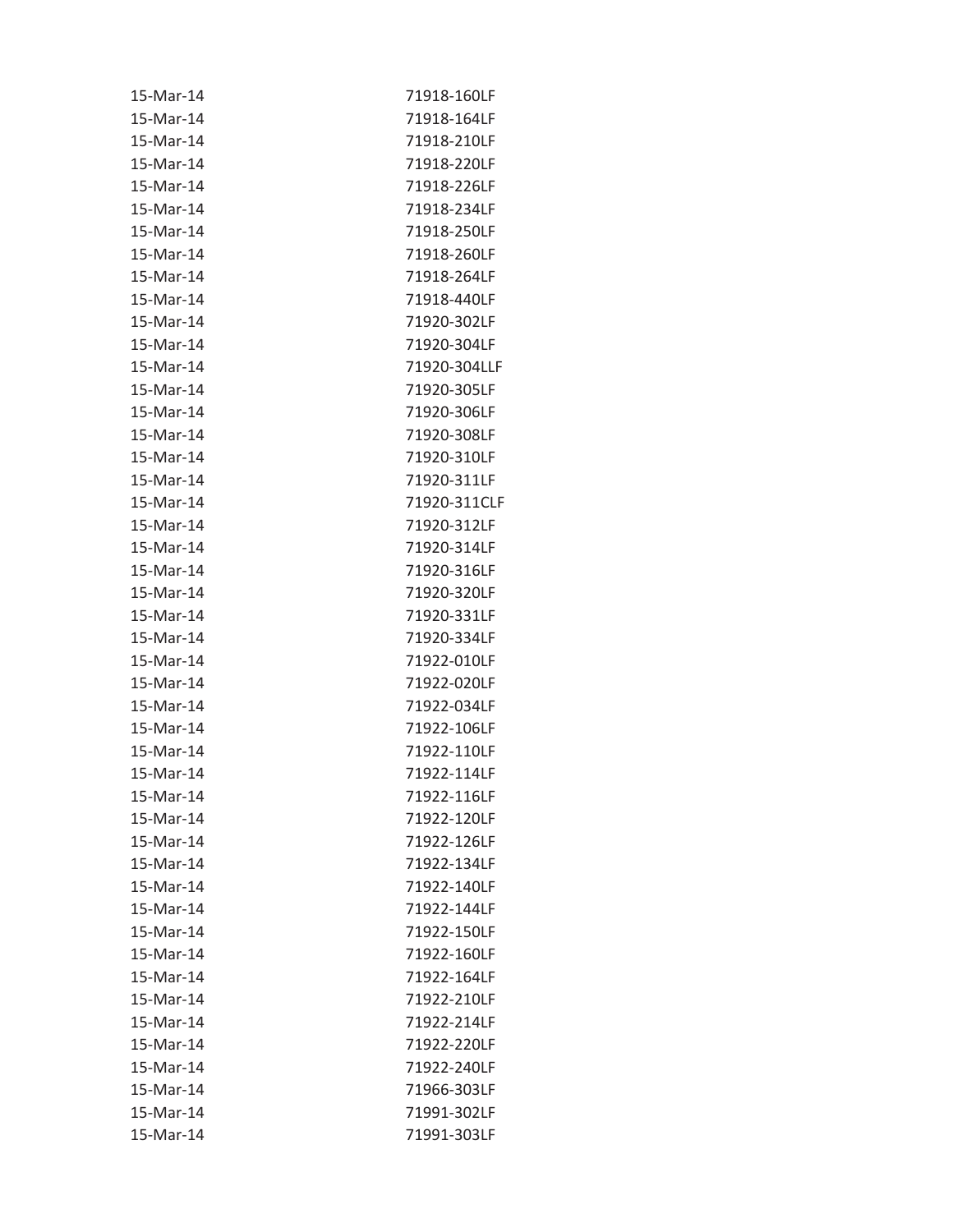| 15-Mar-14 | 71991-304LF    |
|-----------|----------------|
| 15-Mar-14 | 71991-305LF    |
| 15-Mar-14 | 71991-305HLF   |
| 15-Mar-14 | 71991-306LF    |
| 15-Mar-14 | 71991-307LF    |
| 15-Mar-14 | 71991-308LF    |
| 15-Mar-14 | 71991-308HLF   |
| 15-Mar-14 | 71991-309LF    |
| 15-Mar-14 | 71991-310LF    |
| 15-Mar-14 | 71991-311LF    |
| 15-Mar-14 | 71991-312LF    |
| 15-Mar-14 | 71991-313LF    |
| 15-Mar-14 | 71991-315LF    |
| 15-Mar-14 | 71991-320LF    |
| 15-Mar-14 | 71991-322LF    |
| 15-Mar-14 | 71991-324HLF   |
| 15-Mar-14 | 71991-325LF    |
| 15-Mar-14 | 71991-328LF    |
| 15-Mar-14 | 71991-330LF    |
| 15-Mar-14 | 71991-340LF    |
| 15-Mar-14 | 71991-425LF    |
| 15-Mar-14 | 71991-802LF    |
| 15-Mar-14 | 71991-810LF    |
| 15-Mar-14 | 73324-304LF    |
| 15-Mar-14 | 73324-310LF    |
| 15-Mar-14 | 73347-104LF    |
| 15-Mar-14 | 73371-101LF    |
| 15-Mar-14 | 73389-402LF    |
| 15-Mar-14 | 73389-403LF    |
| 15-Mar-14 | 73389-404LF    |
| 15-Mar-14 | 73397-301ALF   |
| 15-Mar-14 | 75160-101-02LF |
| 15-Mar-14 | 75160-101-36LF |
| 15-Mar-14 | 75160-102-02LF |
| 15-Mar-14 | 75160-102-03LF |
| 15-Mar-14 | 75160-102-08LF |
| 15-Mar-14 | 75160-102-10LF |
| 15-Mar-14 | 75160-102-36LF |
| 15-Mar-14 | 75160-104-36LF |
| 15-Mar-14 | 75160-106-36LF |
| 15-Mar-14 | 75160-108-36LF |
| 15-Mar-14 | 75160-118-02LF |
| 15-Mar-14 | 75160-118-04LF |
| 15-Mar-14 | 75160-118-25LF |
| 15-Mar-14 | 75160-118-36LF |
| 15-Mar-14 | 75160-122-36LF |
| 15-Mar-14 | 75160-125-02LF |
|           |                |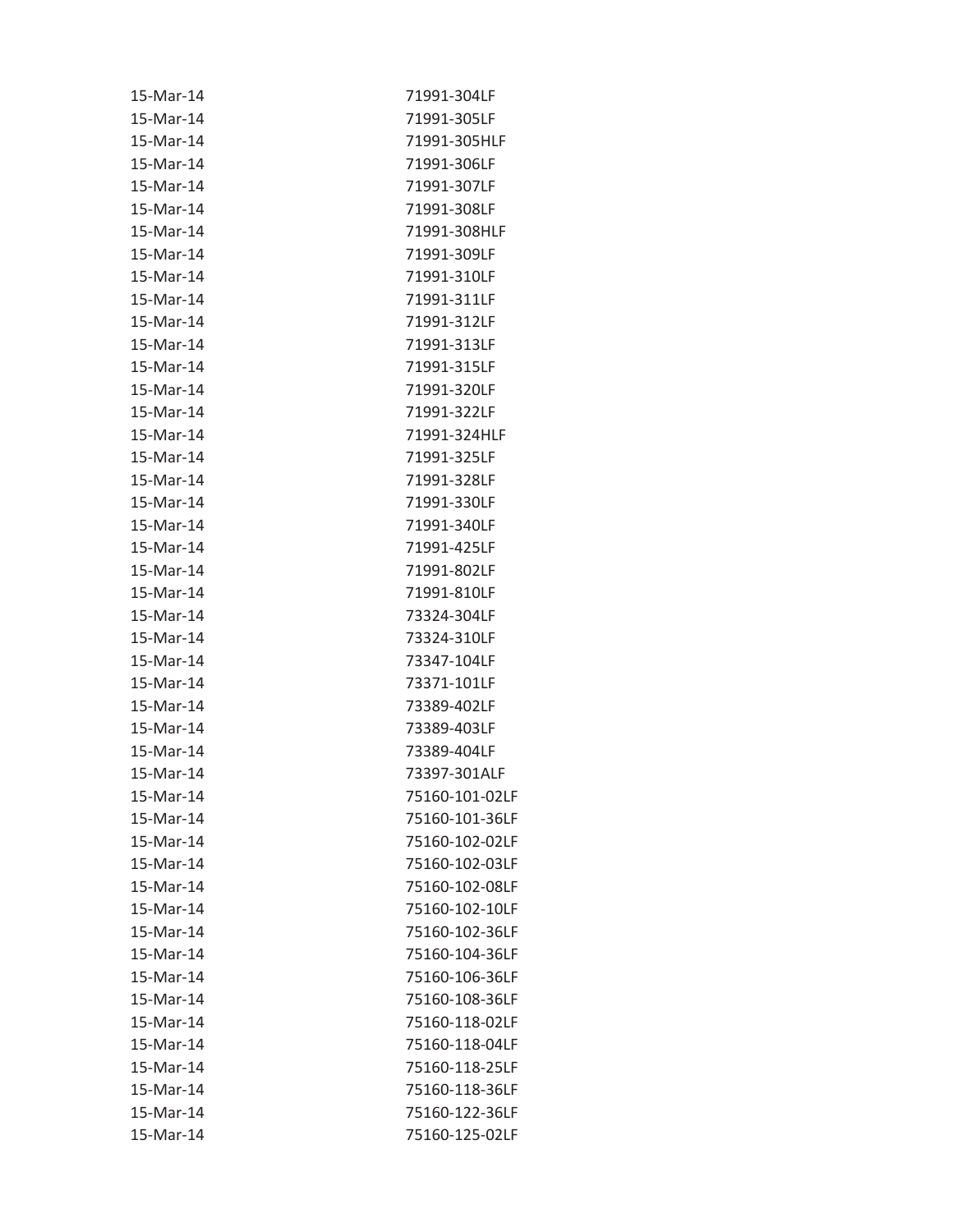| 15-Mar-14 | 75160-126-04LF |
|-----------|----------------|
| 15-Mar-14 | 75160-156-03LF |
| 15-Mar-14 | 75160-156-04LF |
| 15-Mar-14 | 75160-156-36LF |
| 15-Mar-14 | 75160-302-02LF |
| 15-Mar-14 | 75160-302-08LF |
| 15-Mar-14 | 75160-302-14LF |
| 15-Mar-14 | 75160-327-10LF |
| 15-Mar-14 | 75160-327-36LF |
| 15-Mar-14 | 75160-801-02LF |
| 15-Mar-14 | 75160-802-36LF |
| 15-Mar-14 | 75160-818-36LF |
| 15-Mar-14 | 75168-101-36LF |
| 15-Mar-14 | 75168-114-36LF |
| 15-Mar-14 | 75168-301-18LF |
| 15-Mar-14 | 75168-813-36LF |
| 15-Mar-14 | 75231-013LF    |
| 15-Mar-14 | 75241-013LF    |
| 15-Mar-14 | 75241-015LF    |
| 15-Mar-14 | 75844-101-06LF |
| 15-Mar-14 | 75844-101-14LF |
| 15-Mar-14 | 75844-101-72LF |
| 15-Mar-14 | 75844-102-72LF |
| 15-Mar-14 | 75844-115-72LF |
| 15-Mar-14 | 75844-117-72LF |
| 15-Mar-14 | 75844-122-72LF |
| 15-Mar-14 | 75844-128-06LF |
| 15-Mar-14 | 75844-131-20LF |
| 15-Mar-14 | 75844-134-72LF |
| 15-Mar-14 | 75844-156-10LF |
| 15-Mar-14 | 75844-156-12LF |
| 15-Mar-14 | 75844-156-16LF |
| 15-Mar-14 | 75844-202-72LF |
| 15-Mar-14 | 75844-302-20LF |
| 15-Mar-14 | 75844-398-20LF |
| 15-Mar-14 | 75867-101LF    |
| 15-Mar-14 | 75867-102LF    |
| 15-Mar-14 | 75867-103LF    |
| 15-Mar-14 | 75867-104LF    |
| 15-Mar-14 | 75867-105LF    |
| 15-Mar-14 | 75867-106LF    |
| 15-Mar-14 | 75867-107LF    |
| 15-Mar-14 | 75867-108LF    |
| 15-Mar-14 | 75867-109LF    |
| 15-Mar-14 | 75867-112LF    |
| 15-Mar-14 | 75867-130LF    |
| 15-Mar-14 | 75867-131LF    |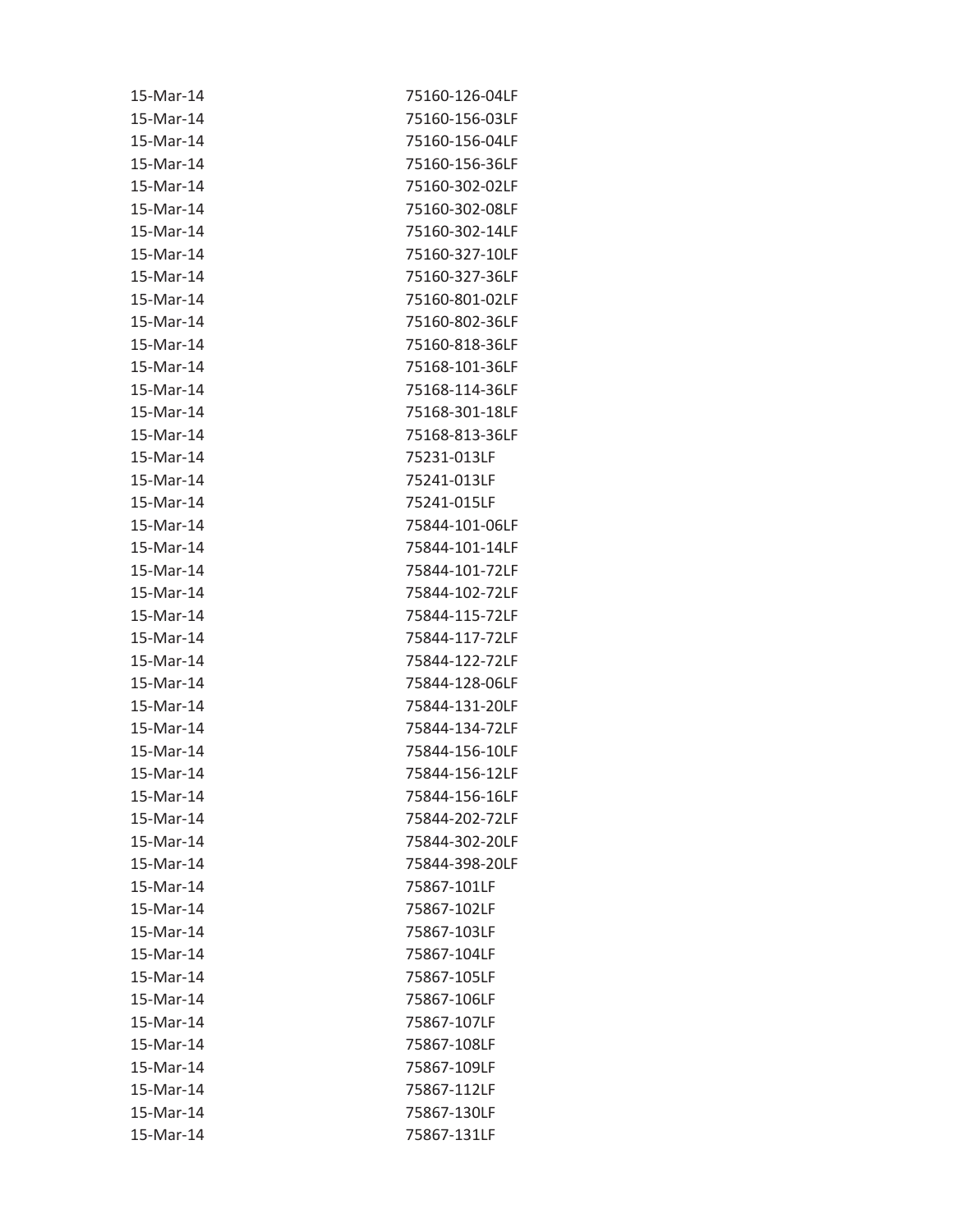| 15-Mar-14 | 75867-132LF    |
|-----------|----------------|
| 15-Mar-14 | 75867-133LF    |
| 15-Mar-14 | 75867-301LF    |
| 15-Mar-14 | 75867-303LF    |
| 15-Mar-14 | 75867-305LF    |
| 15-Mar-14 | 75867-306LF    |
| 15-Mar-14 | 75867-307LF    |
| 15-Mar-14 | 75869-101LF    |
| 15-Mar-14 | 75869-102LF    |
| 15-Mar-14 | 75869-103LF    |
| 15-Mar-14 | 75869-104LF    |
| 15-Mar-14 | 75869-105LF    |
| 15-Mar-14 | 75869-106LF    |
| 15-Mar-14 | 75869-107LF    |
| 15-Mar-14 | 75869-108LF    |
| 15-Mar-14 | 75869-109LF    |
| 15-Mar-14 | 75869-118LF    |
| 15-Mar-14 | 75869-130LF    |
| 15-Mar-14 | 75869-131LF    |
| 15-Mar-14 | 75869-132LF    |
| 15-Mar-14 | 75869-133LF    |
| 15-Mar-14 | 75869-203LF    |
| 15-Mar-14 | 75869-301LF    |
| 15-Mar-14 | 75869-304LF    |
| 15-Mar-14 | 75869-305LF    |
| 15-Mar-14 | 75869-331LF    |
| 15-Mar-14 | 75915-306LF    |
| 15-Mar-14 | 75915-308LF    |
| 15-Mar-14 | 75915-310LF    |
| 15-Mar-14 | 75915-312LF    |
| 15-Mar-14 | 75915-314LF    |
| 15-Mar-14 | 75915-316LF    |
| 15-Mar-14 | 75915-318LF    |
| 15-Mar-14 | 75915-320LF    |
| 15-Mar-14 | 75915-412LF    |
| 15-Mar-14 | 75915-416LF    |
| 15-Mar-14 | 75915-802LF    |
| 15-Mar-14 | 75915-804LF    |
| 15-Mar-14 | 75915-805LF    |
| 15-Mar-14 | 75970-115-36LF |
| 15-Mar-14 | 75970-121-07LF |
| 15-Mar-14 | 75970-121-15LF |
| 15-Mar-14 | 75970-158-14LF |
| 15-Mar-14 | 75970-529T20LF |
| 15-Mar-14 | 76308-103LF    |
| 15-Mar-14 | 76308-104LF    |
| 15-Mar-14 | 76308-106LF    |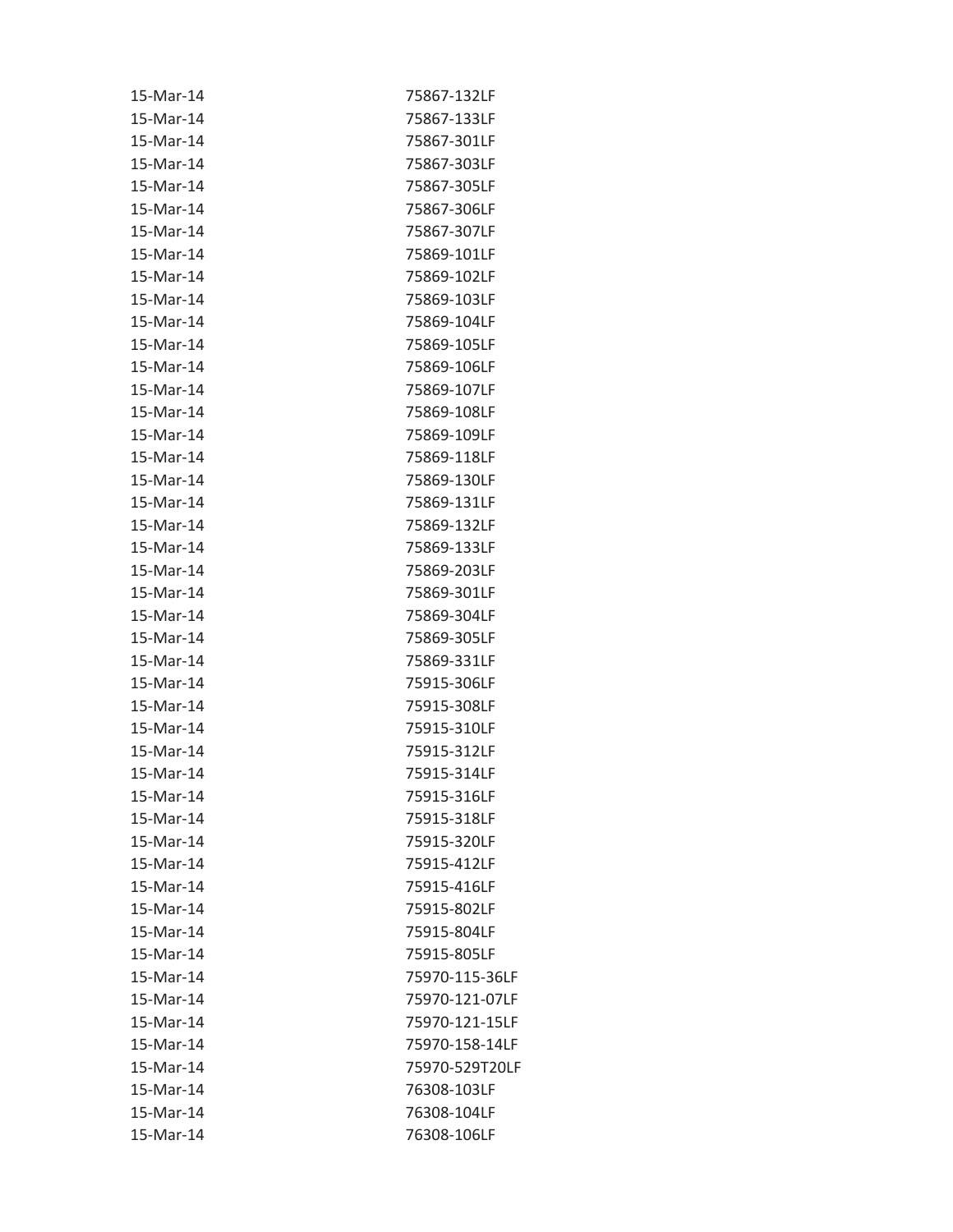| 15-Mar-14 | 76308-107LF |
|-----------|-------------|
| 15-Mar-14 | 76308-108LF |
| 15-Mar-14 | 76308-109LF |
| 15-Mar-14 | 76308-111LF |
| 15-Mar-14 | 76308-116LF |
| 15-Mar-14 | 76308-118LF |
| 15-Mar-14 | 76308-120LF |
| 15-Mar-14 | 76308-122LF |
| 15-Mar-14 | 76308-123LF |
| 15-Mar-14 | 76308-142LF |
| 15-Mar-14 | 76308-202LF |
| 15-Mar-14 | 76308-203LF |
| 15-Mar-14 | 76308-204LF |
| 15-Mar-14 | 76308-205LF |
| 15-Mar-14 | 76308-206LF |
| 15-Mar-14 | 76308-207LF |
| 15-Mar-14 | 76308-208LF |
| 15-Mar-14 | 76308-209LF |
| 15-Mar-14 | 76308-212LF |
| 15-Mar-14 | 76308-214LF |
| 15-Mar-14 | 76308-218LF |
| 15-Mar-14 | 76314-102LF |
| 15-Mar-14 | 76314-103LF |
| 15-Mar-14 | 76314-104LF |
| 15-Mar-14 | 76314-105LF |
| 15-Mar-14 | 76314-106LF |
| 15-Mar-14 | 76314-107LF |
| 15-Mar-14 | 76314-108LF |
| 15-Mar-14 | 76314-109LF |
| 15-Mar-14 | 76314-110LF |
| 15-Mar-14 | 76314-111LF |
| 15-Mar-14 | 76314-113LF |
| 15-Mar-14 | 76314-114LF |
| 15-Mar-14 | 76314-115LF |
| 15-Mar-14 | 76314-117LF |
| 15-Mar-14 | 76314-119LF |
| 15-Mar-14 | 76314-120LF |
| 15-Mar-14 | 76314-122LF |
| 15-Mar-14 | 76314-125LF |
| 15-Mar-14 | 76314-126LF |
| 15-Mar-14 | 76314-130LF |
| 15-Mar-14 | 76314-132LF |
| 15-Mar-14 | 76314-135LF |
| 15-Mar-14 | 76314-210LF |
| 15-Mar-14 | 76314-213LF |
| 15-Mar-14 | 76314-220LF |
| 15-Mar-14 | 76314-222LF |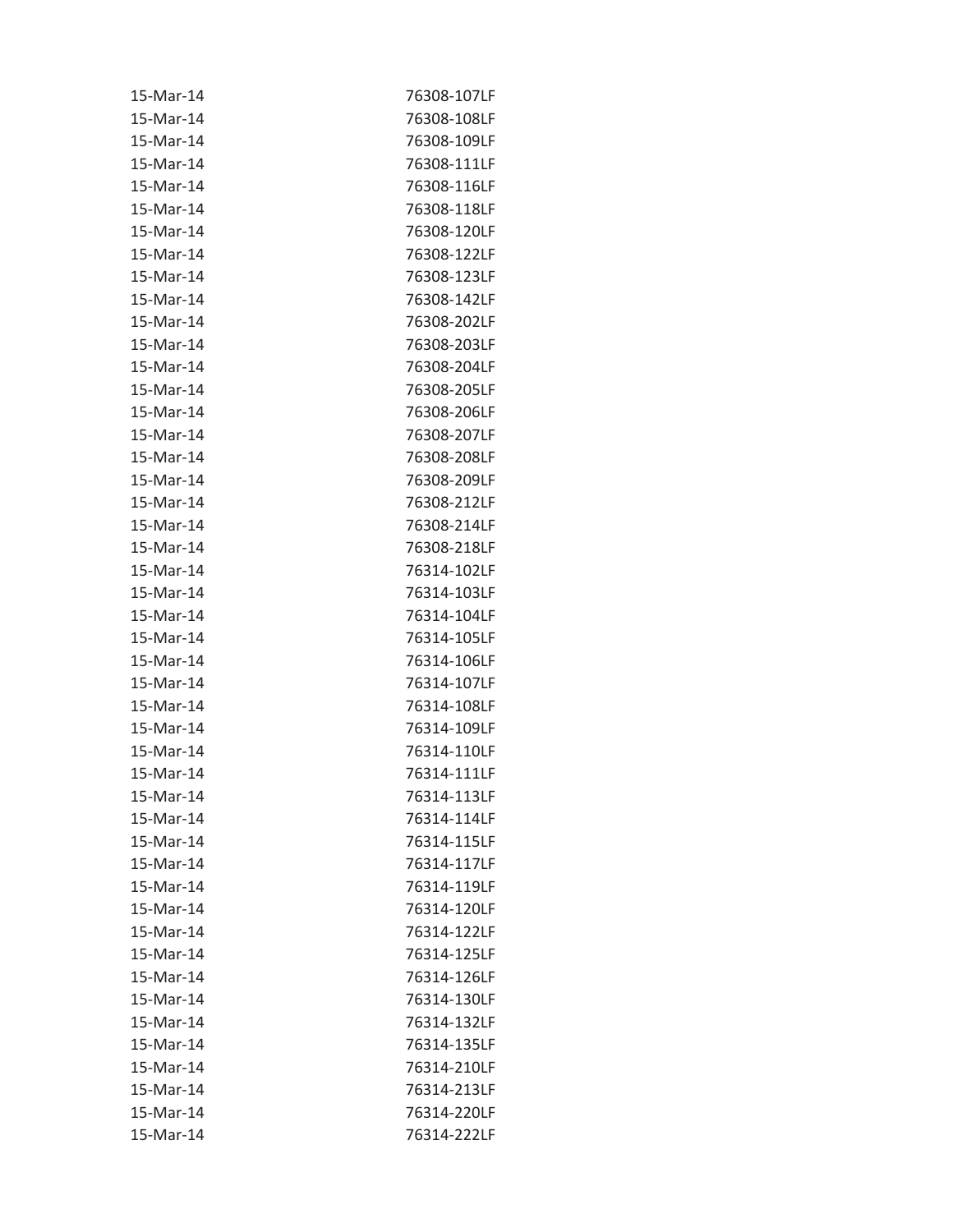| 15-Mar-14 | 76341-304LF    |
|-----------|----------------|
| 15-Mar-14 | 76341-312LF    |
| 15-Mar-14 | 76341-402LF    |
| 15-Mar-14 | 76341-405LF    |
| 15-Mar-14 | 76342-303LF    |
| 15-Mar-14 | 76342-304LF    |
| 15-Mar-14 | 76342-305LF    |
| 15-Mar-14 | 76342-306LF    |
| 15-Mar-14 | 76342-307LF    |
| 15-Mar-14 | 76342-308LF    |
| 15-Mar-14 | 76342-309LF    |
| 15-Mar-14 | 76342-312LF    |
| 15-Mar-14 | 76342-313LF    |
| 15-Mar-14 | 76342-315LF    |
| 15-Mar-14 | 76342-316LF    |
| 15-Mar-14 | 76342-317LF    |
| 15-Mar-14 | 76342-320LF    |
| 15-Mar-14 | 76342-324HLF   |
| 15-Mar-14 | 76342-325LF    |
| 15-Mar-14 | 76342-330LF    |
| 15-Mar-14 | 76342-335LF    |
| 15-Mar-14 | 76342-336LF    |
| 15-Mar-14 | 76342-405LF    |
| 15-Mar-14 | 76345-804-08LF |
| 15-Mar-14 | 76347-301LF    |
| 15-Mar-14 | 76347-302LF    |
| 15-Mar-14 | 76347-303LF    |
| 15-Mar-14 | 76347-312LF    |
| 15-Mar-14 | 76347-401LF    |
| 15-Mar-14 | 76347-403LF    |
| 15-Mar-14 | 76350-106-10LF |
| 15-Mar-14 | 76350-304-72LF |
| 15-Mar-14 | 76357-301LF    |
| 15-Mar-14 | 76357-401LF    |
| 15-Mar-14 | 76382-302LF    |
| 15-Mar-14 | 76382-303LF    |
| 15-Mar-14 | 76382-304LF    |
| 15-Mar-14 | 76382-305LF    |
| 15-Mar-14 | 76382-306LF    |
| 15-Mar-14 | 76382-307LF    |
| 15-Mar-14 | 76382-309LF    |
| 15-Mar-14 | 76382-310LF    |
| 15-Mar-14 | 76382-311LF    |
| 15-Mar-14 | 76382-314LF    |
| 15-Mar-14 | 76382-316LF    |
| 15-Mar-14 | 76382-320LF    |
| 15-Mar-14 | 76382-403LF    |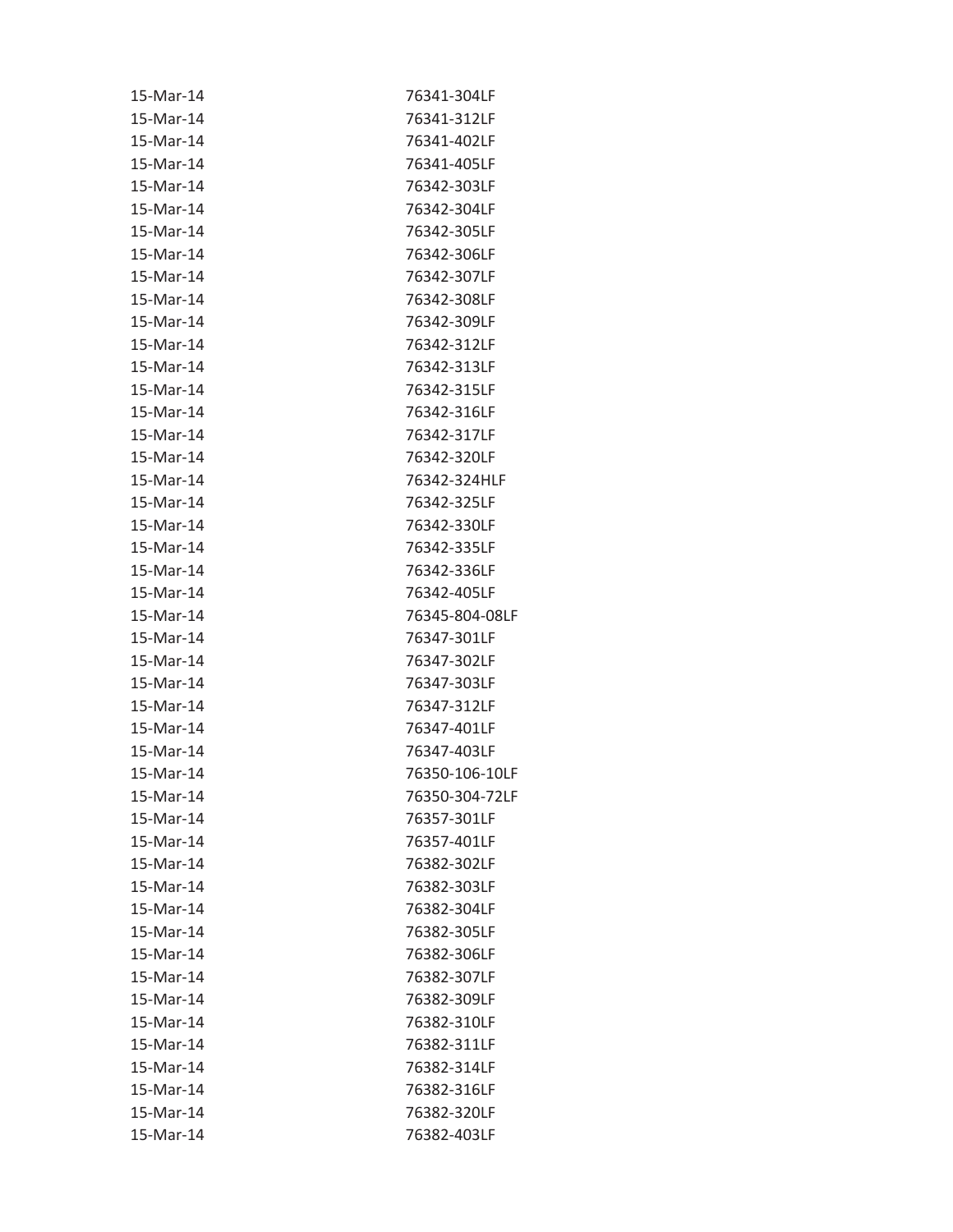| 15-Mar-14 | 76382-408LF    |
|-----------|----------------|
| 15-Mar-14 | 76382-409LF    |
| 15-Mar-14 | 76382-410LF    |
| 15-Mar-14 | 76382-412LF    |
| 15-Mar-14 | 76383-302LF    |
| 15-Mar-14 | 76383-304LF    |
| 15-Mar-14 | 76383-305LF    |
| 15-Mar-14 | 76383-306LF    |
| 15-Mar-14 | 76383-307LF    |
| 15-Mar-14 | 76383-310LF    |
| 15-Mar-14 | 76383-313LF    |
| 15-Mar-14 | 76383-320LF    |
| 15-Mar-14 | 76383-420LF    |
| 15-Mar-14 | 76745-110-72LF |
| 15-Mar-14 | 76745-119-20LF |
| 15-Mar-14 | 76745-121R10LF |
| 15-Mar-14 | 76745-128-24LF |
| 15-Mar-14 | 76745-128-40LF |
| 15-Mar-14 | 76745-168-60LF |
| 15-Mar-14 | 76745-1CF-24LF |
| 15-Mar-14 | 76745-1CH-18LF |
| 15-Mar-14 | 76745-1CL-24LF |
| 15-Mar-14 | 76745-1CN-42LF |
| 15-Mar-14 | 76745-603-12LF |
| 15-Mar-14 | 76745-603-26LF |
| 15-Mar-14 | 76745-633-60LF |
| 15-Mar-14 | 76785-301LF    |
| 15-Mar-14 | 77103-010LF    |
| 15-Mar-14 | 77103-020LF    |
| 15-Mar-14 | 77103-050LF    |
| 15-Mar-14 | 77311-101-02LF |
| 15-Mar-14 | 77311-101-03LF |
| 15-Mar-14 | 77311-101-04LF |
| 15-Mar-14 | 77311-101-06LF |
| 15-Mar-14 | 77311-101-12LF |
| 15-Mar-14 | 77311-101-36LF |
| 15-Mar-14 | 77311-102-02LF |
| 15-Mar-14 | 77311-102-03LF |
| 15-Mar-14 | 77311-102-08LF |
| 15-Mar-14 | 77311-102-36LF |
| 15-Mar-14 | 77311-118-02LF |
| 15-Mar-14 | 77311-118-03LF |
| 15-Mar-14 | 77311-118-04LF |
| 15-Mar-14 | 77311-118-08LF |
| 15-Mar-14 | 77311-118-14LF |
| 15-Mar-14 | 77311-118-16LF |
| 15-Mar-14 | 77311-118-20LF |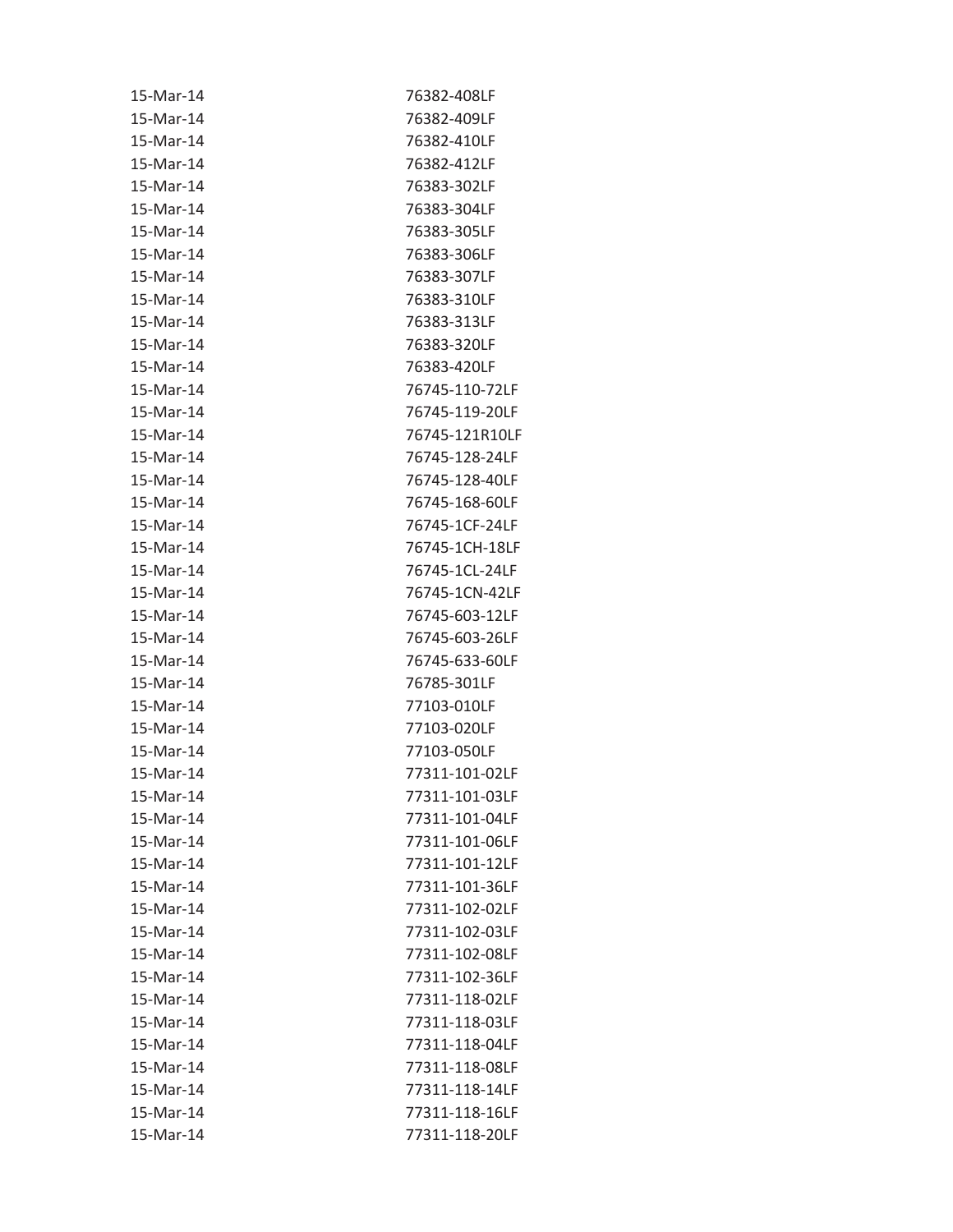| 15-Mar-14 | 77311-118-25LF |
|-----------|----------------|
| 15-Mar-14 | 77311-118-36LF |
| 15-Mar-14 | 77311-122-24LF |
| 15-Mar-14 | 77311-124-02LF |
| 15-Mar-14 | 77311-124-03LF |
| 15-Mar-14 | 77311-124-05LF |
| 15-Mar-14 | 77311-124-06LF |
| 15-Mar-14 | 77311-127-19LF |
| 15-Mar-14 | 77311-170-14LF |
| 15-Mar-14 | 77311-418-08LF |
| 15-Mar-14 | 77311-418-36LF |
| 15-Mar-14 | 77311-424-02LF |
| 15-Mar-14 | 77311-424-08LF |
| 15-Mar-14 | 77311-801-02LF |
| 15-Mar-14 | 77311-818-02LF |
| 15-Mar-14 | 77313-101-06LF |
| 15-Mar-14 | 77313-101-08LF |
| 15-Mar-14 | 77313-101-10LF |
| 15-Mar-14 | 77313-101-72LF |
| 15-Mar-14 | 77313-102-10LF |
| 15-Mar-14 | 77313-118-04LF |
| 15-Mar-14 | 77313-118-10LF |
| 15-Mar-14 | 77313-118-12LF |
| 15-Mar-14 | 77313-118-14LF |
| 15-Mar-14 | 77313-118-16LF |
| 15-Mar-14 | 77313-118-24LF |
| 15-Mar-14 | 77313-118-26LF |
| 15-Mar-14 | 77313-118-40LF |
| 15-Mar-14 | 77313-118-72LF |
| 15-Mar-14 | 77313-119-08LF |
| 15-Mar-14 | 77313-119-12LF |
| 15-Mar-14 | 77313-119-24LF |
| 15-Mar-14 | 77313-120-06LF |
| 15-Mar-14 | 77313-120-72LF |
| 15-Mar-14 | 77313-122-20LF |
| 15-Mar-14 | 77313-122-34LF |
| 15-Mar-14 | 77313-124-06LF |
| 15-Mar-14 | 77313-124-08LF |
| 15-Mar-14 | 77313-124-10LF |
| 15-Mar-14 | 77313-124-16LF |
| 15-Mar-14 | 77313-124-20LF |
| 15-Mar-14 | 77313-124-64LF |
| 15-Mar-14 | 77313-124-72LF |
| 15-Mar-14 | 77313-127-72LF |
| 15-Mar-14 | 77313-418-20LF |
| 15-Mar-14 | 77313-424-08LF |
| 15-Mar-14 | 77313-424-20LF |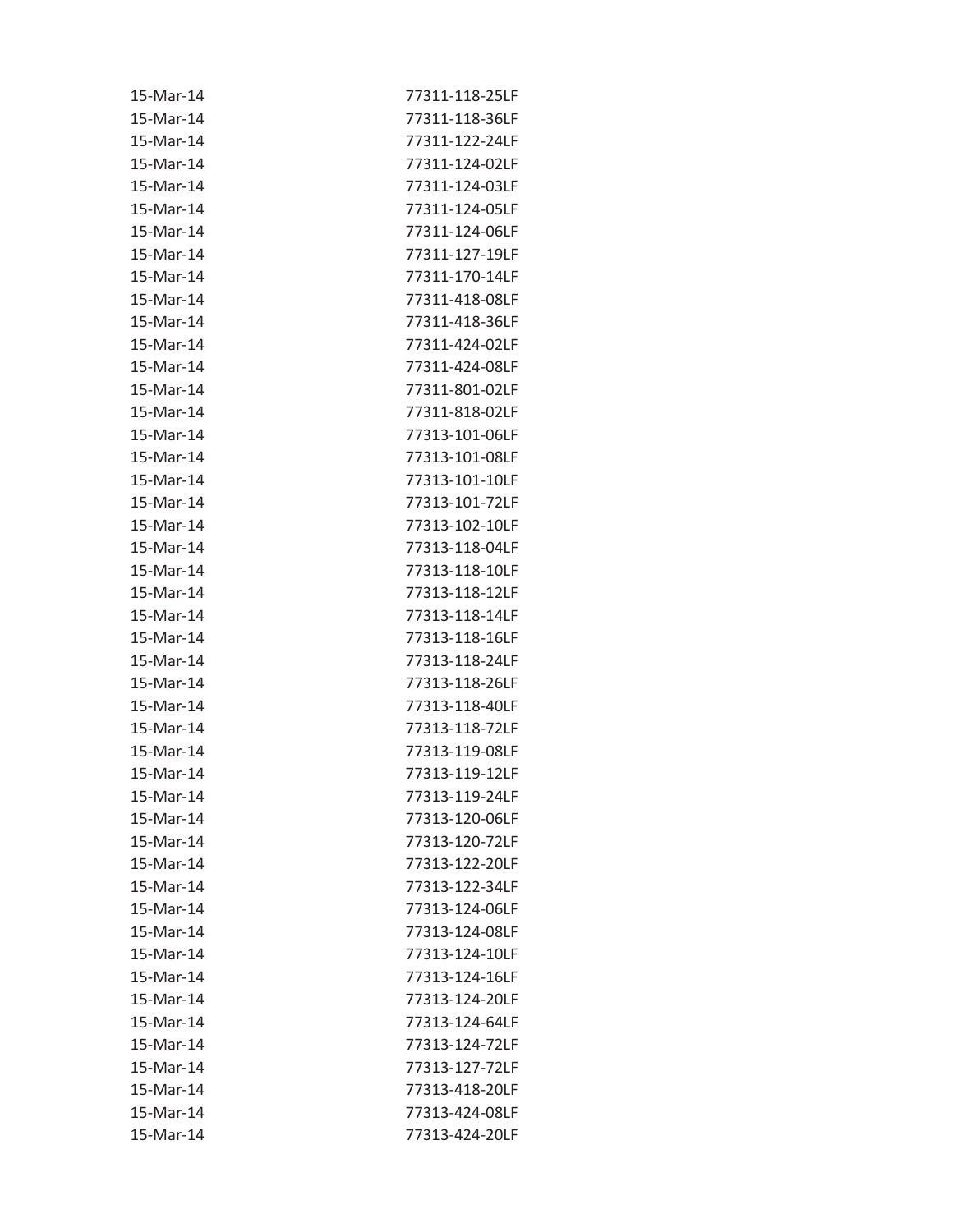| 15-Mar-14 | 77313-801-06LF |
|-----------|----------------|
| 15-Mar-14 | 77313-801-16LF |
| 15-Mar-14 | 77313-801-28LF |
| 15-Mar-14 | 77313-801-72LF |
| 15-Mar-14 | 77313-802-72LF |
| 15-Mar-14 | 77313-818-20LF |
| 15-Mar-14 | 77313-818-30LF |
| 15-Mar-14 | 77313-818-72LF |
| 15-Mar-14 | 77313-824-14LF |
| 15-Mar-14 | 77315-101-13LF |
| 15-Mar-14 | 77315-101-36LF |
| 15-Mar-14 | 77315-107-04LF |
| 15-Mar-14 | 77315-107-36LF |
| 15-Mar-14 | 77315-113-14LF |
| 15-Mar-14 | 77315-118-06LF |
| 15-Mar-14 | 77315-124-02LF |
| 15-Mar-14 | 77315-124-03LF |
| 15-Mar-14 | 77315-424-04LF |
| 15-Mar-14 | 77315-428-26LF |
| 15-Mar-14 | 77315-824-36LF |
| 15-Mar-14 | 77317-104-16LF |
| 15-Mar-14 | 77317-104-26LF |
| 15-Mar-14 | 77317-112-10LF |
| 15-Mar-14 | 77317-112-24LF |
| 15-Mar-14 | 77317-112-34LF |
| 15-Mar-14 | 77317-204-72LF |
| 15-Mar-14 | 77317-804-06LF |
| 15-Mar-14 | 77317-804-08LF |
| 15-Mar-14 | 77317-812-08LF |
| 15-Mar-14 | 77317-812-72LF |
| 15-Mar-14 | 77319-803-08LF |
| 15-Mar-14 | 77773-302LF    |
| 15-Mar-14 | 77773-308LF    |
| 15-Mar-14 | 78242-001LF    |
| 15-Mar-14 | 78242-002LF    |
| 15-Mar-14 | 78242-003LF    |
| 15-Mar-14 | 85757-1101LF   |
| 15-Mar-14 | 85758-1101LF   |
| 15-Mar-14 | 85759-1101LF   |
| 15-Mar-14 | 85761-1101LF   |
| 15-Mar-14 | 85761-1120LF   |
| 15-Mar-14 | 85761-1121LF   |
| 15-Mar-14 | 85761-1122LF   |
| 15-Mar-14 | 85761-1123LF   |
| 15-Mar-14 | 85761-1124LF   |
| 15-Mar-14 | 85763-1101LF   |
| 15-Mar-14 | 85763-1102LF   |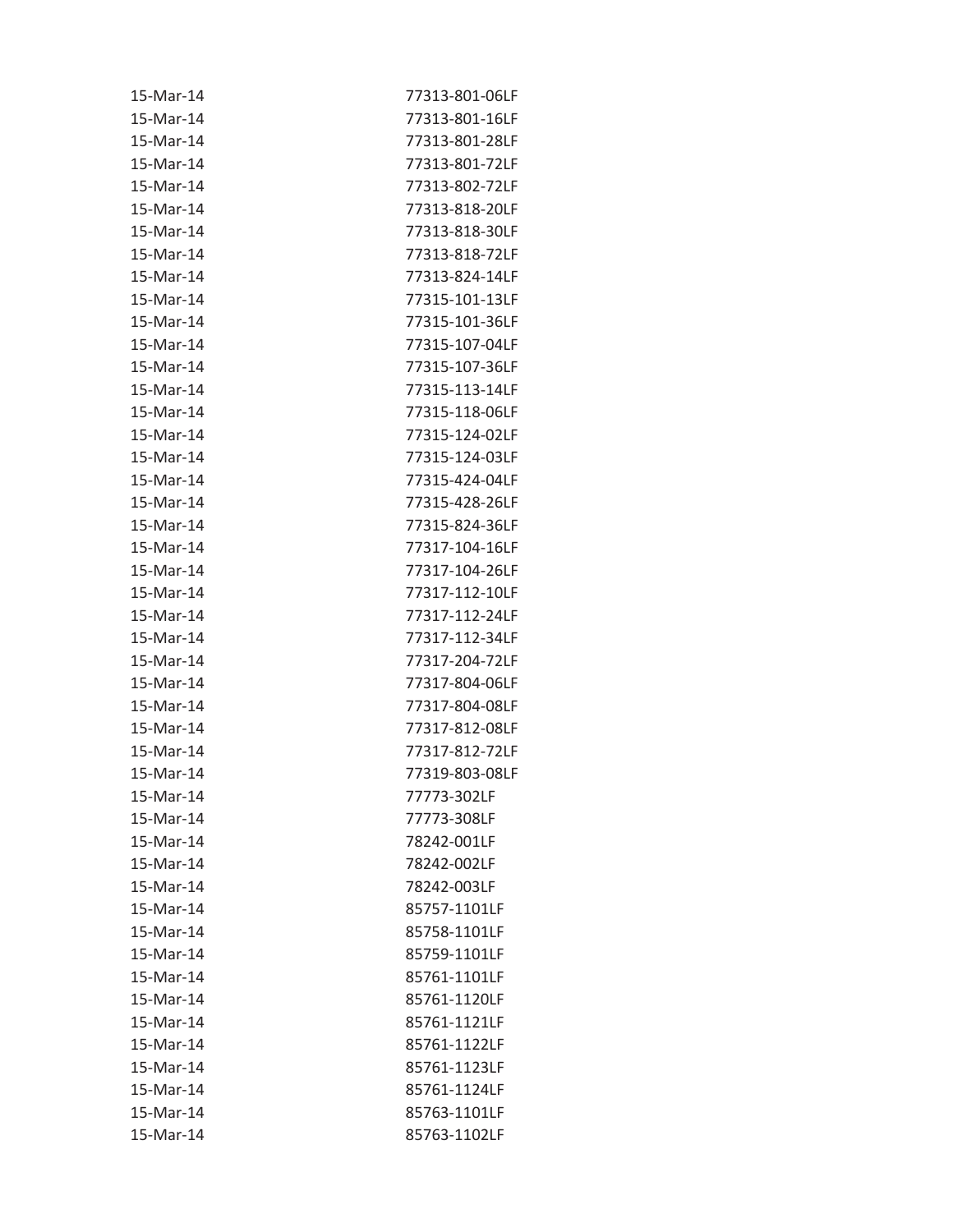| 15-Mar-14 | 85986-002SLF |
|-----------|--------------|
| 15-Mar-14 | 85986-003SLF |
| 15-Mar-14 | 85988-003SLF |
| 15-Mar-14 | 87606-302LF  |
| 15-Mar-14 | 87606-305LF  |
| 15-Mar-14 | 87606-307LF  |
| 15-Mar-14 | 87606-308LF  |
| 15-Mar-14 | 87606-310LF  |
| 15-Mar-14 | 87606-312LF  |
| 15-Mar-14 | 87606-314LF  |
| 15-Mar-14 | 87606-316LF  |
| 15-Mar-14 | 87606-316HLF |
| 15-Mar-14 | 87606-317LF  |
| 15-Mar-14 | 87606-318LF  |
| 15-Mar-14 | 87606-320LF  |
| 15-Mar-14 | 87606-320CLF |
| 15-Mar-14 | 87606-325LF  |
| 15-Mar-14 | 87606-326LF  |
| 15-Mar-14 | 87606-336LF  |
| 15-Mar-14 | 87606-402LF  |
| 15-Mar-14 | 87606-404LF  |
| 15-Mar-14 | 87606-405LF  |
| 15-Mar-14 | 87606-405HLF |
| 15-Mar-14 | 87606-412LF  |
| 15-Mar-14 | 87606-413LF  |
| 15-Mar-14 | 87606-804LF  |
| 15-Mar-14 | 87606-813LF  |
| 15-Mar-14 | 87690-115RLF |
| 15-Mar-14 | 88200-001LF  |
| 15-Mar-14 | 89847-307LF  |
| 15-Mar-14 | 89847-310LF  |
| 15-Mar-14 | 89882-305LF  |
| 15-Mar-14 | 89882-325LF  |
| 15-Mar-14 | 89882-402LF  |
| 15-Mar-14 | 89882-403LF  |
| 15-Mar-14 | 89882-408LF  |
| 15-Mar-14 | 89883-304LF  |
| 15-Mar-14 | 89883-313LF  |
| 15-Mar-14 | 89883-314LF  |
| 15-Mar-14 | 89883-315LF  |
| 15-Mar-14 | 89883-320LF  |
| 15-Mar-14 | 89883-404LF  |
| 15-Mar-14 | 89883-407LF  |
| 15-Mar-14 | 89883-710LF  |
| 15-Mar-14 | 89885-304LF  |
| 15-Mar-14 | 89885-332LF  |
| 15-Mar-14 | 89885-350LF  |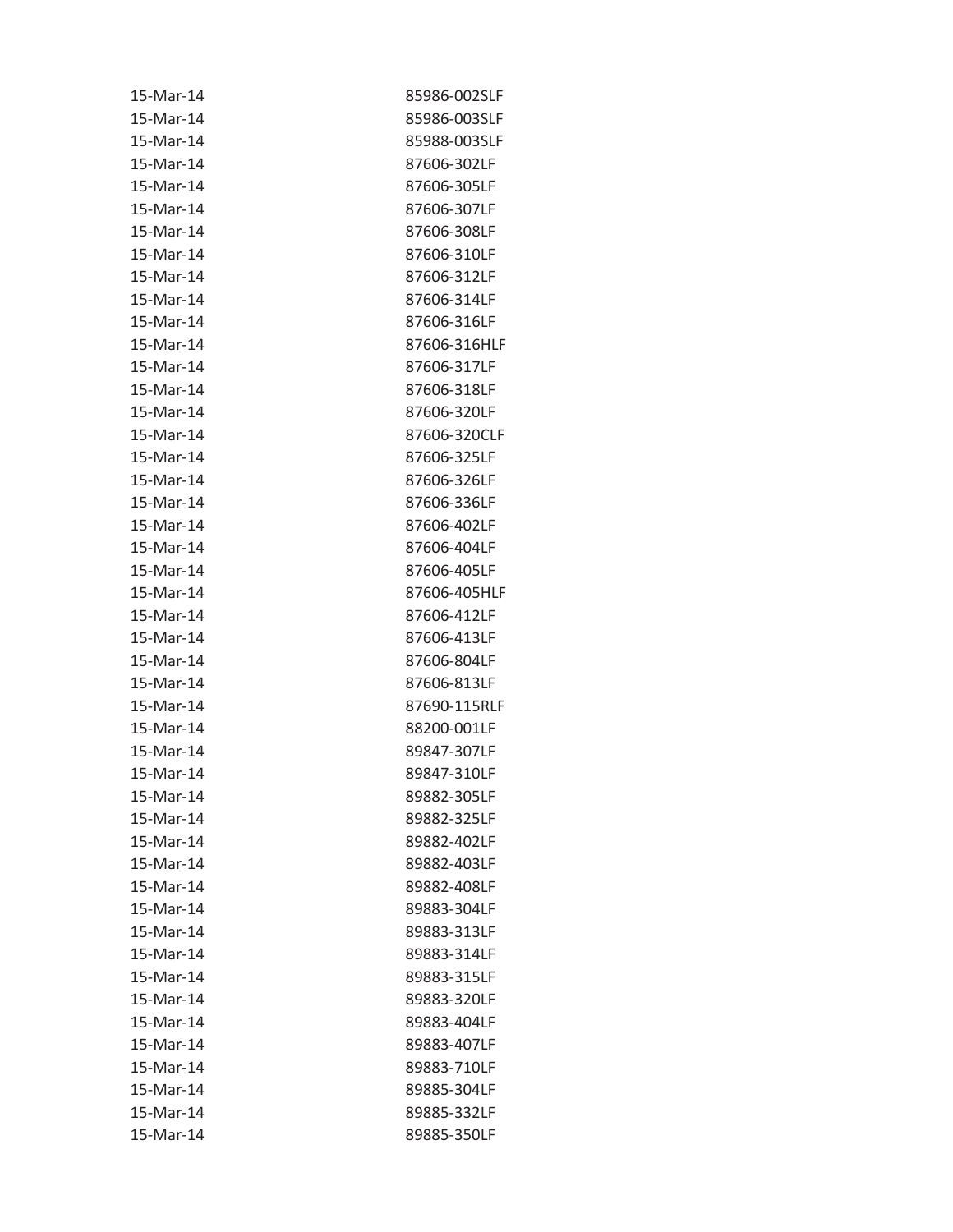| 15-Mar-14 | 89891-302HLF |
|-----------|--------------|
| 15-Mar-14 | 89891-303LF  |
| 15-Mar-14 | 89891-303HLF |
| 15-Mar-14 | 89891-304HLF |
| 15-Mar-14 | 89891-306HLF |
| 15-Mar-14 | 89891-307HLF |
| 15-Mar-14 | 89891-308LF  |
| 15-Mar-14 | 89891-308HLF |
| 15-Mar-14 | 89891-309HLF |
| 15-Mar-14 | 89891-311HLF |
| 15-Mar-14 | 89891-312HLF |
| 15-Mar-14 | 89891-314HLF |
| 15-Mar-14 | 89891-316HLF |
| 15-Mar-14 | 89891-317HLF |
| 15-Mar-14 | 89891-318HLF |
| 15-Mar-14 | 89891-320HLF |
| 15-Mar-14 | 89891-321HLF |
| 15-Mar-14 | 89891-322HLF |
| 15-Mar-14 | 89891-323HLF |
| 15-Mar-14 | 89891-324HLF |
| 15-Mar-14 | 89891-325HLF |
| 15-Mar-14 | 89891-326HLF |
| 15-Mar-14 | 89891-327HLF |
| 15-Mar-14 | 89891-328HLF |
| 15-Mar-14 | 89891-329HLF |
| 15-Mar-14 | 89891-330LF  |
| 15-Mar-14 | 89891-330HLF |
| 15-Mar-14 | 89891-331HLF |
| 15-Mar-14 | 89891-333HLF |
| 15-Mar-14 | 89891-334HLF |
| 15-Mar-14 | 89891-335HLF |
| 15-Mar-14 | 89891-336HLF |
| 15-Mar-14 | 89891-337HLF |
| 15-Mar-14 | 89891-338HLF |
| 15-Mar-14 | 89891-339HLF |
| 15-Mar-14 | 89891-340HLF |
| 15-Mar-14 | 89891-341HLF |
| 15-Mar-14 | 89891-342HLF |
| 15-Mar-14 | 89891-343HLF |
| 15-Mar-14 | 89891-344HLF |
| 15-Mar-14 | 89891-345HLF |
| 15-Mar-14 | 89891-346HLF |
| 15-Mar-14 | 89891-347HLF |
| 15-Mar-14 | 89891-348HLF |
| 15-Mar-14 | 89891-349HLF |
| 15-Mar-14 | 89891-402HLF |
| 15-Mar-14 | 89891-403HLF |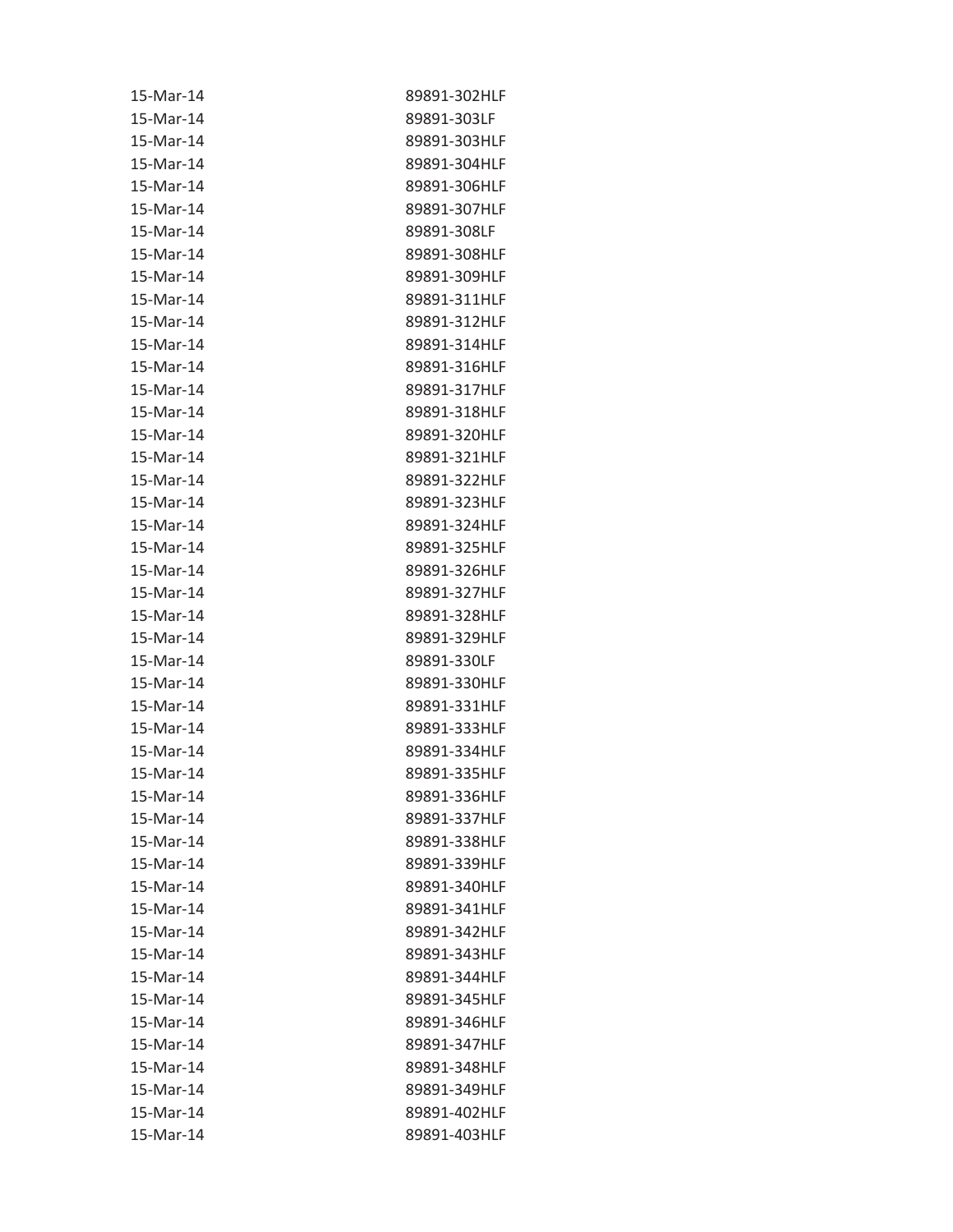| 15-Mar-14 | 89891-404HLF |
|-----------|--------------|
| 15-Mar-14 | 89891-405HLF |
| 15-Mar-14 | 89891-407HLF |
| 15-Mar-14 | 89891-408HLF |
| 15-Mar-14 | 89891-409HLF |
| 15-Mar-14 | 89891-410HLF |
| 15-Mar-14 | 89891-411HLF |
| 15-Mar-14 | 89891-412HLF |
| 15-Mar-14 | 89891-413HLF |
| 15-Mar-14 | 89891-414HLF |
| 15-Mar-14 | 89891-415HLF |
| 15-Mar-14 | 89891-416HLF |
| 15-Mar-14 | 89891-417HLF |
| 15-Mar-14 | 89891-418HLF |
| 15-Mar-14 | 89891-419HLF |
| 15-Mar-14 | 89891-420HLF |
| 15-Mar-14 | 89891-421HLF |
| 15-Mar-14 | 89891-422HLF |
| 15-Mar-14 | 89891-423HLF |
| 15-Mar-14 | 89891-424HLF |
| 15-Mar-14 | 89891-425HLF |
| 15-Mar-14 | 89891-426HLF |
| 15-Mar-14 | 89891-427HLF |
| 15-Mar-14 | 89891-428HLF |
| 15-Mar-14 | 89891-429HLF |
| 15-Mar-14 | 89891-430HLF |
| 15-Mar-14 | 89891-431HLF |
| 15-Mar-14 | 89891-432HLF |
| 15-Mar-14 | 89891-433HLF |
| 15-Mar-14 | 89891-434HLF |
| 15-Mar-14 | 89891-435HLF |
| 15-Mar-14 | 89891-436HLF |
| 15-Mar-14 | 89891-437HLF |
| 15-Mar-14 | 89891-438HLF |
| 15-Mar-14 | 89891-439HLF |
| 15-Mar-14 | 89891-440HLF |
| 15-Mar-14 | 89891-441HLF |
| 15-Mar-14 | 89891-442HLF |
| 15-Mar-14 | 89891-443HLF |
| 15-Mar-14 | 89891-444HLF |
| 15-Mar-14 | 89891-445HLF |
| 15-Mar-14 | 89891-446HLF |
| 15-Mar-14 | 89891-447HLF |
| 15-Mar-14 | 89891-448HLF |
| 15-Mar-14 | 89891-449HLF |
| 15-Mar-14 | 89891-802HLF |
| 15-Mar-14 | 89891-803HLF |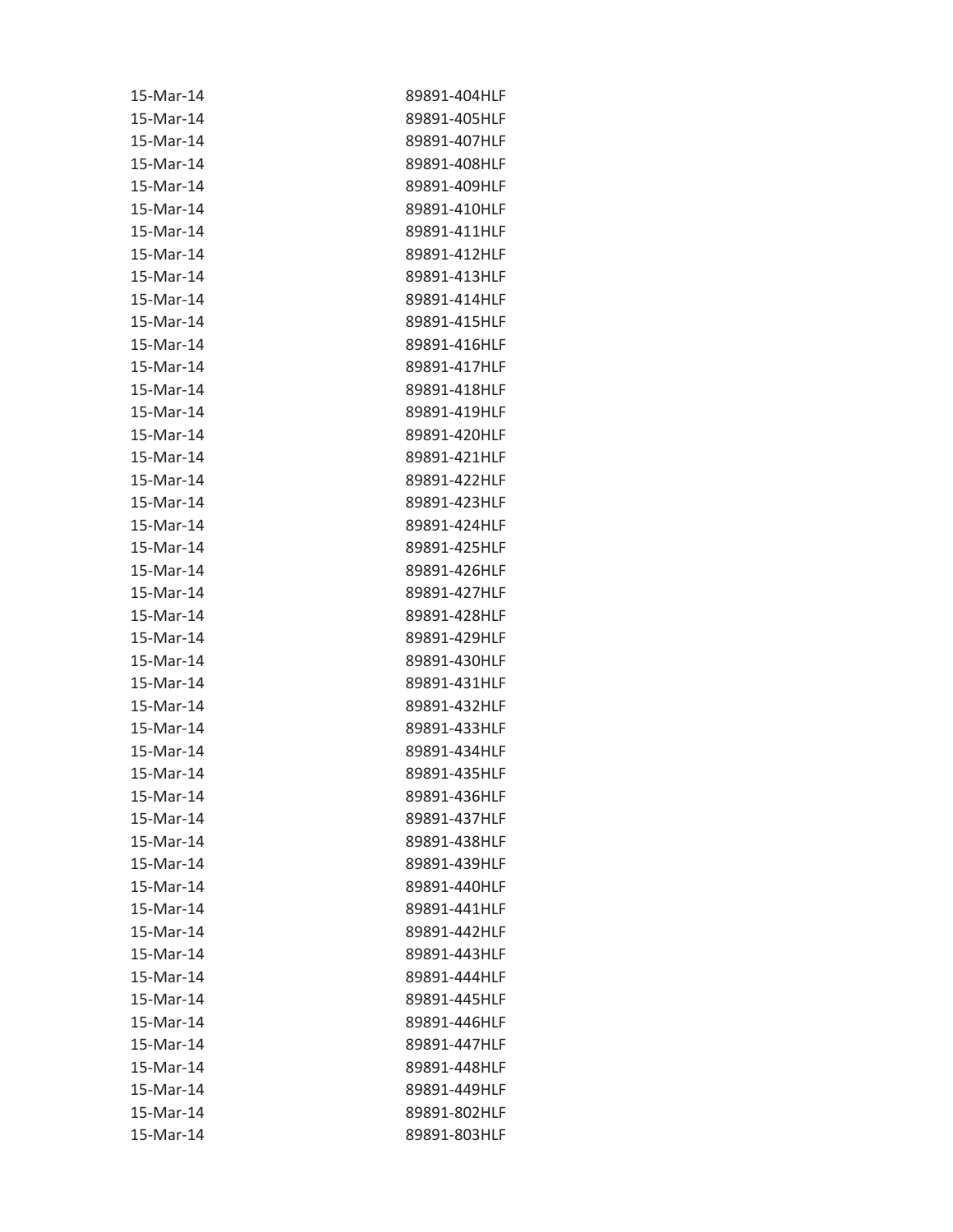| 15-Mar-14 | 89891-804HLF |
|-----------|--------------|
| 15-Mar-14 | 89891-806HLF |
| 15-Mar-14 | 89891-807HLF |
| 15-Mar-14 | 89891-808HLF |
| 15-Mar-14 | 89891-809HLF |
| 15-Mar-14 | 89891-810HLF |
| 15-Mar-14 | 89891-811HLF |
| 15-Mar-14 | 89891-812HLF |
| 15-Mar-14 | 89891-813HLF |
| 15-Mar-14 | 89891-814HLF |
| 15-Mar-14 | 89891-815HLF |
| 15-Mar-14 | 89891-816HLF |
| 15-Mar-14 | 89891-817HLF |
| 15-Mar-14 | 89891-818HLF |
| 15-Mar-14 | 89891-819HLF |
| 15-Mar-14 | 89891-820HLF |
| 15-Mar-14 | 89891-821HLF |
| 15-Mar-14 | 89891-822HLF |
| 15-Mar-14 | 89891-823HLF |
| 15-Mar-14 | 89891-824HLF |
| 15-Mar-14 | 89891-825HLF |
| 15-Mar-14 | 89891-826HLF |
| 15-Mar-14 | 89891-827HLF |
| 15-Mar-14 | 89891-828HLF |
| 15-Mar-14 | 89891-829HLF |
| 15-Mar-14 | 89891-831HLF |
| 15-Mar-14 | 89891-832HLF |
| 15-Mar-14 | 89891-833HLF |
| 15-Mar-14 | 89891-834HLF |
| 15-Mar-14 | 89891-835HLF |
| 15-Mar-14 | 89891-836HLF |
| 15-Mar-14 | 89891-837HLF |
| 15-Mar-14 | 89891-838HLF |
| 15-Mar-14 | 89891-839HLF |
| 15-Mar-14 | 89891-840HLF |
| 15-Mar-14 | 89891-841HLF |
| 15-Mar-14 | 89891-842HLF |
| 15-Mar-14 | 89891-843HLF |
| 15-Mar-14 | 89891-844HLF |
| 15-Mar-14 | 89891-845HLF |
| 15-Mar-14 | 89891-846HLF |
| 15-Mar-14 | 89891-847HLF |
| 15-Mar-14 | 89891-848HLF |
| 15-Mar-14 | 89891-849HLF |
| 15-Mar-14 | 89898-304ALF |
| 15-Mar-14 | 89898-305ALF |
| 15-Mar-14 | 89898-307ALF |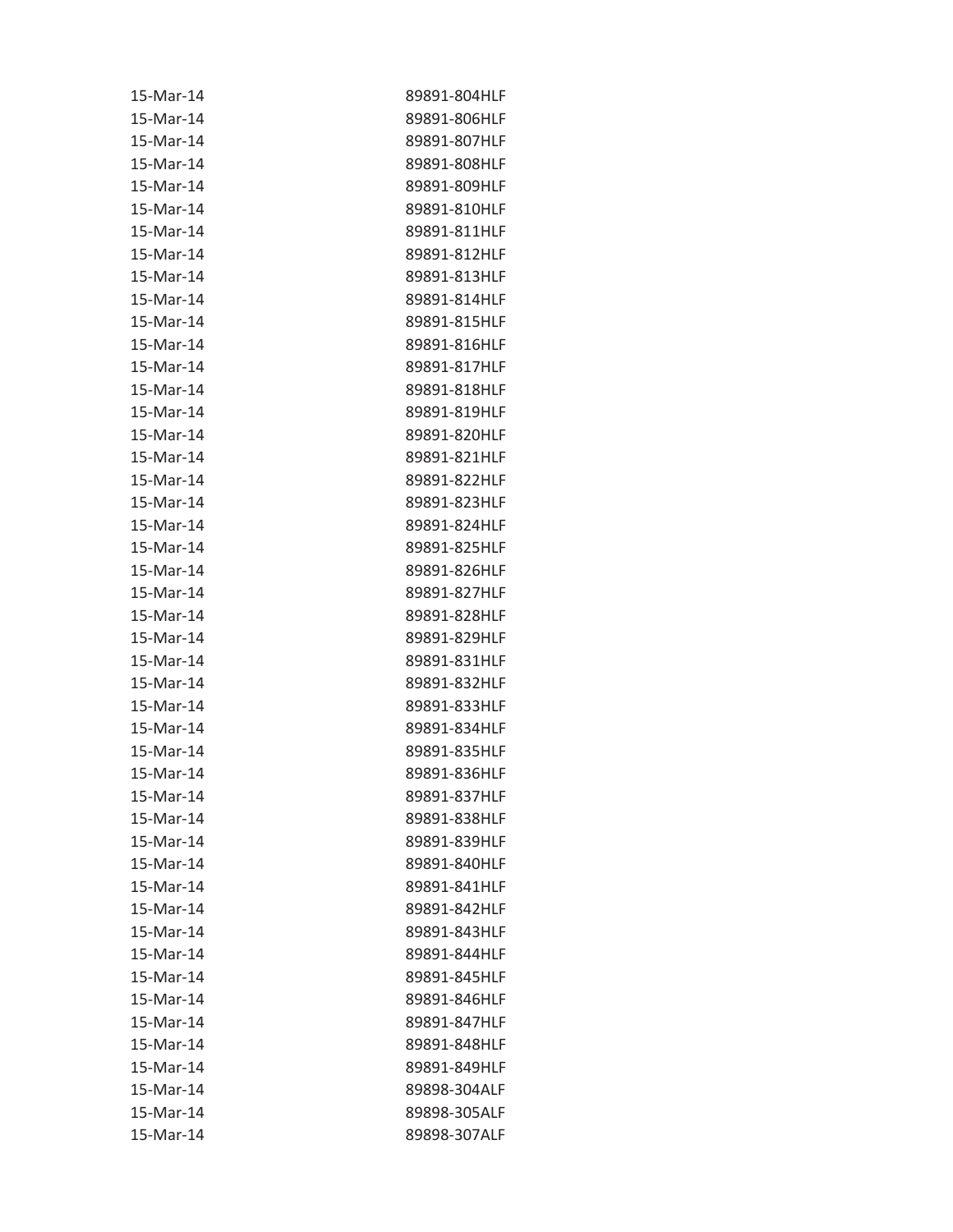| 15-Mar-14 | 89898-307BLF   |
|-----------|----------------|
| 15-Mar-14 | 89898-312ALF   |
| 15-Mar-14 | 89898-325LF    |
| 15-Mar-14 | 89898-402ALF   |
| 15-Mar-14 | 89898-406ALF   |
| 15-Mar-14 | 90309-008LF    |
| 15-Mar-14 | 90309-010LF    |
| 15-Mar-14 | 90309-014LF    |
| 15-Mar-14 | 90309-024LF    |
| 15-Mar-14 | 90309-034LF    |
| 15-Mar-14 | 90309-108LF    |
| 15-Mar-14 | 90309-110LF    |
| 15-Mar-14 | 90309-114LF    |
| 15-Mar-14 | 90309-116LF    |
| 15-Mar-14 | 90309-118LF    |
| 15-Mar-14 | 90309-120LF    |
| 15-Mar-14 | 90309-124LF    |
| 15-Mar-14 | 90309-134LF    |
| 15-Mar-14 | 90309-326LF    |
| 15-Mar-14 | 90310-106LF    |
| 15-Mar-14 | 91269-006LF    |
| 15-Mar-14 | 91269-104LF    |
| 15-Mar-14 | 91269-106LF    |
| 15-Mar-14 | 91601-306ALF   |
| 15-Mar-14 | 91613-104F50LF |
| 15-Mar-14 | 91613-106F40LF |
| 15-Mar-14 | 91614-306ALF   |
| 15-Mar-14 | 91614-310LF    |
| 15-Mar-14 | 91615-309ALF   |
| 15-Mar-14 | 91615-310BLF   |
| 15-Mar-14 | 91615-316ALF   |
| 15-Mar-14 | 91615-319LF    |
| 15-Mar-14 | 91615-320LF    |
| 15-Mar-14 | 91618-306LF    |
| 15-Mar-14 | 91618-307BLF   |
| 15-Mar-14 | 91618-310LF    |
| 15-Mar-14 | 91618-310ALF   |
| 15-Mar-14 | 91618-316ALF   |
| 15-Mar-14 | 93689-101-06LF |
| 15-Mar-14 | 93689-103-02LF |
| 15-Mar-14 | 93689-103-03LF |
| 15-Mar-14 | 93689-103-06LF |
| 15-Mar-14 | 93689-203-36LF |
| 15-Mar-14 | 93690-101-20LF |
| 15-Mar-14 | 93690-102-50LF |
| 15-Mar-14 | 93690-103-16LF |
| 15-Mar-14 | 93696-304LF    |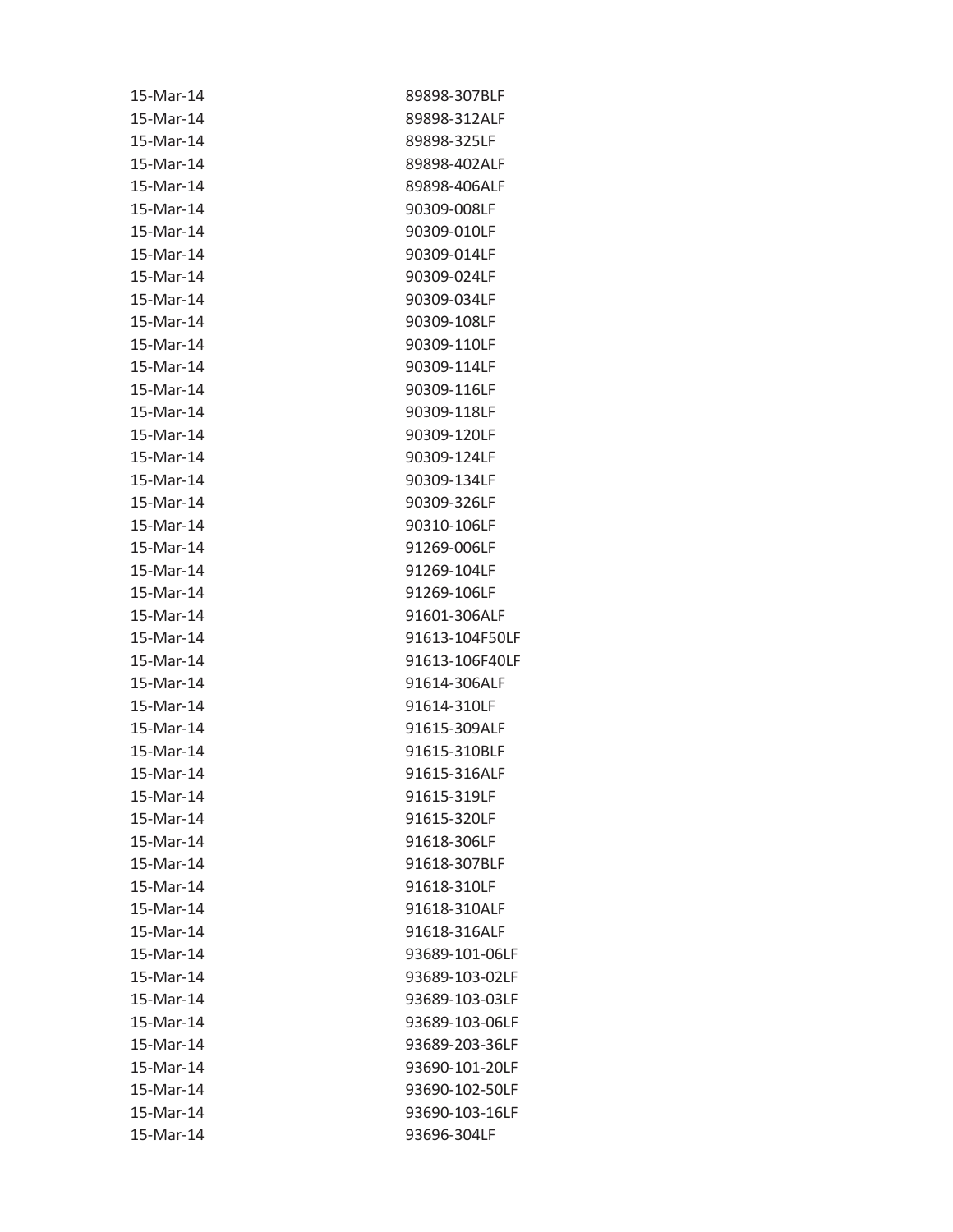| 15-Mar-14 | 93696-306LF      |
|-----------|------------------|
| 15-Mar-14 | 93696-311LF      |
| 15-Mar-14 | 93696-320LF      |
| 15-Mar-14 | 93696-321LF      |
| 15-Mar-14 | 93696-325LF      |
| 15-Mar-14 | 93696-330LF      |
| 15-Mar-14 | 93696-334LF      |
| 15-Mar-14 | 94270-508TRLF    |
| 15-Mar-14 | 94270-550LF      |
| 15-Mar-14 | 95000-003TRLF    |
| 15-Mar-14 | 95000-004LF      |
| 15-Mar-14 | 95000-005LF      |
| 15-Mar-14 | 95000-006LF      |
| 15-Mar-14 | 95000-010LF      |
| 15-Mar-14 | 95000-012LF      |
| 15-Mar-14 | 95000-013TLF     |
| 15-Mar-14 | 95000-103LF      |
| 15-Mar-14 | 95000-104LF      |
| 15-Mar-14 | 95000-106LF      |
| 15-Mar-14 | 95000-108LF      |
| 15-Mar-14 | 95000-112LF      |
| 15-Mar-14 | 95000-116LF      |
| 15-Mar-14 | 95000-508LF      |
| 15-Mar-14 | 95216-3211LF     |
| 15-Mar-14 | 95236-102LF      |
| 15-Mar-14 | 95242-315ALF     |
| 15-Mar-14 | 95242-317ALF     |
| 15-Mar-14 | 95264-301LF      |
| 15-Mar-14 | 95264-308LF      |
| 15-Mar-14 | 95278-101-10LF   |
| 15-Mar-14 | 95278-101-14LF   |
| 15-Mar-14 | 95278-101-56SPLF |
| 15-Mar-14 | 95278-101-60SPLF |
| 15-Mar-14 | 95278-101-64SPLF |
| 15-Mar-14 | 95278-101-72SPLF |
| 15-Mar-14 | 95278-101A04LF   |
| 15-Mar-14 | 95278-101A06LF   |
| 15-Mar-14 | 95278-101A08LF   |
| 15-Mar-14 | 95278-101A10LF   |
| 15-Mar-14 | 95278-101A12LF   |
| 15-Mar-14 | 95278-101A14LF   |
| 15-Mar-14 | 95278-101A16LF   |
| 15-Mar-14 | 95278-101A20LF   |
| 15-Mar-14 | 95278-101B08LF   |
| 15-Mar-14 | 95278-101B16LF   |
| 15-Mar-14 | 95278-102-10LF   |
| 15-Mar-14 | 95278-102B10LF   |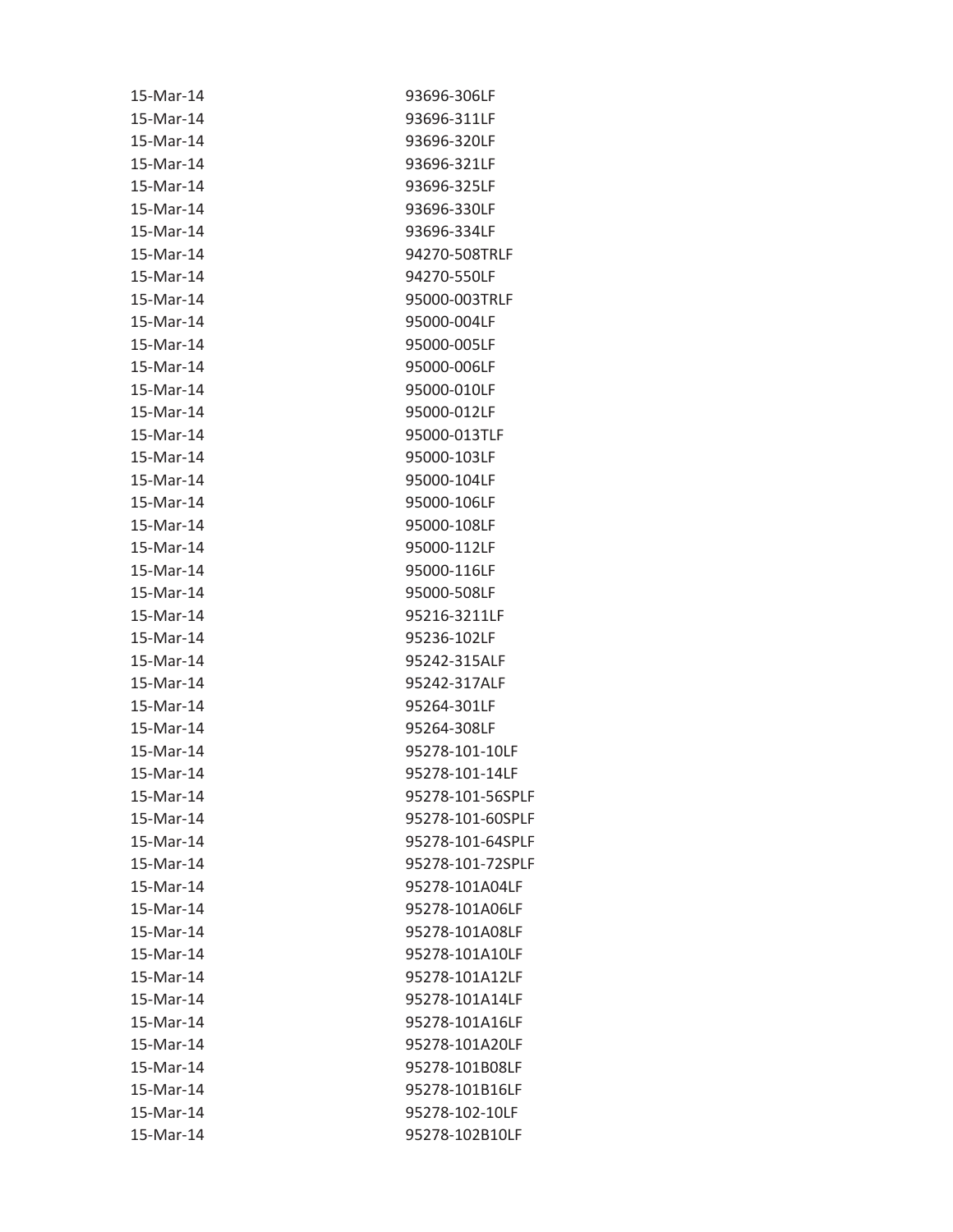| 15-Mar-14 | 95278-401-52SPLF |
|-----------|------------------|
| 15-Mar-14 | 95278-401-60SPLF |
| 15-Mar-14 | 95278-401-64SPLF |
| 15-Mar-14 | 95278-401-72SPLF |
| 15-Mar-14 | 95278-401A04LF   |
| 15-Mar-14 | 95278-401A08LF   |
| 15-Mar-14 | 95278-401A10LF   |
| 15-Mar-14 | 95278-401A16LF   |
| 15-Mar-14 | 95278-401A26LF   |
| 15-Mar-14 | 95278-402-16LF   |
| 15-Mar-14 | 95278-402B10LF   |
| 15-Mar-14 | 95278-801-10LF   |
| 15-Mar-14 | 95278-801-30LF   |
| 15-Mar-14 | 95278-801-60SPLF |
| 15-Mar-14 | 95278-801-64SPLF |
| 15-Mar-14 | 95278-801-72SPLF |
| 15-Mar-14 | 95278-801A04LF   |
| 15-Mar-14 | 95278-801A08LF   |
| 15-Mar-14 | 95278-801A10LF   |
| 15-Mar-14 | 95278-801A16LF   |
| 15-Mar-14 | 95278-801A20LF   |
| 15-Mar-14 | 95278-801B20LF   |
| 15-Mar-14 | 95296-510LF      |
| 15-Mar-14 | 95609-012LF      |
| 15-Mar-14 | 95615-008LF      |
| 15-Mar-14 | 95615-008TRLF    |
| 15-Mar-14 | 95615-010LF      |
| 15-Mar-14 | 95615-012TRLF    |
| 15-Mar-14 | 95615-014TRLF    |
| 15-Mar-14 | 95615-024TRLF    |
| 15-Mar-14 | 95615-028TRLF    |
| 15-Mar-14 | 95615-034KLF     |
| 15-Mar-14 | 95615-108LF      |
| 15-Mar-14 | 95615-110TRLF    |
| 15-Mar-14 | 95615-112LF      |
| 15-Mar-14 | 95615-112TRLF    |
| 15-Mar-14 | 95615-114LF      |
| 15-Mar-14 | 95615-116LF      |
| 15-Mar-14 | 95615-116TRLF    |
| 15-Mar-14 | 95615-120LF      |
| 15-Mar-14 | 95615-120TRLF    |
| 15-Mar-14 | 95615-124LF      |
| 15-Mar-14 | 95615-124TRLF    |
| 15-Mar-14 | 95615-126TRLF    |
| 15-Mar-14 | 95615-130LF      |
| 15-Mar-14 | 95615-130TRLF    |
| 15-Mar-14 | 98401-101-20LF   |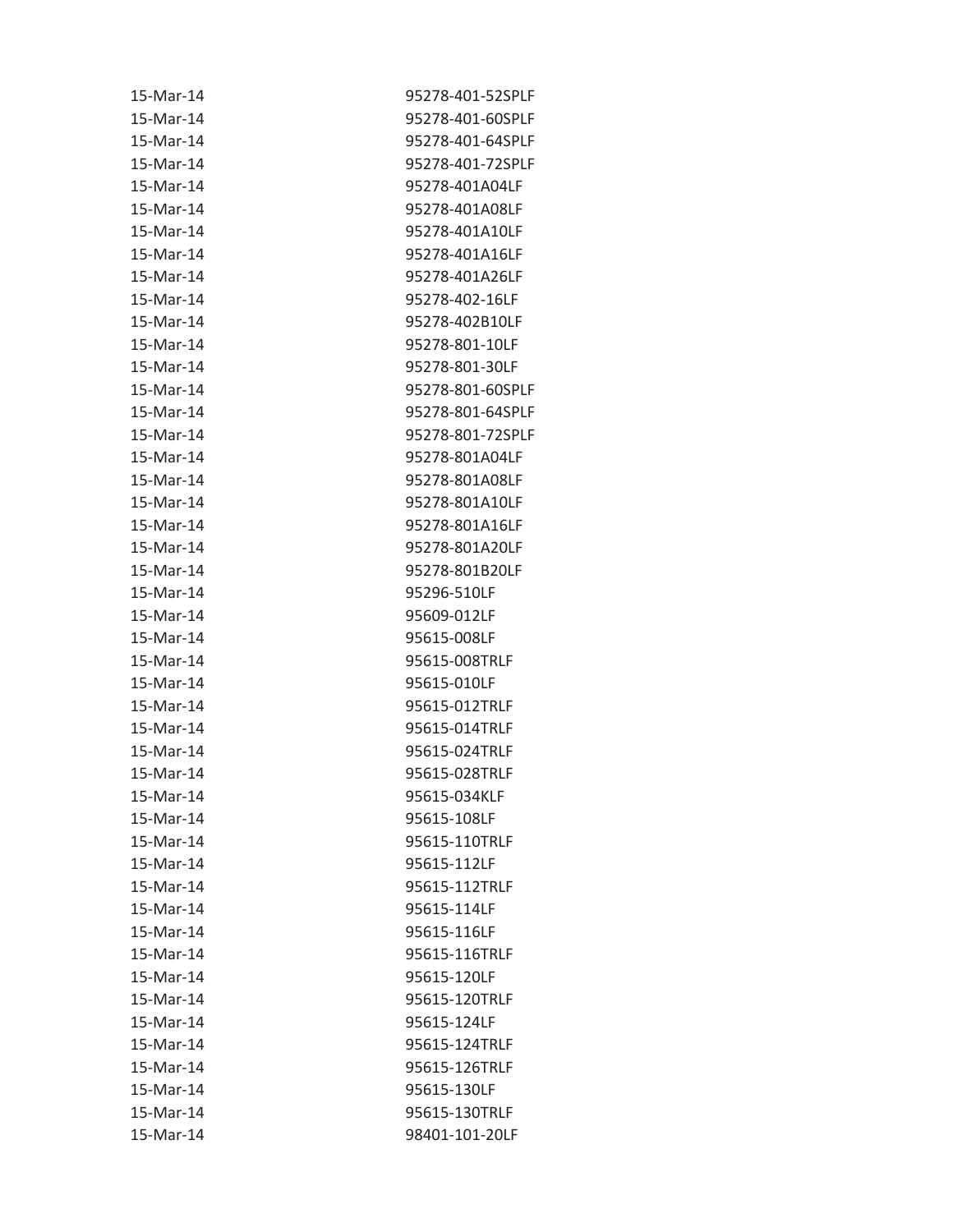| 15-Mar-14 | 98401-101-50LF     |
|-----------|--------------------|
| 15-Mar-14 | 98401-802-28LF     |
| 15-Mar-14 | 98414-F06-04LF     |
| 15-Mar-14 | 98414-F06-08ULF    |
| 15-Mar-14 | 98414-F06-10ULF    |
| 15-Mar-14 | 98414-F06-14ULF    |
| 15-Mar-14 | 98414-F06-24ULF    |
| 15-Mar-14 | 98414-F06-40ULF    |
| 15-Mar-14 | 98414-F06-44ULF    |
| 15-Mar-14 | 98414-G06-04LF     |
| 15-Mar-14 | 98414-G06-06LF     |
| 15-Mar-14 | 98414-G06-06ULF    |
| 15-Mar-14 | 98414-G06-08ULF    |
| 15-Mar-14 | 98414-G06-10ULF    |
| 15-Mar-14 | 98414-G06-14ULF    |
| 15-Mar-14 | 98414-G06-20ULF    |
| 15-Mar-14 | 98414-G06-24ULF    |
| 15-Mar-14 | 98414-G06-26ULF    |
| 15-Mar-14 | 98414-G06-30ULF    |
| 15-Mar-14 | 98414-G06-36ULF    |
| 15-Mar-14 | 98414-G06-44ULF    |
| 15-Mar-14 | 98414-G06-50ULF    |
| 15-Mar-14 | 98414-S06-06LF     |
| 15-Mar-14 | 98414-S06-06ULF    |
| 15-Mar-14 | 98414-S06-08ULF    |
| 15-Mar-14 | 98414-S06-10ULF    |
| 15-Mar-14 | 98414-S06-12ULF    |
| 15-Mar-14 | 98414-S06-14ULF    |
| 15-Mar-14 | 98414-S06-20ULF    |
| 15-Mar-14 | 98414-S06-24ULF    |
| 15-Mar-14 | 98414-S06-26ULF    |
| 15-Mar-14 | 98414-S06-44ULF    |
| 15-Mar-14 | 98414-S06-50ULF    |
| 15-Mar-14 | 98423-F61-25ULF    |
| 15-Mar-14 | 98424-F52-04ALF    |
| 15-Mar-14 | 98424-F52-10ALF    |
| 15-Mar-14 | 98424-F52-14ULF    |
| 15-Mar-14 | 98424-F52-18ALF    |
| 15-Mar-14 | 98424-G52-04ALF    |
| 15-Mar-14 | 98424-G52-06LF     |
| 15-Mar-14 | 98424-G52-06ALF    |
| 15-Mar-14 | 98424-G52-06AA02LF |
| 15-Mar-14 | 98424-G52-08ALF    |
| 15-Mar-14 | 98424-G52-08ULF    |
| 15-Mar-14 | 98424-G52-10ALF    |
| 15-Mar-14 | 98424-G52-12ALF    |
| 15-Mar-14 | 98424-G52-14LF     |